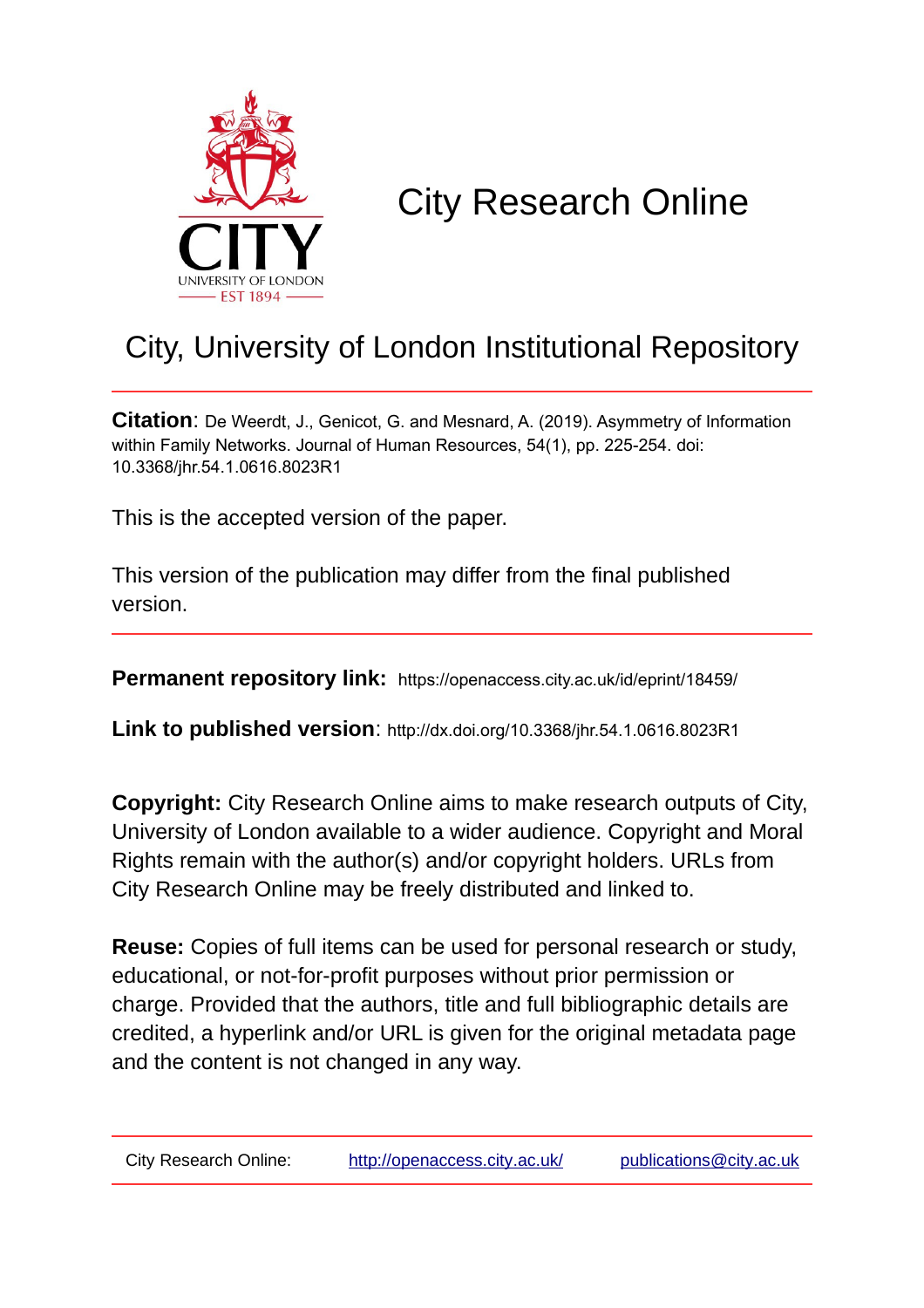# **Asymmetry of Information within Family Networks<sup>1</sup>**

Joachim De Weerdt, Garance Genicot and Alice Mesnard

June 2017

# **Abstract**

This paper studies asymmetry of information and transfers within 712 extended family networks from Tanzania. Using cross-reports on asset holdings, we construct measures of mis-perception of living standards among households within the same network. We contrast altruism, pressure, exchange and risk sharing as motives to transfer in simple models with asymmetric information. Testing the model predictions in the data uncovers the active role played by recipients of transfers. Our findings suggest that recipients set the terms of the transfers, either by exerting pressure on donors or because they hold substantial bargaining power in their exchange relationships.

# **JEL Classification Numbers:** O12, O15, D12

l

**Key Words:** Asymmetric Information, Transfers, Pressure, Exchange, Altruism.

<sup>&</sup>lt;sup>1</sup> Joachim De Weerdt is Senior Lecturer at the University of Antwerp and Senior Research Fellow at LICOS (KU Leuven). Garance Genicot is Associate Professor at Georgetown University. Alice Mesnard is a Reader in Economics at City University of London and works at Institute for Fiscal Studies. Correspondence to joachim.deweerdt@uantwerp.be, gg58@georgetown.edu and alice.mesnard.1@city.ac.uk.

**Acknowledgements:** We thank Yann Bramoullé, Denis Cogneau, Stefan Dercon, Habiba Djebbari, Sylvie Lambert, Martin Ravallion, Marlon Seror, Yves Zenou and Marcel Fafchamps for valuable inputs and comments, as well as the participants in seminars at the Paris School of Economics, ULB-ECARES, University of Paris Dauphine, University of Maryland, the 7*th* International Conference on Migration and Development, University of Aix-Marseille, University of Michigan, LSE-UCL and Stanford University. Comments from two anonymous referees have substantially improved this paper. Financial support for the data collection came from the Rockwool Foundation, the World Bank and the grant "Health risks and Migration" by the AFD, the IRD, the AIRD and the William and Flora Hewlett foundation.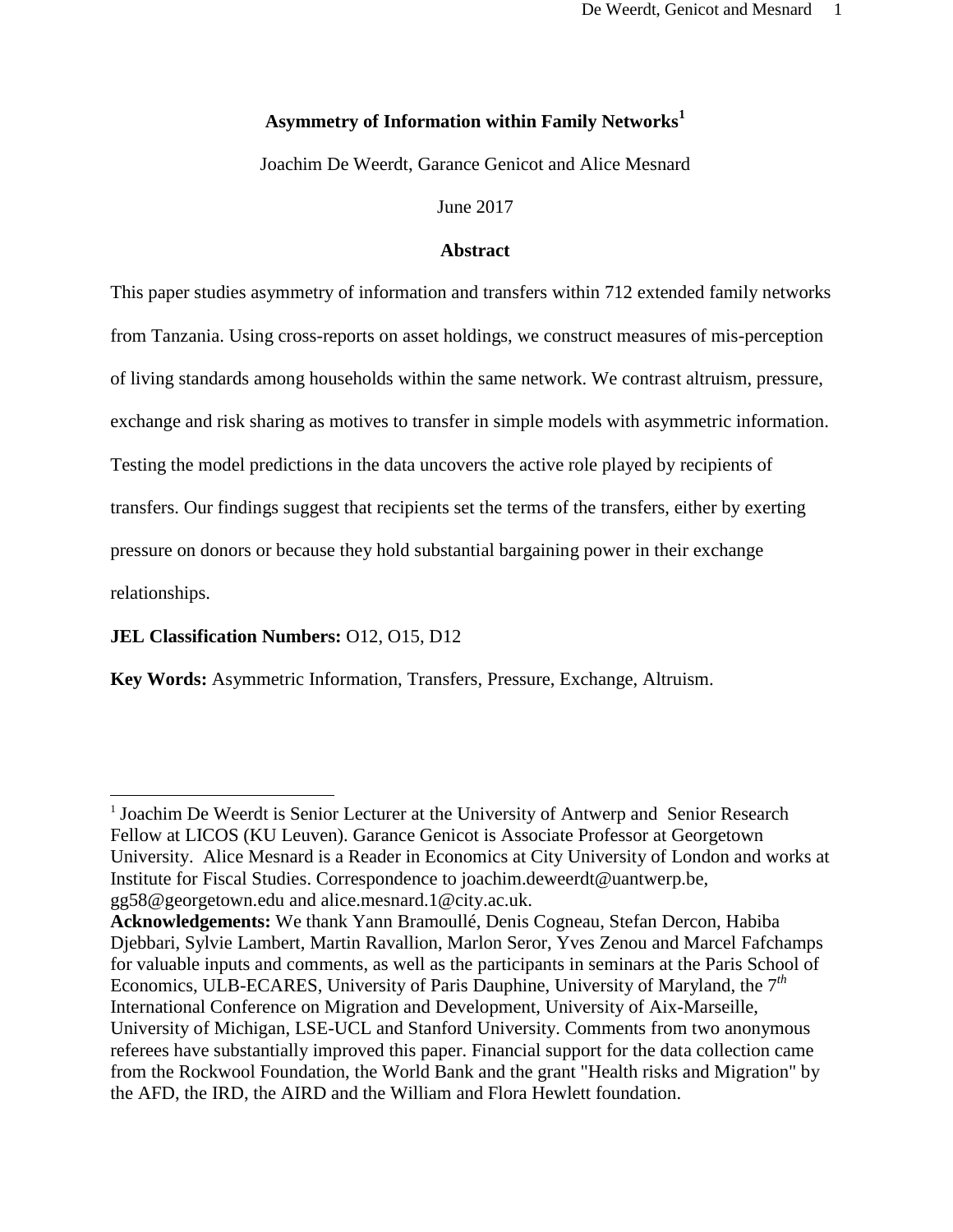# **I. INTRODUCTION**

Private transfers among extended family members are pervasive in developing countries. A strand of the literature has investigated the determinants of these transfers (see, for example, Rapoport and Docquier 2006 and Cox and Fafchamps 2008). That literature has, however, typically assumed perfect information about one's income between family members. In contrast, a growing literature on migration suggests that there could be substantial asymmetry of information even among close relatives (McKenzie, Gibson, and Stillman 2013, Seshan and Zubrickas 2015 and Seror 2012).

Asymmetry of information may matter for private transfers. Using lab experiments in the field to vary the observability of gains, Jakiela and Ozier (2016), in the context of kin and neighbors in rural Kenyan villages, and Ambler (2015), in the context of migrants from El Salvador and their family members at home, show that subjects transfer more when their gains are made public. Seshan and Zubrickas (2017) finds that the more wives of Indian migrants working in Qatar underestimate the overseas income of their husbands, the lower the share of income sent home as annual remittances. Nyarko, Joseph, and Wang (2015) find remittances from workers in the UAE are strongly correlated with more easily observable variation in earnings. Batista and Narciso (2013) observe higher remittances from a sample of migrants in Ireland when they are offered free phone cards, arguing that it is due to improved information.

This paper uses a unique dataset of 712 extended family networks originating from the Kagera region in Tanzania to study the relationship between the asymmetry of information and private transfers within these networks. Making use of cross-reports on asset ownership among households belonging to the same extended family networks, we measure each household's misperceptions about the living standards of the other households in its network. We then explore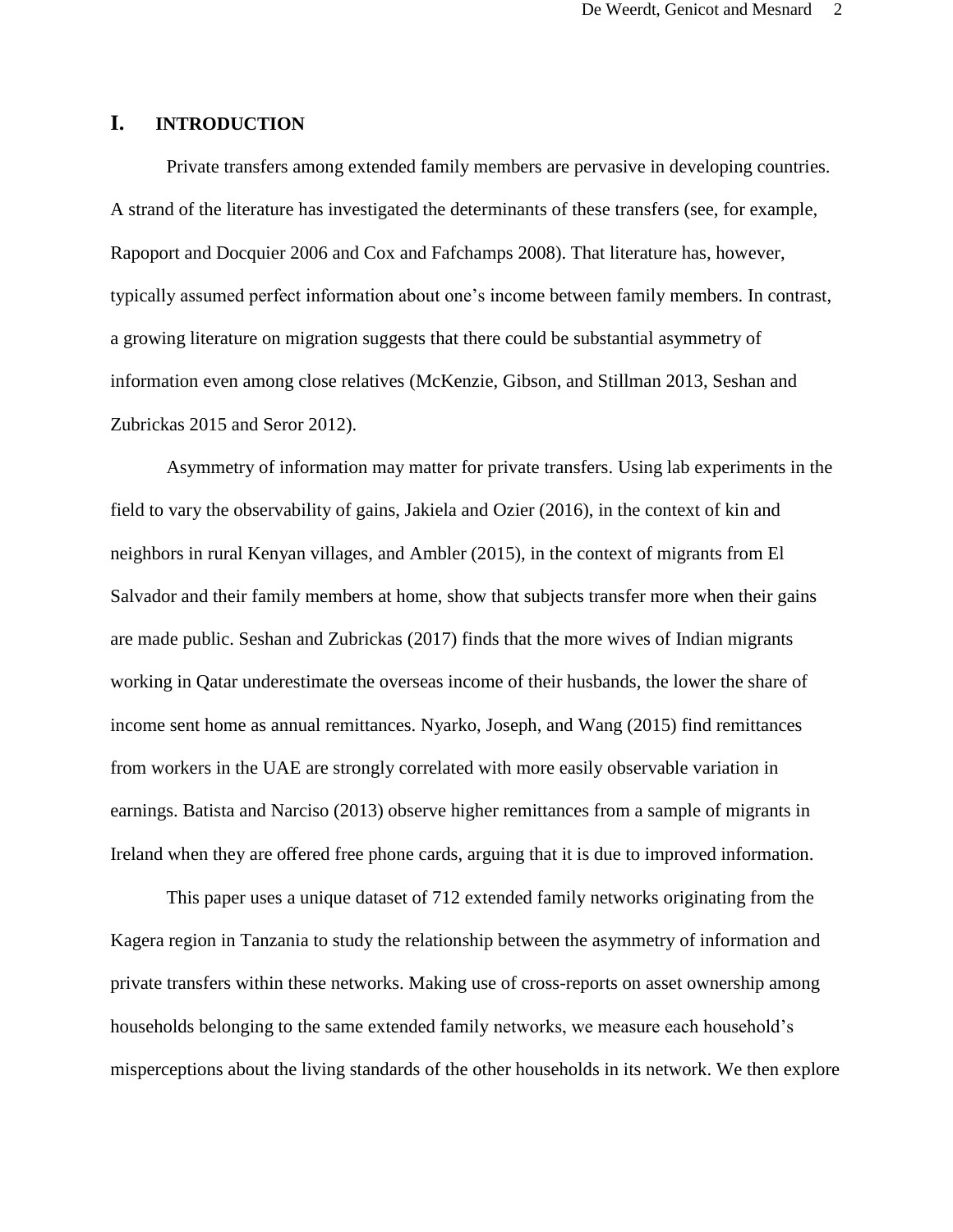and contrast altruism, pressure, exchange and risk sharing as motives to transfer. Under these competing explanations, models of inter-household transfers with asymmetry of information yield predictions about the correlations between misperceptions and transfers after controlling for the income of the two parties, as well as the correlations between incomes and transfers after controlling for misperceptions. We refer to these as 'partial' correlations. Taking these predictions to the data, we find that transfers co-move with both the donor's actual and perceived living standards, but not with the recipient's actual or perceived living standards. This is consistent with a relationship where the recipients have power and request transfers from the donor, either using pressure to give or in exchange of services.

Our paper makes a number of contributions. First, our paper provides a coherent and generally applicable approach to measuring asymmetric information through surveys. In many environments of interest, household income is generated from smallholder farming or informal non-agricultural businesses and a large share of consumption is home-produced. In such contexts, measuring self-reported household income is problematic (Deaton 1997), so we should not expect to be able to measure perceptions of income by others. In contrast, questions on asset holdings are common in household surveys and provide an attractive indicator of medium term standards of living. Furthermore, eliciting beliefs from respondents about asset holdings of others can be done at low cost in linked surveys.

The question arises, though, of how to translate households' beliefs about the various assets holding of others into measures of households' beliefs regarding the living standards of others. We propose a measure of misperception that consists of a weighted sum of differences between believed and actual asset holdings. The weights are set depending on how these particular assets predict per capita consumption in the population. This, thus, captures the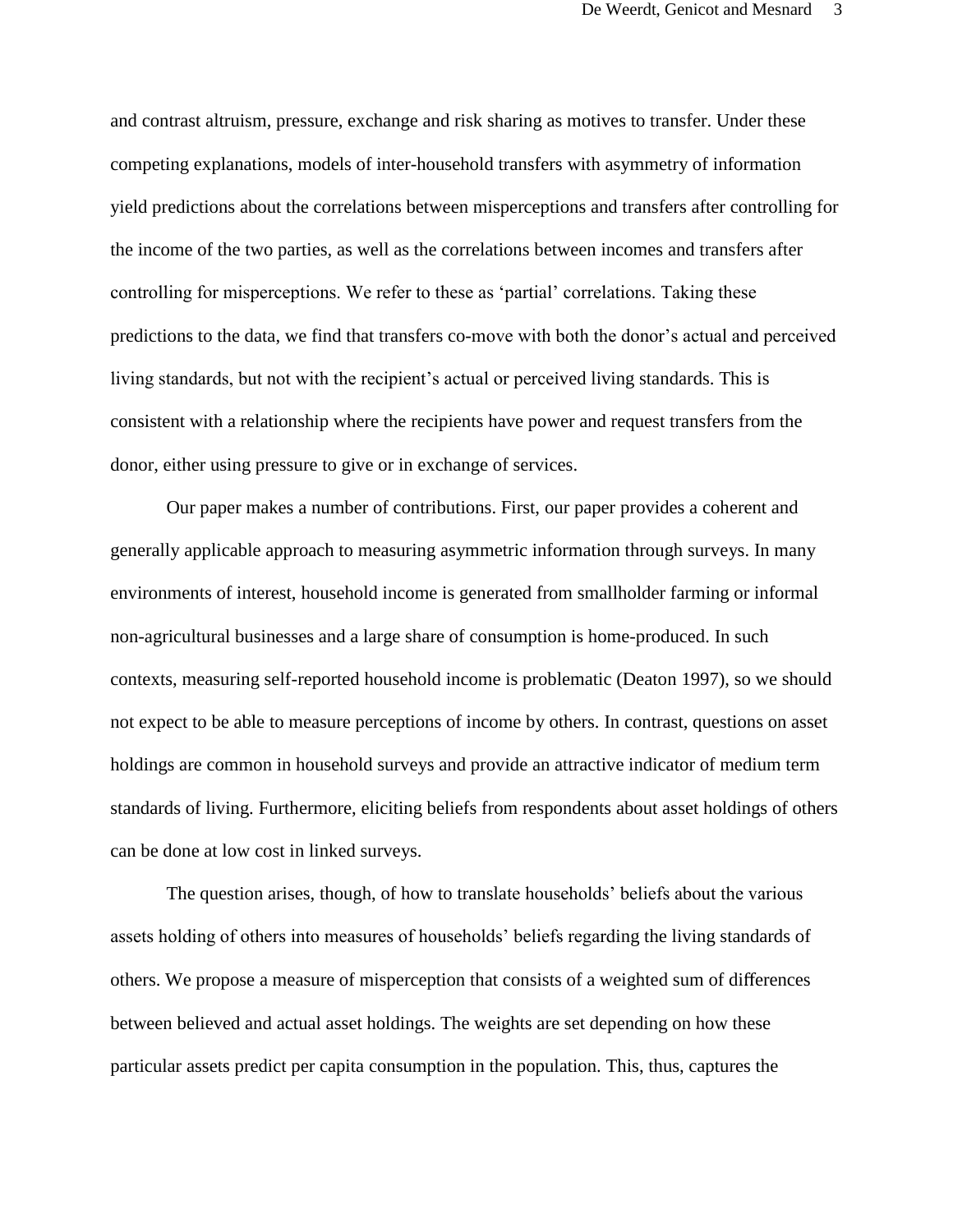percentage by which a household overestimates, or underestimates when negative, the per capita consumption of another household.

Our second contribution is descriptive. Applying this method to the data allows us to give a complete characterization of the asymmetry of information among the 712 Tanzanian extended family networks. Not surprisingly, we find a substantial level of asymmetry of information and show that it correlates positively with genetic, social and physical distance between households. However, there is no systematic underestimation or overestimation: perceptions are, on average, correct.

Our third contribution is to relate transfers to misperceptions by developing simple theoretical models of transfers with asymmetry of information regarding recipient and donor income. We develop static models that contrast three possible motives for transfers: altruism, in which the potential donor cares about the recipient; pressure, in which the recipient has some means of imposing a utility cost on the donor; and exchange, in which the transfer represents a payment for some good or service provided by the recipient.<sup>1</sup> Our model of altruism predicts a negative partial correlation of transfers with both the recipient's actual income and the donor's misperception of that income. A model of exchange in which the donor has all the bargaining power and risk-sharing motives also predict a negative partial correlation between the transfer and the recipient's income. In contrast, if the driving motivation is pressure or exchange in which the recipient has all the bargaining power, it is the donor's income and the recipient's misperception of the donor's income that matter and are positively correlated with the transfers. Note that these predictions capture not only the effect of information on transfers, but also the feedback mechanisms whereby transfers themselves, or the amount requested, are informative.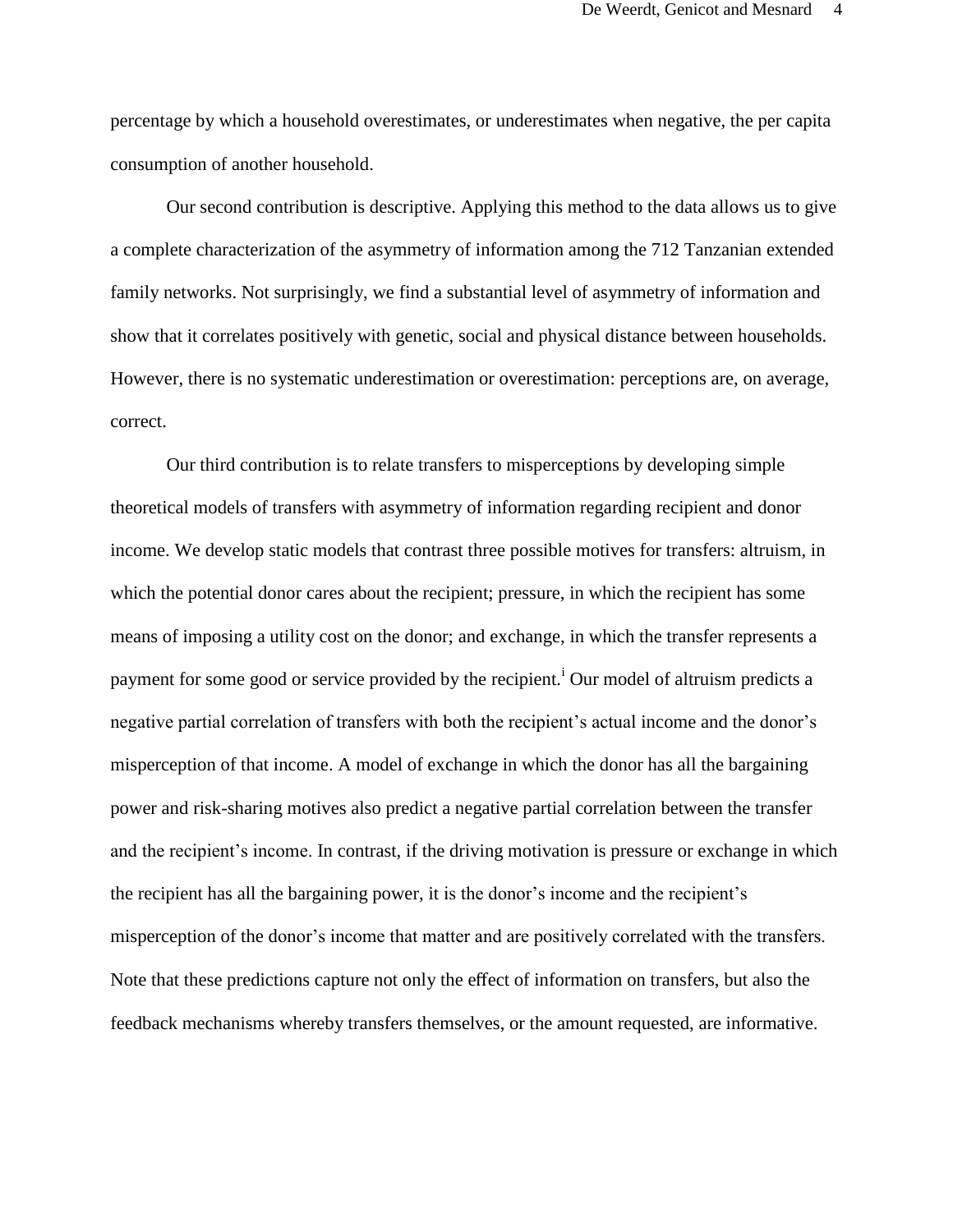The data suggest that recipients of transfers play an active role in their relationship with donors. Rather than being passive, recipients seem to set the terms of transfers, either by exerting pressure to give on donors or by holding the bargaining power during an exchange of services. With respect to policy, this implies that we should probably worry less about possible crowding out effects of public transfers, and more about inefficiencies due to the cost of pressure and the moral hazard that can result from it (Alger and Weibull 2008).

This is consistent with the recent experimental evidence of Jakiela and Ozier (2016), Ambler (2015), Boltz, Marazyan, and Villar (2015) and Squires (2016), and the large ethnographic literature highlighting the importance of disapproval, shaming, ostracism and other means of pressure, as described and cited in Platteau (2014) and Chort, Gubert, and Senne 2012).

The rest of the paper is organized as follows. Section II presents the data on extended family networks in Tanzania that we use to build the measures of asymmetric information. These measures are defined and validated in Section III. Section IV presents competing models of transfers. Section V studies the correlations between transfers and misperceptions of income to examine the empirical validity of the models and Section VI concludes.

# **II. DATA**

This paper uses the 2010 wave of the Kagera Health and Development Survey (KHDS).<sup>ii</sup> Kagera, in the north-western part of Tanzania, has a population of 2.5 million people, the vast majority of whom engage in agriculture. The Kagera region is relatively isolated: it borders landlocked countries Uganda, Rwanda and Burundi and is 1,400 km away from the main port and commercial capital, Dar es Salaam. Using these data, De Weerdt (2010) and Beegle, De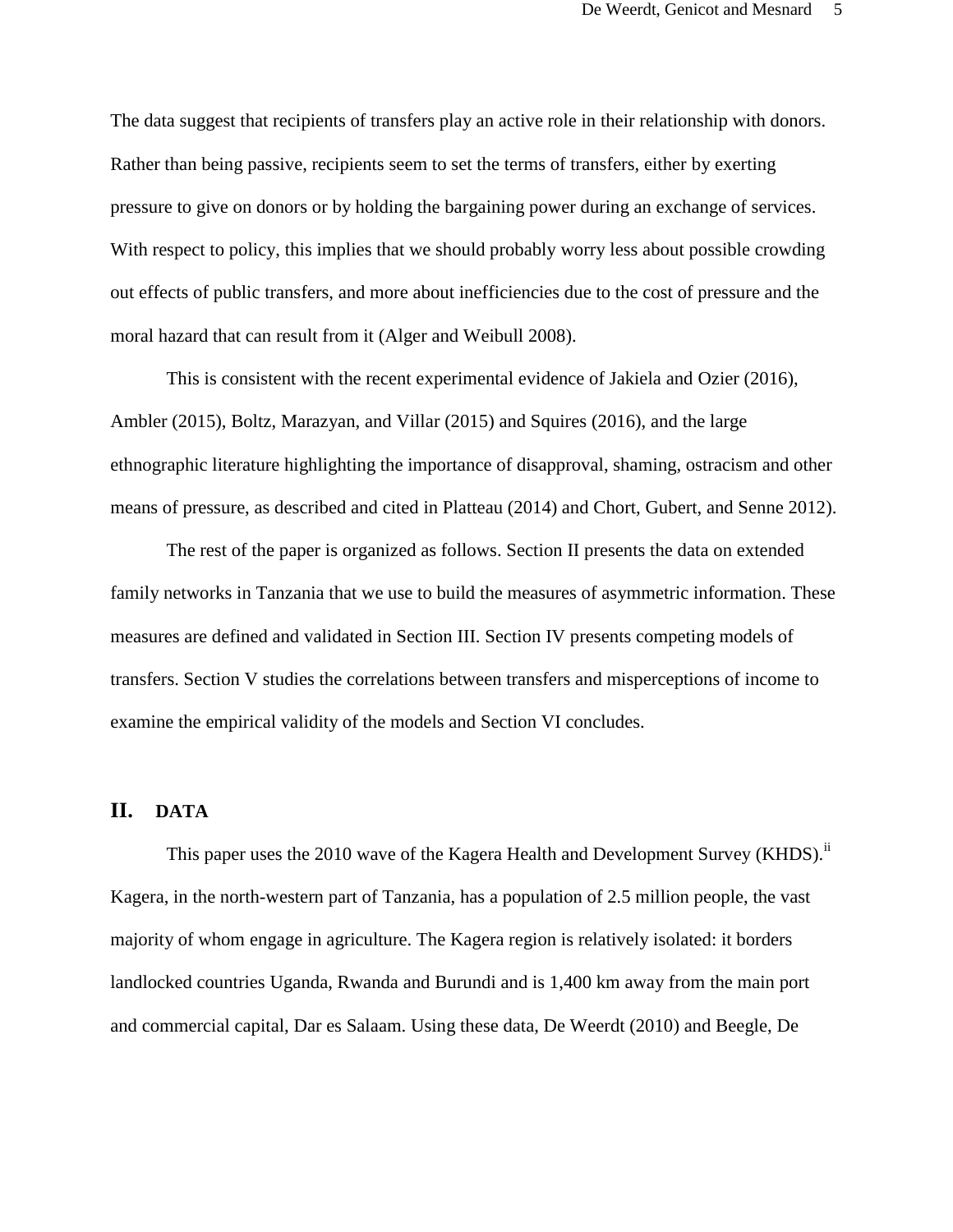Weerdt, and Dercon (2011) have shown that the diversification of income generating activities and migration are key household strategies for growth.

KHDS 2010 attempted to trace all individuals belonging to households that were surveyed in the original survey KHDS 1991-94. The latter interviewed 915 households in 52 villages' representative of the Kagera Region over four rounds from 1991 to 1994. KHDS 2010 searched for any individual listed in any household roster in KHDS 1991-94 and interviewed households in which these individuals were found residing in 2010. The survey attained very high recontact rates. Out of the original 915 households there are only 71 households (8%) where not a single individual was traced (excluding 26 households where all members had died). The interviewing team accounted, in 2010, for 88% of the 6,353 individuals listed on any KHDS 1991-94 roster: 68% of the original respondents were visited and surveyed, while 20% of respondents were confirmed to have died. 12% of individuals were not found. Out of the interviewed individuals 45% lived in the baseline village, 53% had migrated within the country, 2% to another East African country (primarily Uganda) and 0.3% had left East Africa.

Practically, we take advantage of this unique data structure to define a *split-o*ff *household* as any household that contains at least one member from the original roster (from KHDS 1991- 94) and an *extended family network* as a network of split-off households, all originating from the same baseline household.<sup>iii</sup>

Note that the location of a household surveyed in 2010 depends strongly on the original member's role in the original household. We find that 58% of households who host the household head 18 years after baseline still live in the baseline village, as compared to only 22% of the other households in the family networks. The latter moved more frequently to nearby villages (17% of them versus 6% of households with former head) or to elsewhere in Kagera (41% of them versus 19% of households with former head). Moreover, split-off households with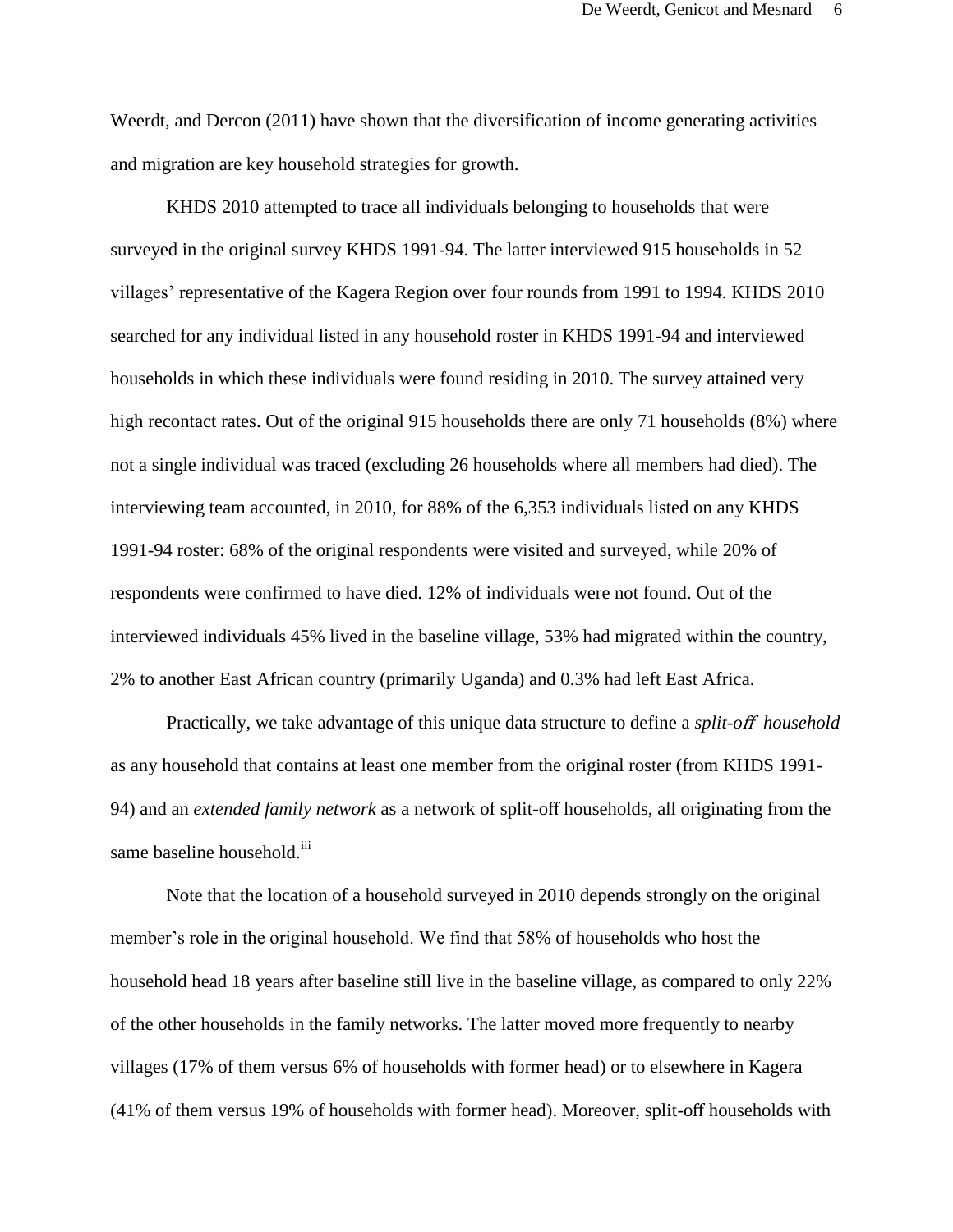daughters of the former head are less likely (21%) to live in baseline village than split-off households with sons (30%), a reflection of patrilocal marriage customs.

In addition to a detailed questionnaire regarding their own consumption<sup>iv</sup> and asset holdings, we designed survey questions regarding the asset holdings and relative standing of the other households in their network, as well as questions about the interactions and transfers between their household and each of the other households in their network. For example, if the original members have split into three different households, the network consists of these three households and each household is asked questions about the other two, giving us a data set of 6 dyadic observations. Having data on both sides of each pair of linked households in the networks allows us to contrast the beliefs held by one household about the other with the reality as recorded in the questionnaire.

After dropping households that did not split or have missing or incomplete interviews, our 'large' sample consists of 3,173 households from 712 extended family networks, yielding 13,808 unique within-family pairwise combinations of households. Some of the asymmetric information questions were skipped for split-off households residing in the same location as the respondent. Wherever the analysis below makes use of these skipped questions, we revert to our 'small' sample: a subsample of 9,032 dyads, all living in different locations, and encompassing 2,807 households within 613 extended family networks. Tables 11 and 12 in Appendix provide summary statistics on these samples.

The survey collected data on amounts remitted, both in-kind and cash. Over two thirds of households in our sample report remitting in the year preceding the survey. The average amount of cash remitted, among those who did, was USD 35, representing, on average, 7% of consumption per capita and 2% of total household consumption for the remitting households.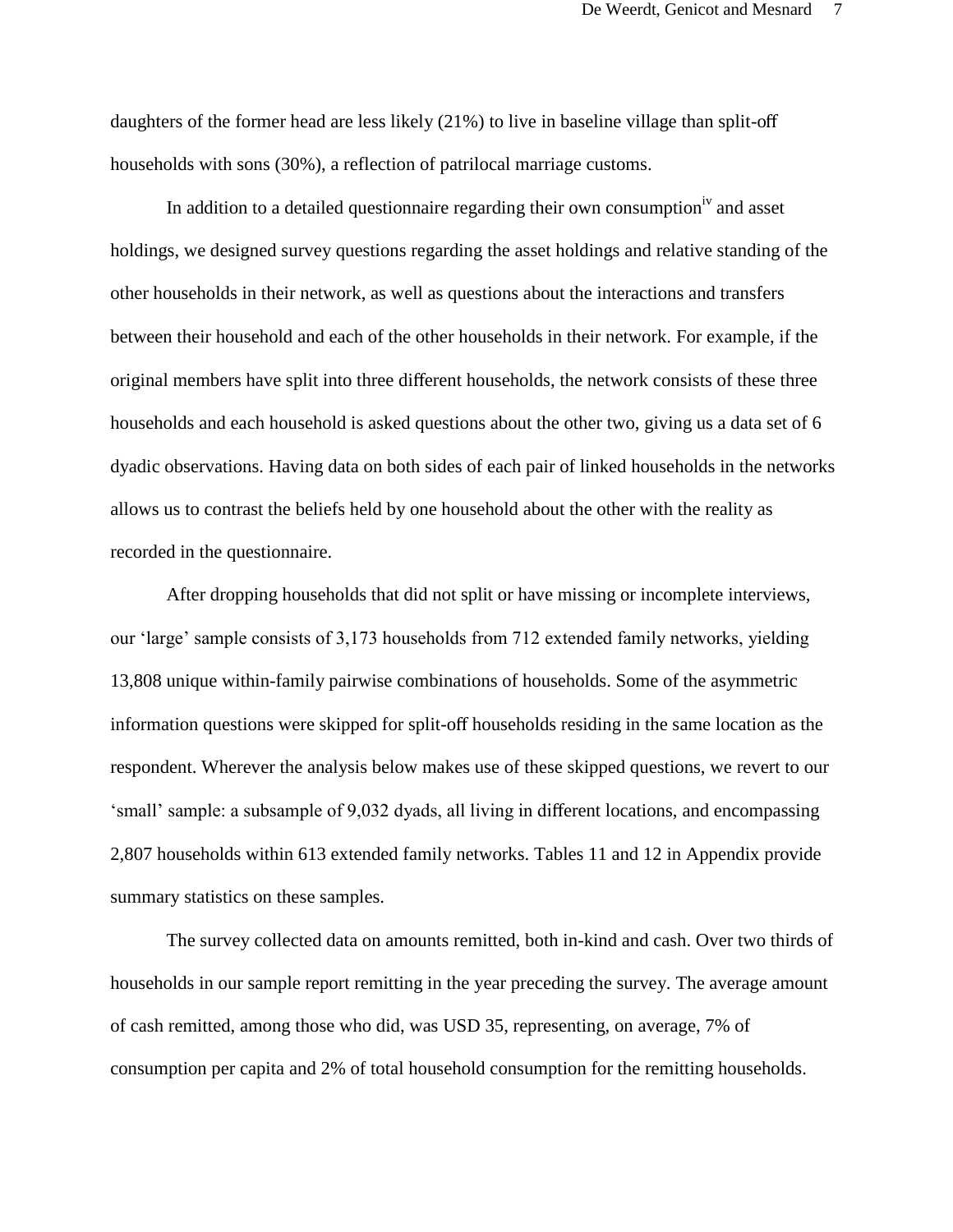That average masks a wide distribution, with the top decile remitting USD 160, or 8% of their total household consumption. Out of these transfers, 59% goes to recipients within the extended family network.

In empirical applications networks are typically self-defined, with questionnaires probing each respondent for a list of network partners in the sense of friendship or households to whom one can ask help or borrow money from. Our network definition is different as it is based on membership in a household 18 years ago. Our definition has the advantage of being objectively defined, not subject to recall and the definition of a link is not based on the existence of transfers. Attrition aside, we would have complete networks defined in this way alleviating econometric concerns related to sampled networks (Chandrasekhar and Lewis 2011). However, despite the tracking success of KHDS 2010 we have some attrition that is likely to be non random. The principal strategy for tracing people from the original KHDS household rosters was to obtain their contact details through interviewed relatives. Not surprisingly, attrition rates are higher among households that have infrequent contact with their family members. Thus, we are likely looking at a somewhat more connected set of family members.<sup>v</sup>

#### **III. QUANTIFYING ASYMMETRY OF INFORMATION**

# **A. Beliefs about Assets, Education and Employment**

We can measure the extent to which extended family members are (mis)informed about each other by cross-checking the beliefs of any household *i* about educational attainment, employment and asset ownership of household *j* with the information in household *j*'s questionnaire. We can do this over 8 different items listed in Table  $1$ .<sup>vi</sup> Household *i* can underestimate, correctly estimate or overestimate the status of household *j*; household *i* could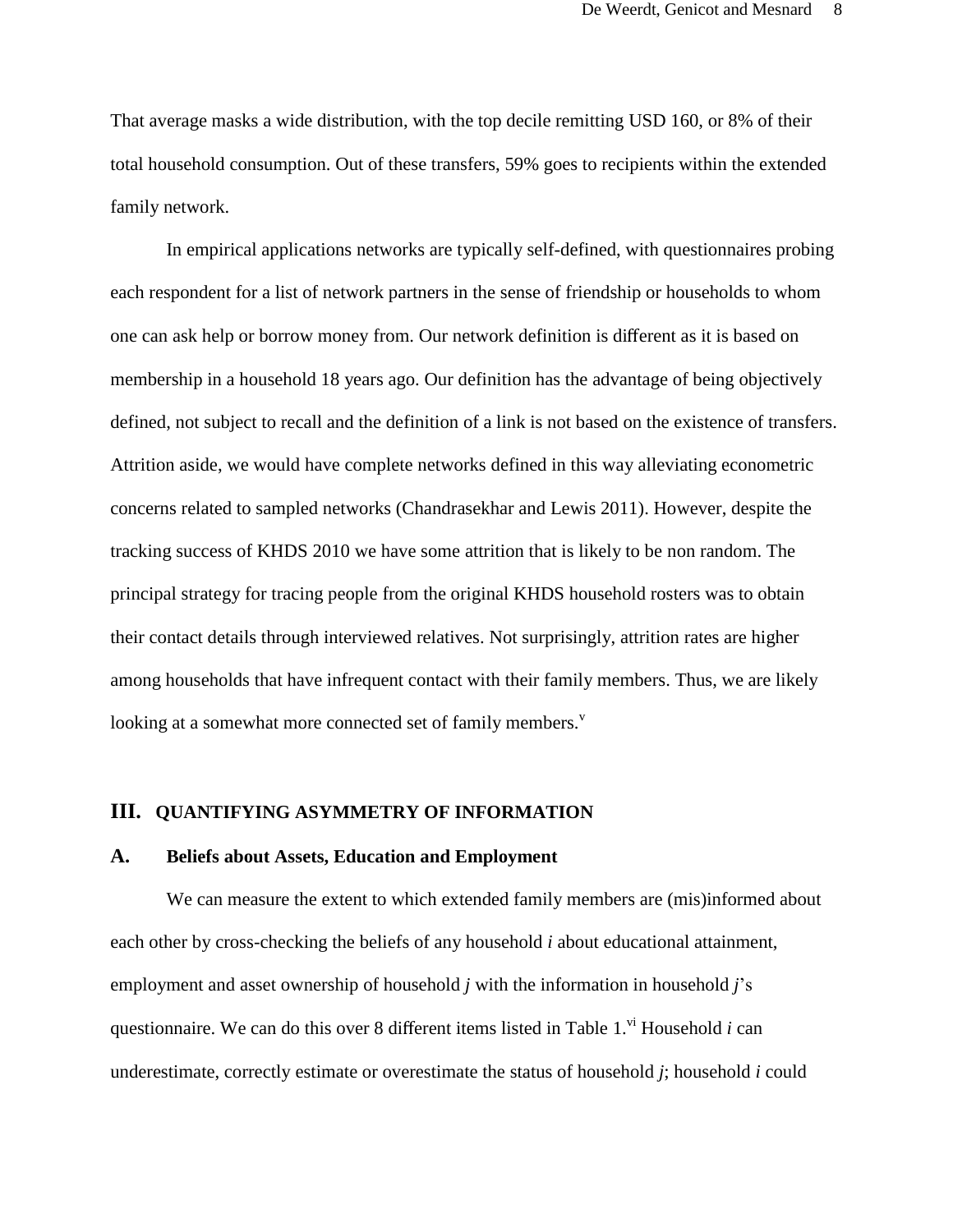also answer that it does not know the educational attainment, employment status or assets owned by house-hold *j*. Table 1 gives frequencies of these cross-reports: most underestimates of assets occur with respect to land and phones, while most overestimates occur with respect to vehicles.

Educational attainment and employment have the most correct perceptions. Note, however, that very few people overestimate the employment position of their relatives, while relatively more underestimate (that is think their family members do not have a formal job, while in fact they do).

Ultimately, we are interested in measuring what *i*'s perception on these 8 items tells us about *i*'s perception of *j*'s standard of living, and to what extent and in which direction *i*  misperceives *j*'s true standard of living. A naive measure of asymmetry of information would be the simple sum of perceptions on the 8 items above adding up overestimates (set to  $+1$ ), underestimates (set to −1), correct responses (set to 0) and don't know responses (set to 0). However, this approach has a number of problems. First, it assumes that all items carry the same weight in the measure. Second, it assumes that the weight of each item is separable from the household's characteristics, and from other items. Third, it assumes that all items signal something positive about the individual's living standards. An example of a violation of these last two assumptions would be if livestock ownership signals high income for rural households, but low income for urban households. In the next section we alleviate these concerns with a novel measure of asymmetric information: a weighted sum of misperceptions and their interactions, with weights set according to the correlations of the perceived items with household per capita consumption in the population.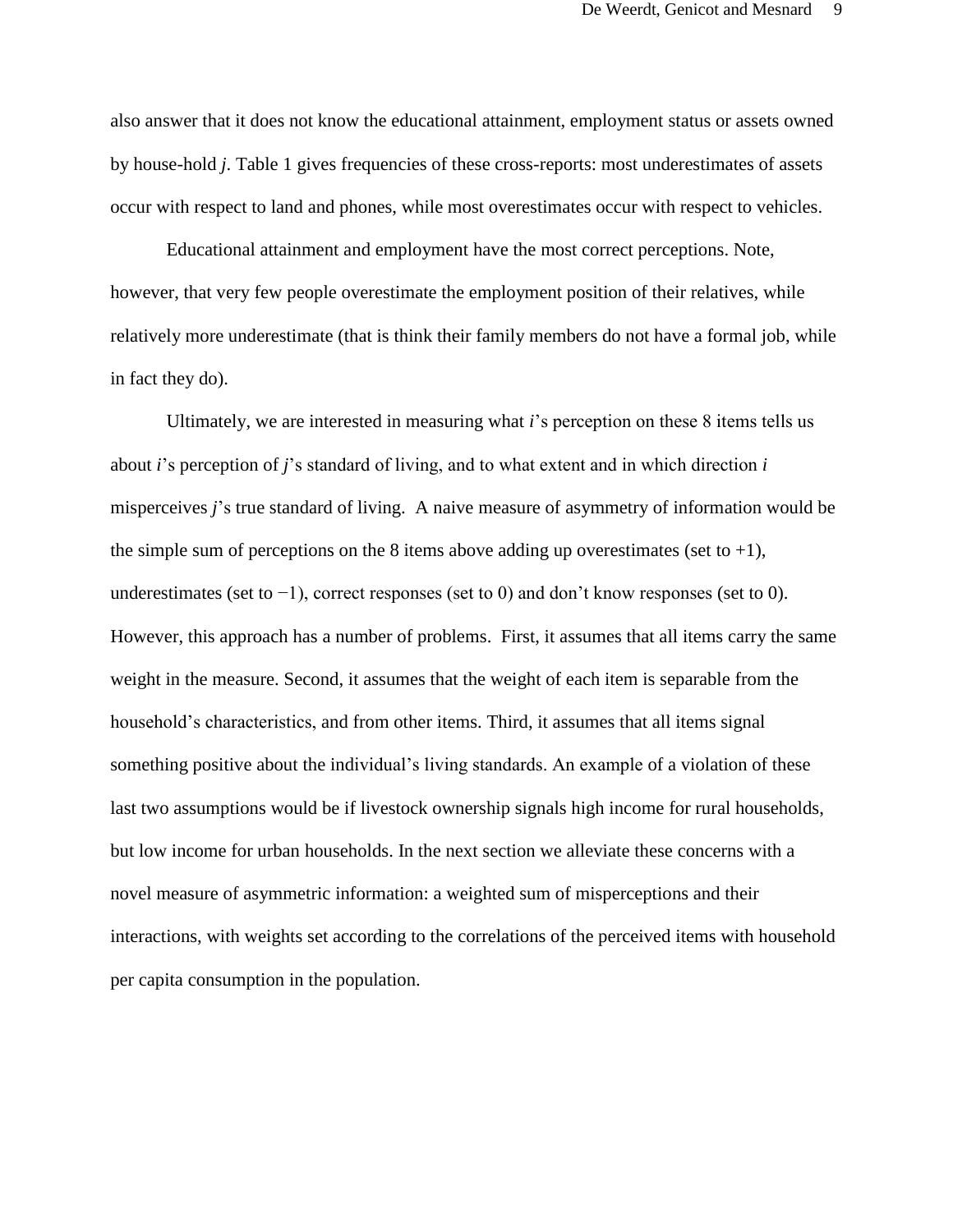# **B. Perceived Consumption and Misperceptions**

Let  $A_i$  denote the profile of actual ownership of assets, education and occupation for household *j*, including any relevant interaction effects among assets, education and occupation. This is the profile over which *i* expresses beliefs  $\mathbf{B}_{ii}$ . In addition, let  $\mathbf{X}_i$  be a vector of basic characteristics of household *j* that we would think are public knowledge among relatives.

Given *i*'s belief about the profile of ownership of *j*, what can we infer about *i*'s estimate of *j*'s consumption? The view that we take here is that by observing households around him, *i* has learned the joint distribution of ownership profiles  $A_j$  and household per capita consumption  $c_j$ conditional on household characteristics **X***<sup>j</sup>* and **A***<sup>j</sup>* .

Hence, we first estimate a consumption regression among our households

(1) 
$$
\ln(c_j) = \alpha A_j + \beta X_j + \gamma A_j X_j + \epsilon_j
$$

where  $c_i$  is the actual per capita consumption for household *j*. See Section III.C. for more information on how we estimate Equation (1).

Retrieving the coefficients estimated ( $\alpha$ ,  $\beta$ ,  $\gamma$ ) from (1), we can then use the characteristics  $\mathbf{X}_i$ and *i*'s beliefs about *j*'s assets **B***ij* to construct measures of *i*'s perception of *j*'s consumption. Let

(2) 
$$
\ln(C_{ij}) = \alpha \mathbf{B}_{ij} + \beta \mathbf{X}_j + \gamma \mathbf{B}_{ij} \mathbf{X}_j.
$$

How does ln(*Cij*) relate to *i*'s beliefs regarding *j*'s log per capita consumption? The answer depends on what knowledge *i* has of the unobservables  $\epsilon_j$  in Equation (1). We consider two extreme assumptions regarding *i*'s knowledge of  $\epsilon$ *j* and use it to construct two alternative measures of *i*'s perception of *j*'s consumption. One benchmark is to think that households are much better informed than we are about all unobservable characteristics, including temporary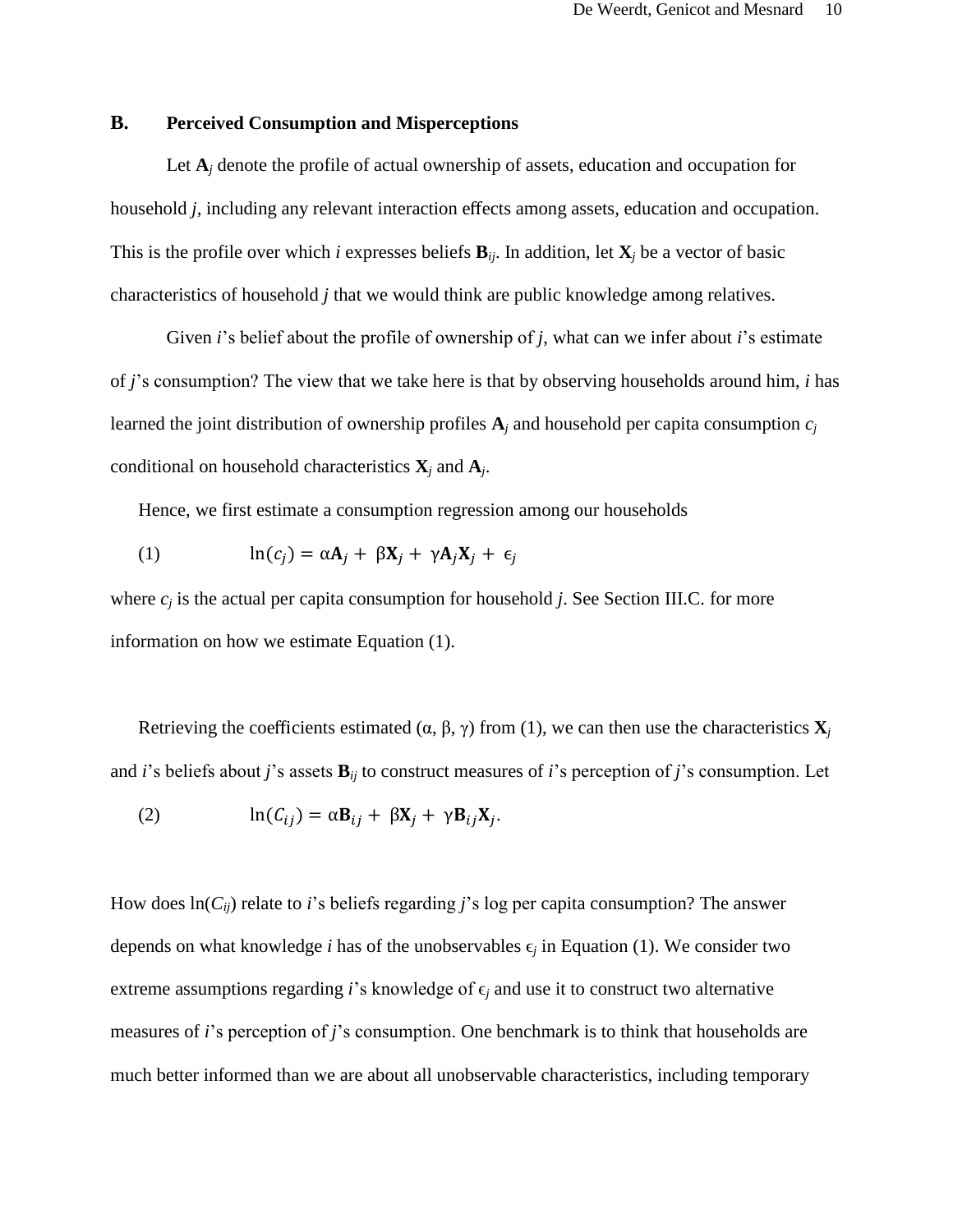shocks, that affect the income of their relatives. Hence, at the one end of the spectrum, we can assume that *j*'s relatives are perfectly informed of  $\epsilon_j$ , in which case *i*'s perceived consumption for *j* is

$$
P_{ij} = \ln(C_{ij}) + \epsilon_j.
$$

In this case, if household *i* held perfect knowledge on household *j*'s assets then the predicted consumption would equal the actual consumption.

An alternative benchmark is to posit that household *i* uses only  $\mathbf{X}_i$  and her beliefs about *j*'s assets  $\mathbf{B}_{ij}$  in forming her estimate of household *j*'s per capita consumption  $\mathbf{C}_{ij}$ . This assumes that household *i* has no additional information about household *j*, over and above **X***<sup>j</sup>* , so that *i*'s perceived consumption for *j* is

$$
P'_{ij} = \ln(C_{ij}).
$$

We believe that the truth lies somewhere in between these two estimates.

This method implicitly assumes that any information that *i* has received about *j* is captured in  $\epsilon_j$  or in  $\mathbf{B}_{ij}$ , and therefore does not have an independent effect on *i*'s perception of *j*'s consumption. For example, the transfers that *j* has given to *i* or the frequency with which *j* calls *i*  can provide information to *i* regarding *j*'s standard of living. We assume that this information is fully reflected in *i*'s beliefs about *j*'s assets and therefore in *i*'s perception of *j*'s consumption. This approach accounts for the possibility that one could make a number of mistakes regarding a relative's assets and still have a fairly accurate estimate of his household per capita consumption. It is entirely possible that a person, when answering the survey questions about her relatives, reports beliefs on assets that are consistent with her perception of the relative's consumption. She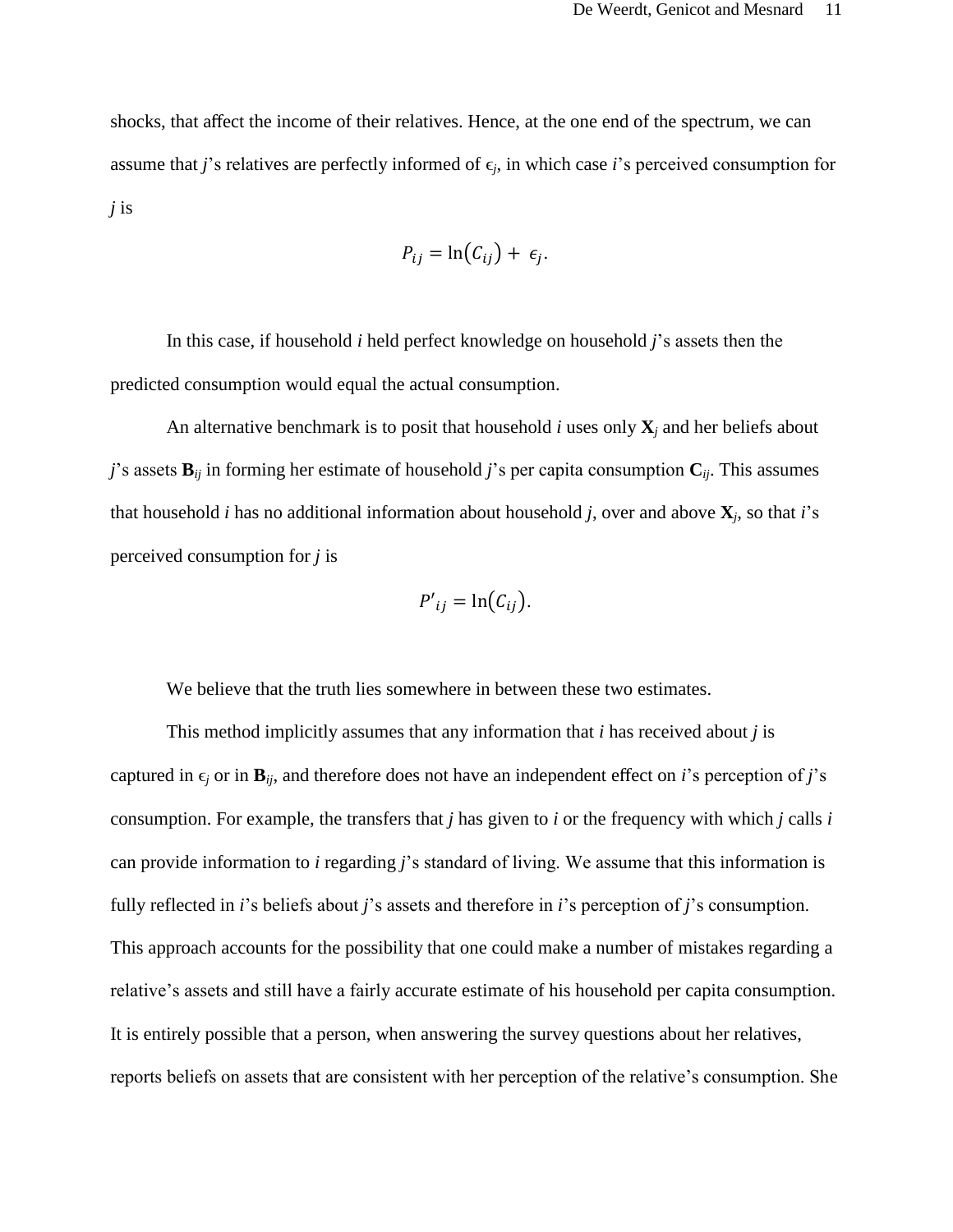might report that her relative has a TV but no phone, while her relative has a phone but no TV, but if both asset ownership profiles correspond to similar lifestyle (per capita consumption) in the overall population it amounts to the same perceived consumption.

Using these two benchmarks, we can create the following two measures of misperceptions – the difference between *i*'s perceived consumption for *j* and *j*'s actual consumption:

(3) 
$$
\Omega_{ij} = P_{ij} - \ln(c_j) = (\mathbf{B}_{ij} - \mathbf{A}_j)\alpha + \gamma(\mathbf{B}_{ij} - \mathbf{A}_j)\mathbf{X}_j, \text{ and}
$$

(4) 
$$
\Omega'_{ij} = P'_{ij} - \ln(c_j) = (\mathbf{B}_{ij} - \mathbf{A}_j)\alpha + \gamma(\mathbf{B}_{ij} - \mathbf{A}_j)\mathbf{X}_j - \epsilon_j.
$$

Our measure of misperception  $\Omega_{ij}$  is a weighted sum of the difference in believed and actual occupation, education and assets. Thus, it is well suited to measure misperceptions of mediumterm living standards, rather than asymmetry of information regarding temporary shocks. In contrast, Ω'*ij* might measure not only misperceptions on medium term living standards, but also be affected by beliefs regarding temporary shocks, which are part of  $\epsilon_j$ . For example, a temporary positive consumption shock to *j*,  $\epsilon_j > 0$ , with constant  $\mathbf{A}_j$  will lower  $\Omega'_{ij}$  – making it more likely for us to conclude that *i* underestimates *j*'s lifestyle – but will not affect our measurement of  $\Omega_{ij}$ .

The log specification conveniently implies that  $\Omega_{ii}$  is a good approximation of the percentage by which *i* overestimates ( $\Omega_{ij} > 0$ ) or underestimates ( $\Omega_{ij} < 0$ ) *j*'s consumption.

# **C. Measuring Weights for Perceived Consumption**

To determine which variables to consider for the weights we proceed as follows. There are 12 variables that we can reasonably assume to be known by other family members and therefore be part of **X***<sup>j</sup>* . These are the gender, age and squared age of the household head, eight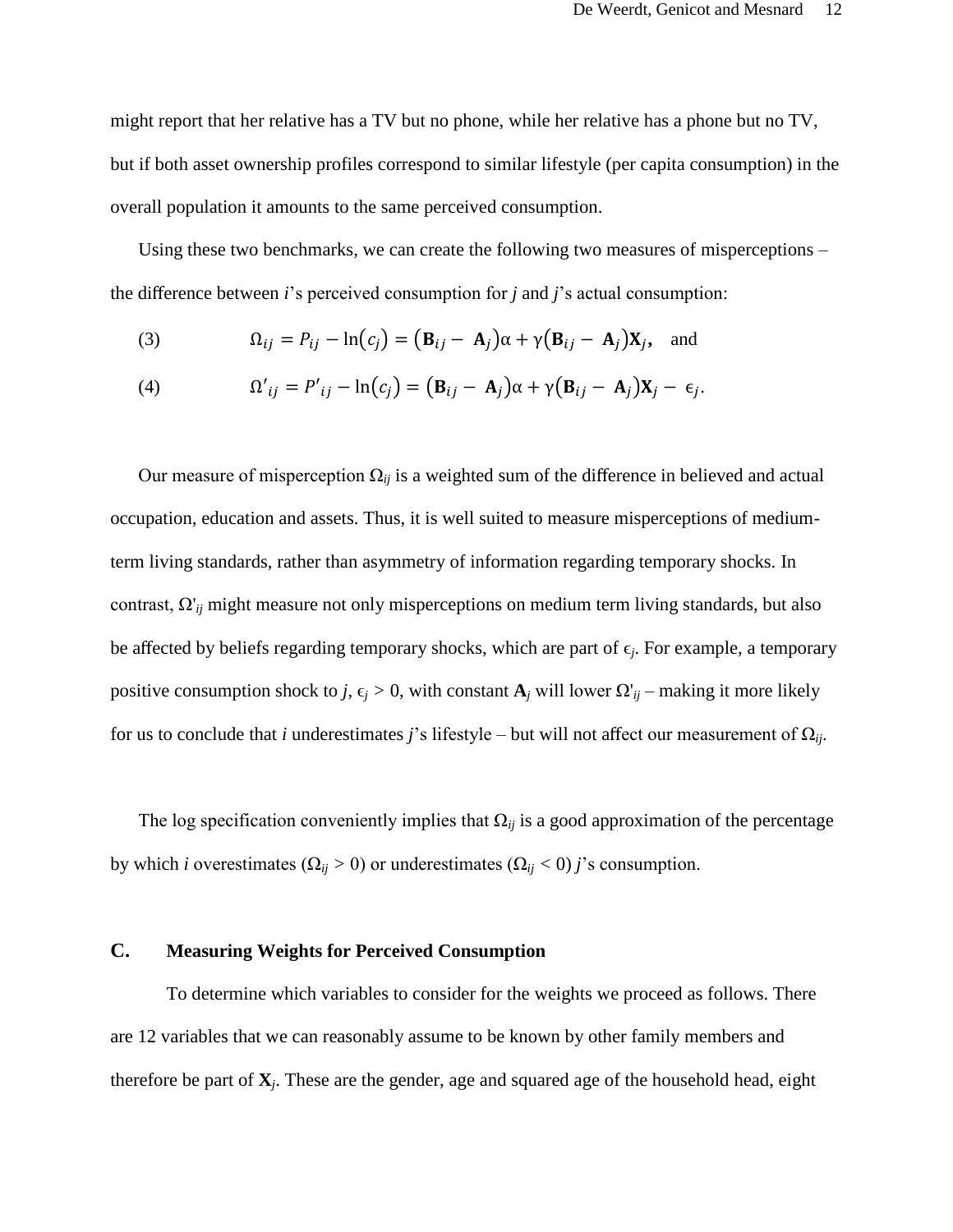indicator variables capturing the household's age-sex composition and a dummy indicating whether the household resides in rural or urban area. For  $A_i$ , we consider in their level form the 8 asset variables for which we have beliefs questions: educational attainment, employment and the ownership of the six assets listed in Table 1. Then all 12 common knowledge variables are interacted with each other, all 8 asset variables are interacted with each other and all 12∗8 interactions across both sets are made. This gives us a total of 190 interactions and 20 level variables to consider.

We want to remain agnostic about which of these 210 variables should enter the prediction regression and turn to approximately sparse regression models to ensure variables are selected with a view to good out-of-sample forecasts. In the Least Absolute Shrinkage and Selection Models (LASSO) of Frank and Friedman (1993) and Tibshirani (1996), the parameters are chosen in such a way to minimize the sum of least squares plus a term that penalizes additional variables. We use the post-LASSO estimator of Belloni et al. (2012), which proceeds in two steps. In a first step, the LASSO procedure is used to select all variables with non-zero weight. In a second step, the weights in the beliefs regression are determined by taking the coefficients from an OLS regression that uses only the variables selected in the first step.<sup>vii</sup>

Table 2 reports the final weights. Of the 8 candidate asset variables, only one, livestock ownership, did not get selected. In other words, livestock (by itself and in the various interacted forms it was considered) did not correlate sufficiently with per capita consumption once other variables were controlled for. Half of the 12 common knowledge variables were dropped in levels and only 5 interaction terms were retained. The final regression explains 57% of the total sample variation with 17 variables and a constant.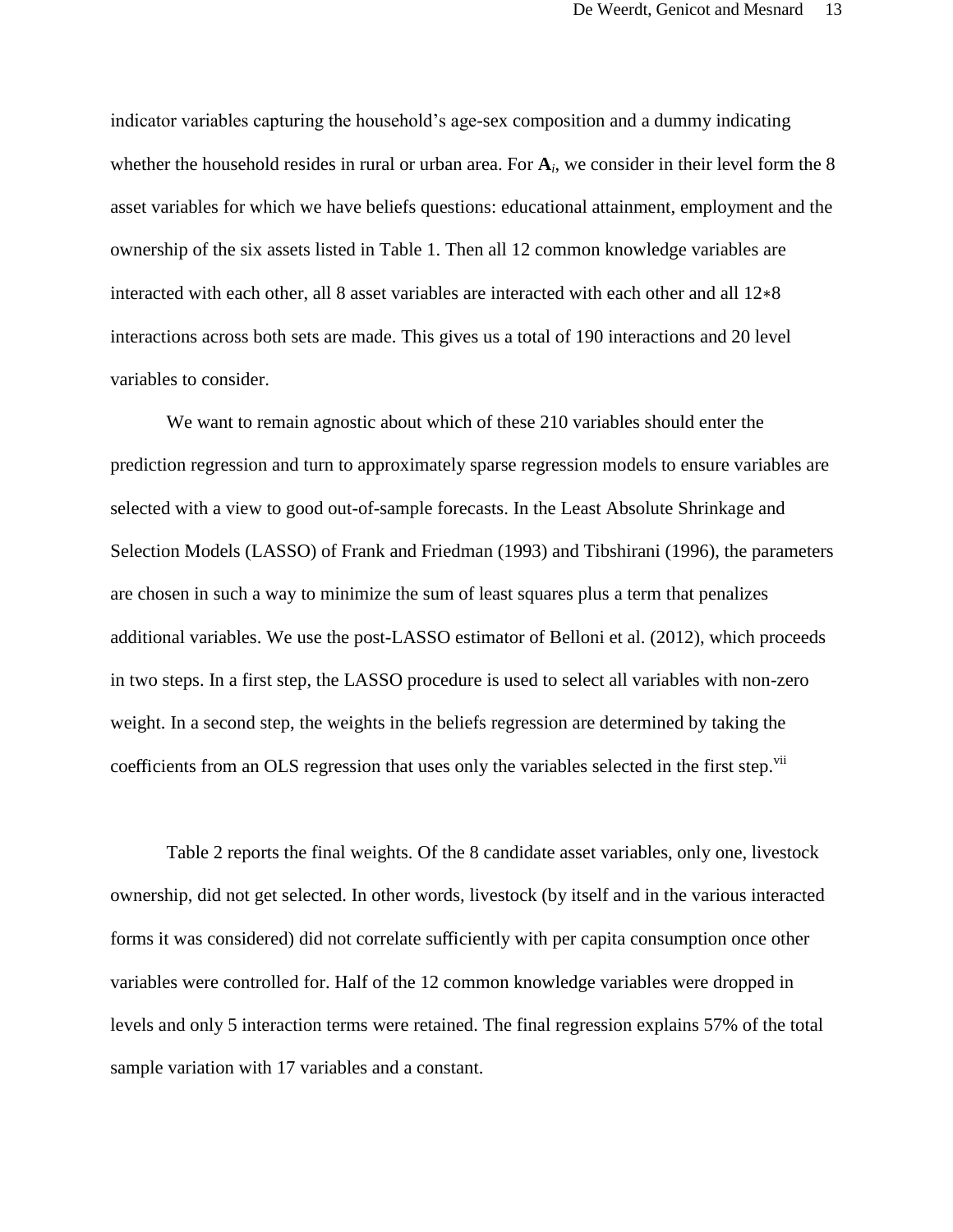Note that when predicting household *i*'s beliefs about household *j*, we need to decide how to treat "don't know" (DK) answers to the assets, educational attainment and employment questions. We take the conservative approach of replacing DKs with location-specific sample means, depending on whether household *j* lives in an urban or rural area. We also control for the number of DK answers in the regressions in Sections III.D. and E.

Applying the weights from Table 2 to Equation (3) and (4), we can calculate  $\Omega$  and  $\Omega'$ , for each *ij* pair. Figure 1 shows kernel density estimations for both measures. The mean (standard deviation) is 0.006 (0.315) for  $\Omega$  and 0.002 (0.532) for  $\Omega'$ . Figure 1 also shows 95% confidence intervals around the sample means. These were obtained through the bootstrap procedure described in Appendix 1. They are  $[-0.013, 0.027]$  and  $[-0.020, 0.023]$  for  $\Omega$  and  $\Omega'$  respectively. This means that there is no indication of any systematic overestimation or underestimation of others' standards of living.



Figure 1: Distribution of  $\Omega$  and  $\Omega'$  (N=9,032)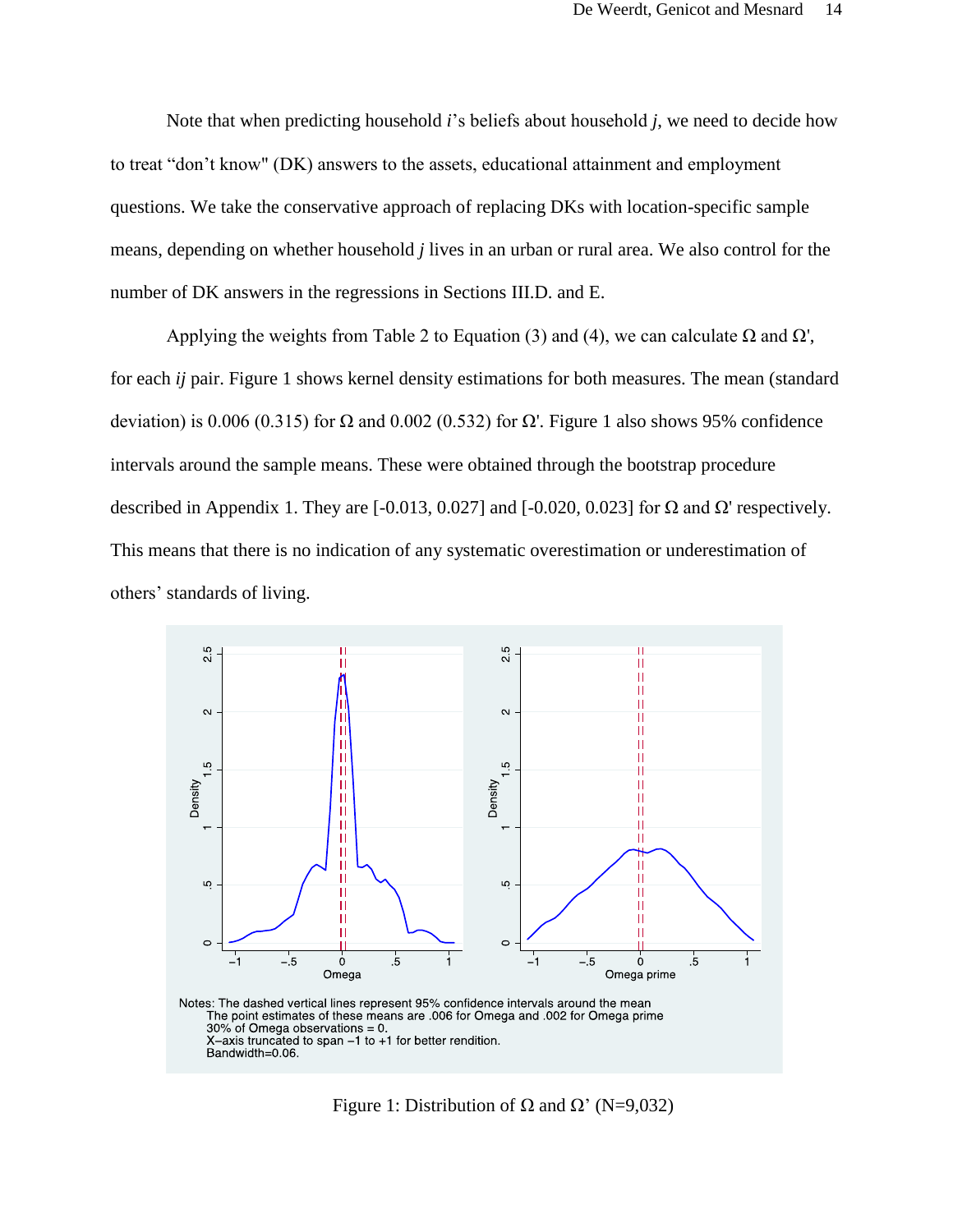However, there is significant asymmetry of information. The average of the absolute values of Ω and  $Ω'$  are 0.21 and 0.42, meaning that people are, on average, 21 and 42 per cent mistaken, respectively. The kernel smoother from Figure 1 obfuscates the fact that  $\Omega$  equals exactly zero in 30% of dyads, where all guesses were correct. The  $\Omega$ ' distribution does not exhibit this lumping at zero because it subtracts the  $\epsilon_i$  term in its calculation. For the same reason the distribution of  $Ω'$  has a much larger spread than that of  $Ω$ .

# **D. Validation**

We first validate  $\Omega$  and  $\Omega'$  by comparing them with a completely different measure of asym-metric information. For each of its network partners, any household *i* was asked to imagine a nine-step ladder where the top of the ladder, step 9, represents the best possible life and the bottom, step 1, represents the worst possible life. Household *i* was then asked to rank each household *j* in his network on the ladder. Table 3 shows that, using household *i* fixed effects, if household *i* places household *j* higher on the ladder, controlling for household *j*'s actual consumption, then  $\Omega_{ij}$  and  $\Omega'_{ij}$  are higher. That is, for 2 relatives with the same actual consumption, household *i*'s misperception of their standards of living is highly correlated with where he differentially places each on the ladder. The strong correlations between our misperception measures and these subjective perceptions give us confidence that  $\Omega$  and  $\Omega'$  are indeed capturing latent beliefs. When testing the model in Section V we will use the ladder as an alternative measure of misperceptions to verify the robustness of the results.

We further validate our misperception measures by verifying how they co-vary with variables that measure the fluidity of information flows between the two nodes. It is very natural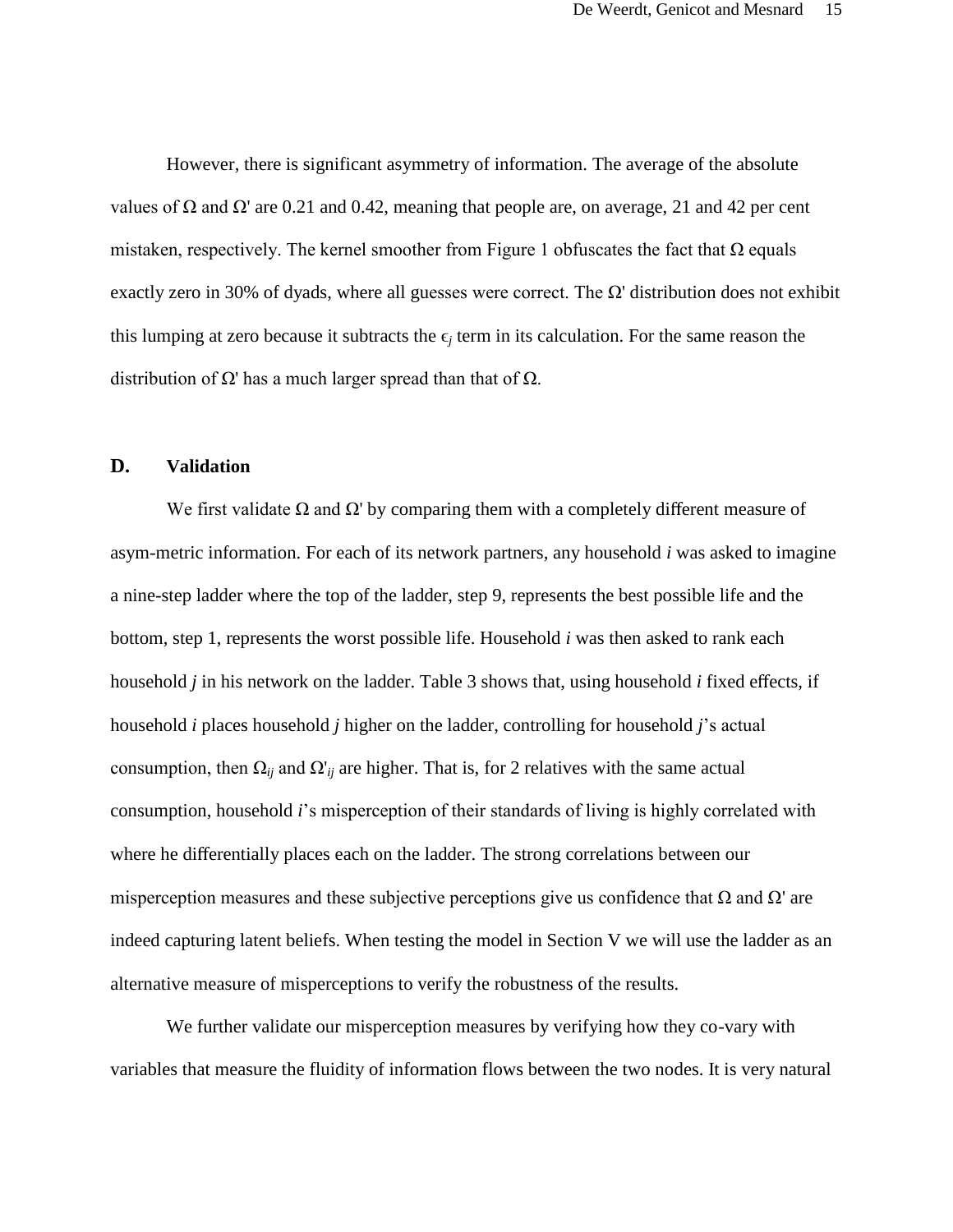to expect individuals who are closer to each other, physically or socially, to have better information about each other. Table 4 relates misperceptions to a number of proximity variables through probit regressions. In the first column, the dependent variable is whether  $\Omega_{ii}$  is zero, which requires that all the beliefs of *i* regarding *j* are correct and occurs in 30% of all dyads. In the second column, the dummy is whether  $\Omega'_{ij}$ , which is never exactly zero, is close to 0 in the sense that it falls in  $[-0.5\sigma, +0.5\sigma]$  where  $\sigma = 0.532$  is the standard deviation of Ω' (39% of all dyads).

In line with our expectations we see that the accuracy of perceptions, and in particular as measured by  $\Omega_{ii}$ , increases with proximity variables such as kilometers of geographic distance between the households, whether a parent-child link exists across the two households, whether they communicated in the past 2 years and whether they recently shared a meal together. This is also consistent with the findings of Alatas et al. (2016) in Indonesian networks. We also see that there is less accurate information about extended family members living in urban areas, controlling for distance travelled.

#### **IV. MODEL OF MISPERCEPTIONS AND TRANSFERS**

In this Section, we present simple models relating income, misperceptions of income and transfers. First, we model the three possible motivations for transfers in a static context: altruism, exchange and pressure. Then, we consider a dynamic model of risk sharing with asymmetry of information. For each model, we derive predictions regarding the correlations between income, misperceptions and transfers.

#### **A. The Static Model**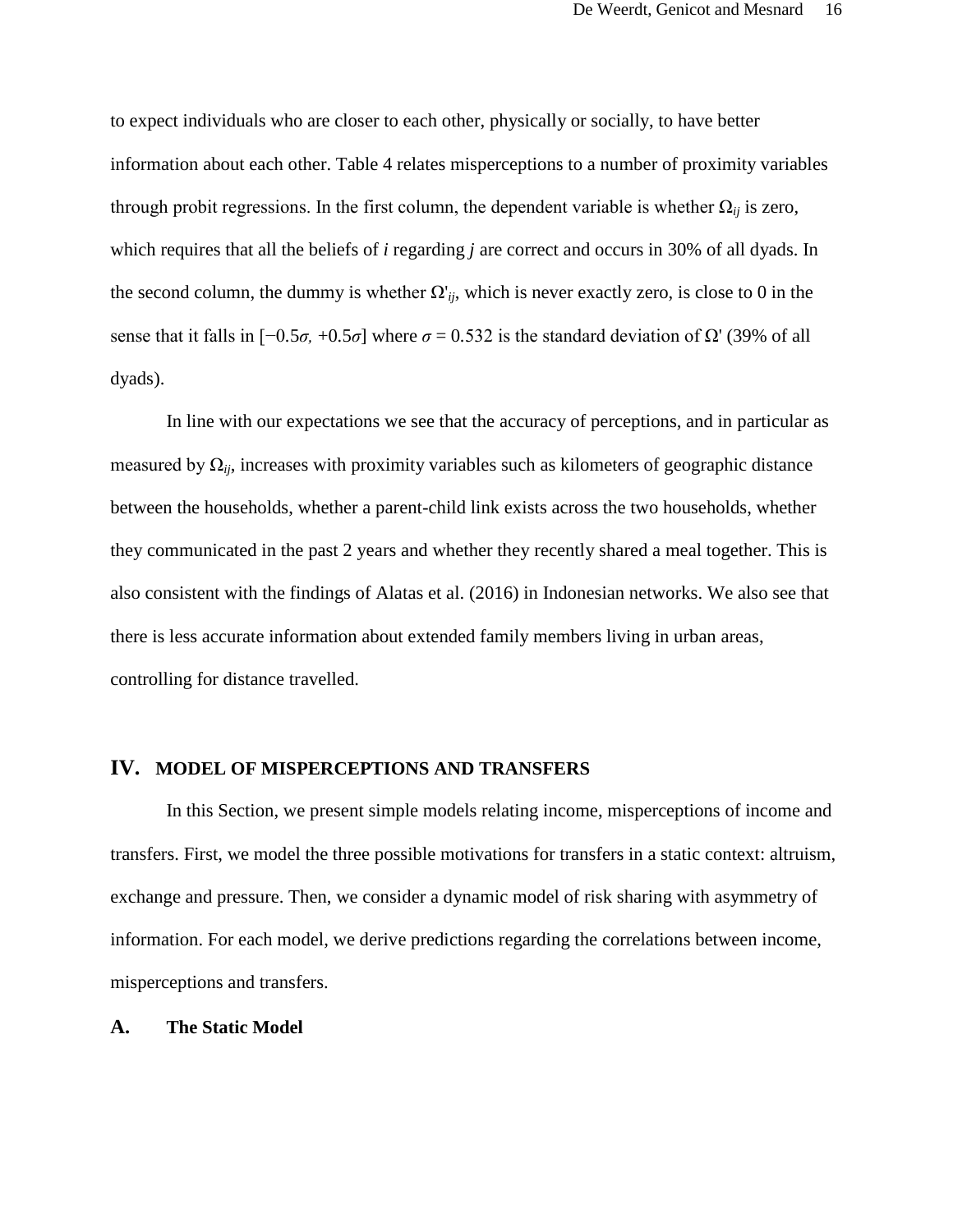**Preferences and Income:** Consider two individuals, a recipient *R* and a donor *D*. A first possible motive for transfers is altruism: the donor cares not only about her own utility of consumption, but also about the recipient's. Denote by  $u_i(c)$  the utility of consumption of  $i \in \{R, D\}$ , with the usual properties that  $u' > 0$  and  $u'' < 0$ , and denote by  $\alpha_D \in [0, 1)$  *D*'s altruism, that is the weight that the donor puts on the recipient's utility of consumption (following Becker 1974).<sup>viii</sup>

The recipient *R* and donor *D*'s utilities are then  $v_R = u_R(c_R)$  and

(5) 
$$
v_D = u_D(c_D) + \alpha_D \mathbb{E}_D u_R(\tilde{c}_R)
$$

where  $\tilde{c}_R$  is  $R$ 's consumption as perceived by *D*. Note that we could easily assume that the recipient is also altruistic towards the donor.

**Income and Information:** We assume that *R* and *D*'s actual incomes are private information, though the following income distributions are common knowledge. The donor *D*'s income *y* is either low (*L*) with a probability  $1 - q_D$  or high (*H*) with a probability  $q_D$ ,  $L < H$  and  $q_D \in (0,1)$ . The recipient *R*'s income *x* takes a low value (*l*) with probability  $1 - q_R$  or a high value (*h*) otherwise,  $l < h$  and  $q_R \in (0,1)$ .

Let  $i \in \{R, D\}$  be one party and  $j \neq i \in \{R, D\}$  be the other. Individual *i*'s beliefs about *j*'s income are based on *j*'s actual probability of having a high income, but will also reflect any information about the actual realization of *j*'s income that *i* receives. Assume that *i* receives a signal  $s_i \in (0,1)$ about *j*'s income *m* drawn from the conditional distribution  $f_i$ ( $s$ |*m*). The realization of the signals is common knowledge. We assume that the conditional distributions satisfy the monotonic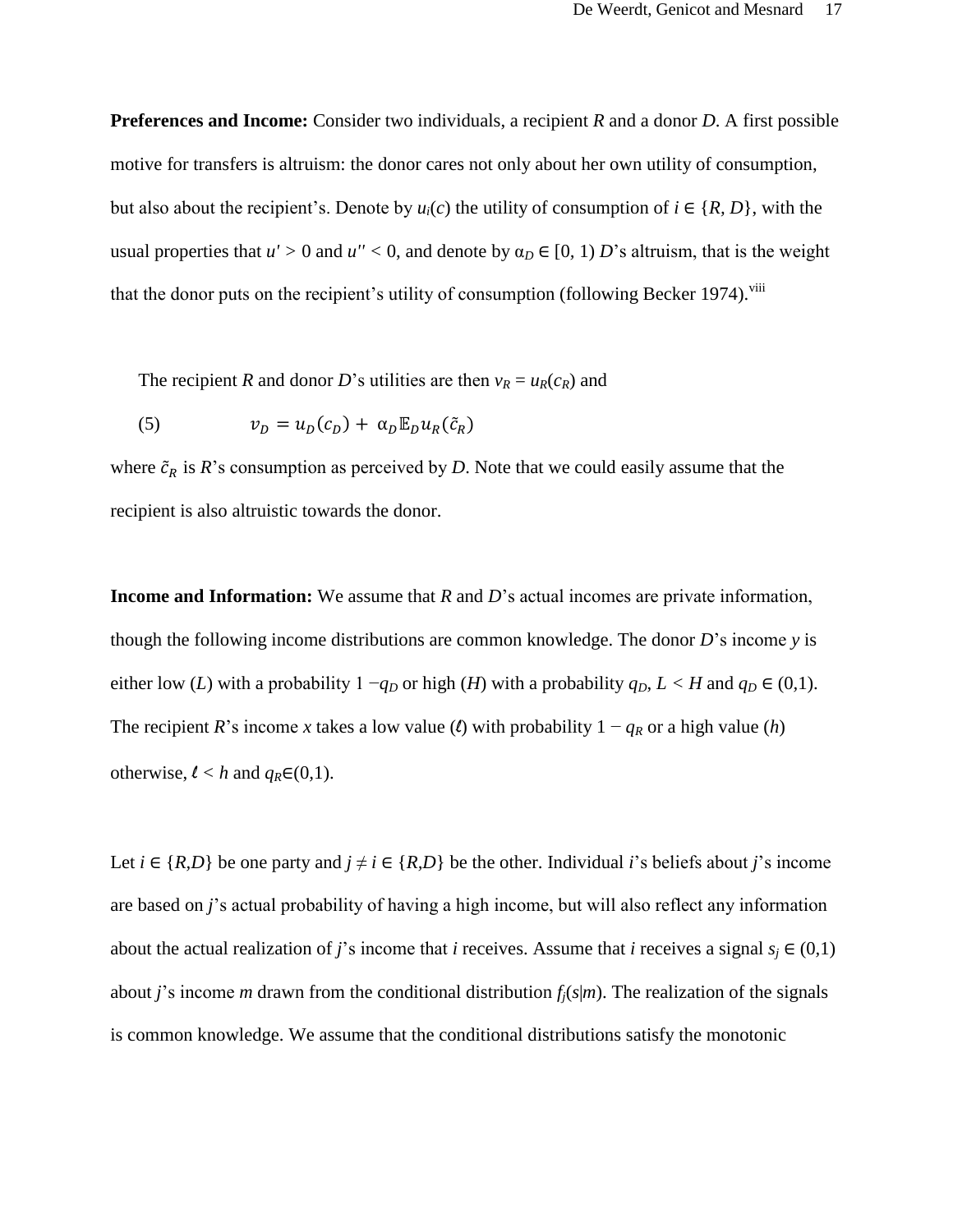likelihood property, so that high values of the signal are relatively more likely when income is higher, but also that at the extreme, these signals are almost perfectly informative:

[S1] 
$$
\frac{f_R(s|h)}{f_R(s|\ell)}
$$
 and  $\frac{f_D(s|H)}{f_D(s|L)}$  are strictly increasing in *s*,

$$
\text{[S2] } \lim_{s \uparrow 1} \frac{f_R(s|\ell)}{f_R(s|h)} = \lim_{s \uparrow 1} \frac{f_D(s|L)}{f_D(s|H)} = 0 \text{ and } \lim_{s \downarrow 0} \frac{f_R(s|h)}{f_R(s|\ell)} = \lim_{s \downarrow 0} \frac{f_D(s|H)}{f_D(s|L)} = 0.
$$

After using the signals and Bayes rule to update their beliefs, the posterior beliefs that the recipient and the donor hold about each other are given by

$$
\pi_{s_R}^R = \frac{q_R f_R(s_R|h)}{q_R f_R(s_R|h) + (1 - q_R) f_R(s_R|\ell)} \text{ and}
$$
  

$$
\pi_{s_D}^D = \frac{q_D f_D(s_D|h)}{q_D f_D(s_D|h) + (1 - q_D) f_D(s_D|L)}
$$

where  $\pi_s^j$  is the probability that the other party assigns to *j* having a high income after observing signal *s*.

**Pressure:** There is a large literature describing the pressure under which many households in developing countries find themselves to transfer to relatives (see Chort, Gubert, and Senne 2012 and Platteau 2014 among others).

To model this pressure motive, we assume that *R* can commit on imposing a punishment, a utility cost  $p \in [0, P]$ , on *D*. The nature of this punishment is likely to differ from household to household. There may be ways in which retaliation or feelings of guilt or shame can be directly meted out to someone who does not transfer enough. Similar punishments, but also loss of social status could be imposed indirectly through the community (see Cox and Fafchamps 2008). Pressure might be available only at certain times, for instance when the recipient has a wellknown need (such as suffering from some observable shock, or because school fees are due).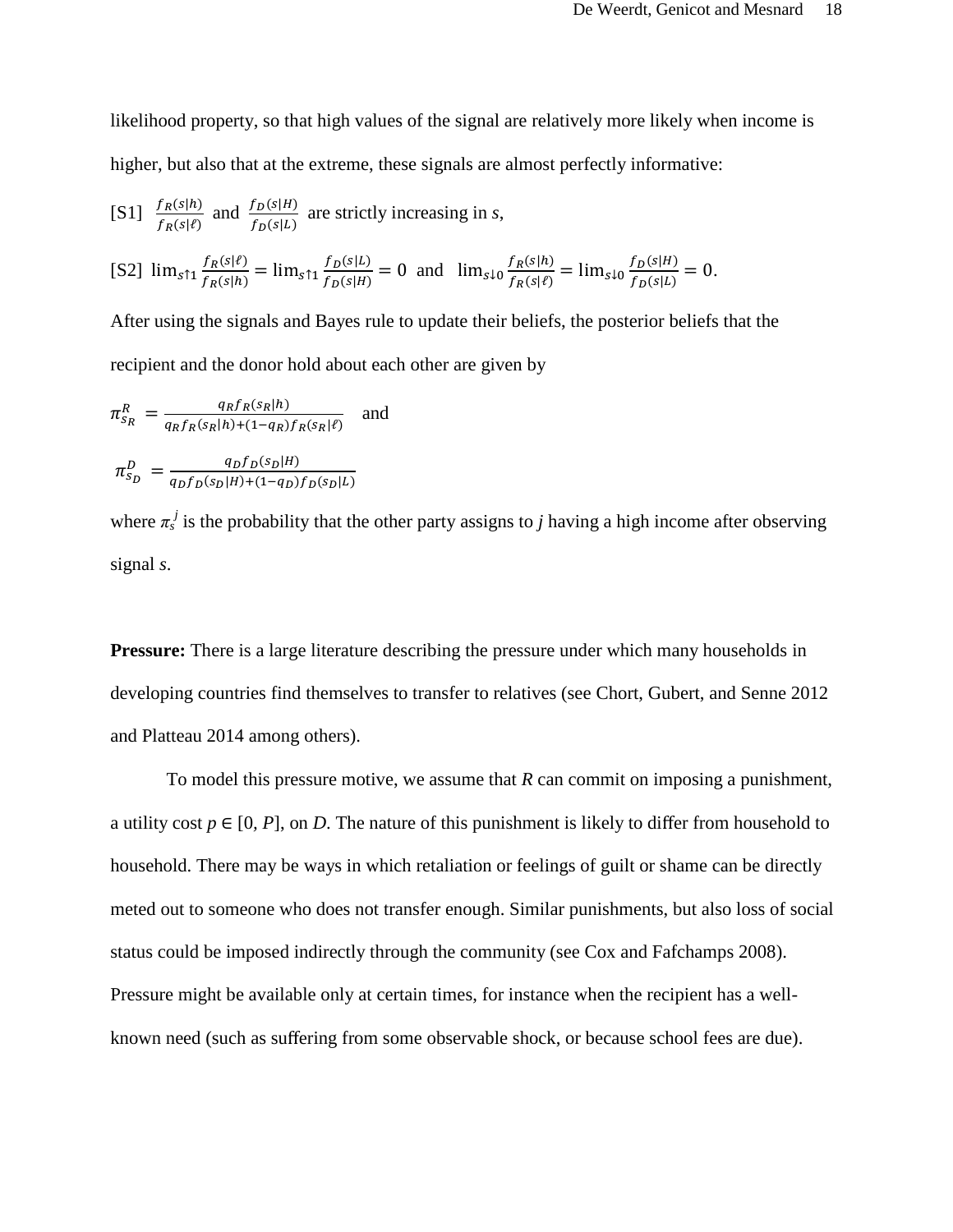**Exchange:** Finally, another possible motive for transfers, in particular for migrants, is quid-proquo. As discussed by Cox and Fafchamps (2008) and Rapoport and Docquier (2006), private transfers might be given in exchange for goods or services provided by the recipient. This could be help with young children, old-age support or maintaining property rights for migrants. Assume that, at times, the recipient is in position to provide a service of utility value *v* to the donor at a utility cost *c*.

# **B. Altruism**

Consider first a situation in which altruism is driving the transfers:  $\alpha_D > 0$ ,  $P = 0$  and  $v = 0$ . The recipient *R* has no credible way to signal her income. Hence, for a given realization of her income *y* and the signal  $s_R = s$ , *D* chooses to make a transfer *t* to *R* that maximizes

(6) 
$$
u_D(y-t) + \alpha_D[\pi_S^R u_R(h+t) + (1-\pi_S^R)u_R(\ell+t)].
$$

If interior, *D*'s choice of transfer *t*<sup>\*</sup> strictly increase on his own income *y* and decreases in  $\pi_s^R$ , his posterior beliefs regarding *R*'s income. Hence, the altruism model predicts a positive correlation between transfers and the donor's actual income, and a negative correlation between transfers and the donor's perception of the recipient's income. The latter implies a negative correlation between transfers and the donor's misperception of the recipient income controlling for the actual income and a negative correlation between transfers and the recipient's income controlling for the donor's misperception. Since there is a one-to-one correspondence between the donor's income and the transfer that she chooses when a positive transfer is made, upon receiving a transfer, *R* would know *D*'s realized income. Hence, no correlation is predicted between the transfers and the recipient's misperception of the donor's income.<sup>ix</sup>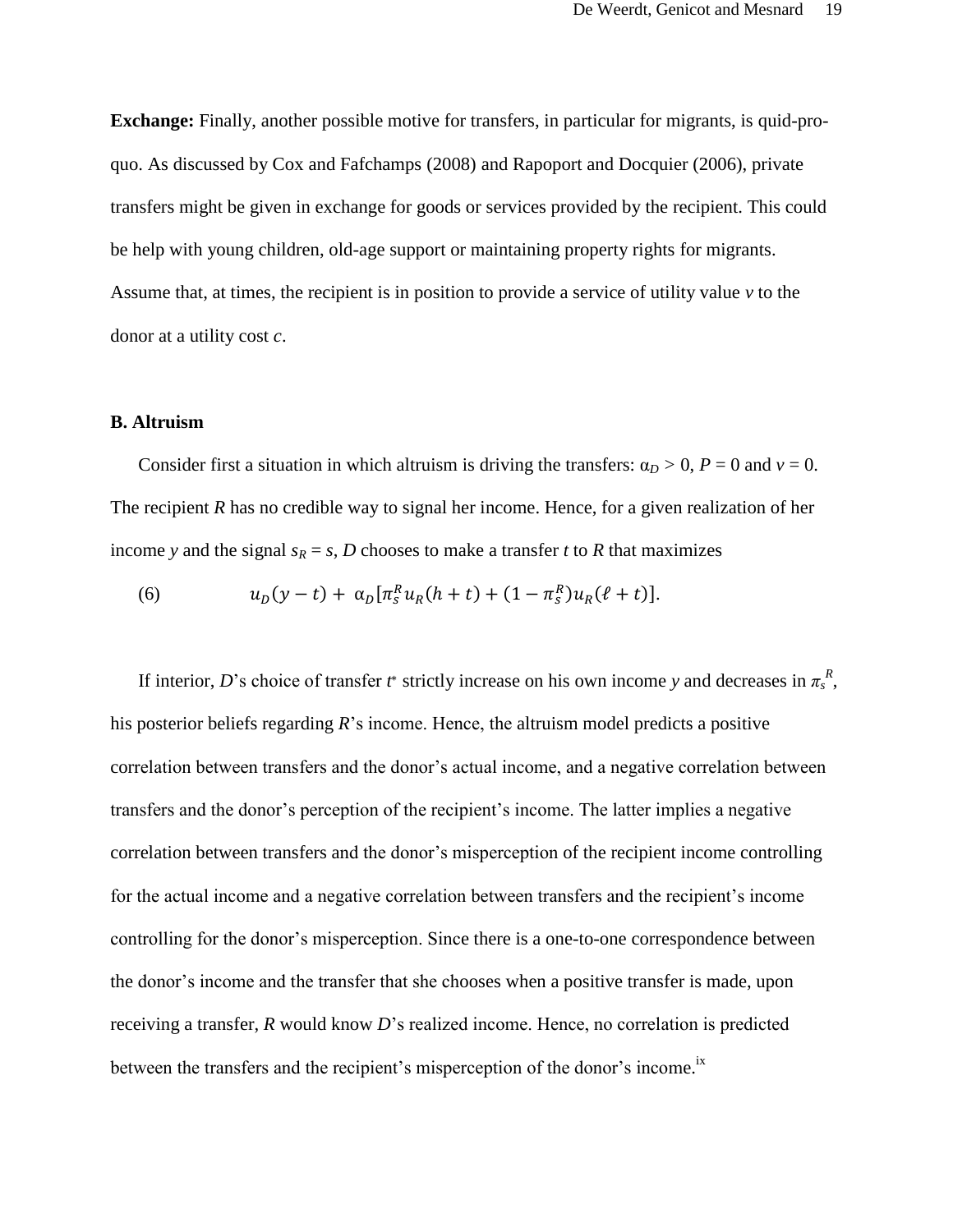# **C. Pressure**

Now, let's study the case without altruism  $\alpha_D = 0$  and without services  $v = 0$ , but in which transfers are driven by the possibility of pressure:  $P > 0$ . Since the cost for *D* of making a given transfer is decreasing in her income, *R* can make use of pressure not only to receive a transfer but also to get *D* to reveal her real income.

Indeed, given his income *x*, *R* offers a menu to *D* of transfers *t* and contingent pressure  $p(t)$ :

- − a transfer of *T<sup>H</sup>* or more implies no pressure;
- − a transfer of  $T<sub>L</sub>$  implies pressure p; and
- $-$  any other transfer is associated with pressure  $\bar{p}$ .

The offer is designed so that the donor chooses to give  $T_H$  and faces no pressure when her income is high, while she chooses to give  $T_L$  and faces pressure  $p$  when her income is low.

**Incentive constraints:** To simplify notation, denote by  $V_y(T) D$ 's utility if her income is *y* and she makes a transfer *T* :

(7) 
$$
V_{y}(T) = u_{D}(y - T).
$$

The incentive constraints for both type *H* and type *L* to comply with the offered menu are

$$
(8) \tV_H(T_H) \geq \max_t \{ V_H(t) - p(t) \}
$$

(9) 
$$
V_L(T_L) - p \ge \max_t \{ V_L(t) - p(t) \}
$$

where  $p(t)$  is the pressure triggered by the scheme. *D*'s preferred transfer to *R* is 0 while *R* would like to receive as much as possible. Hence, *R* uses the highest pressure as a threat  $\bar{p} = P$  and, if *D* has a low income, her preferred deviation would be to make no transfer.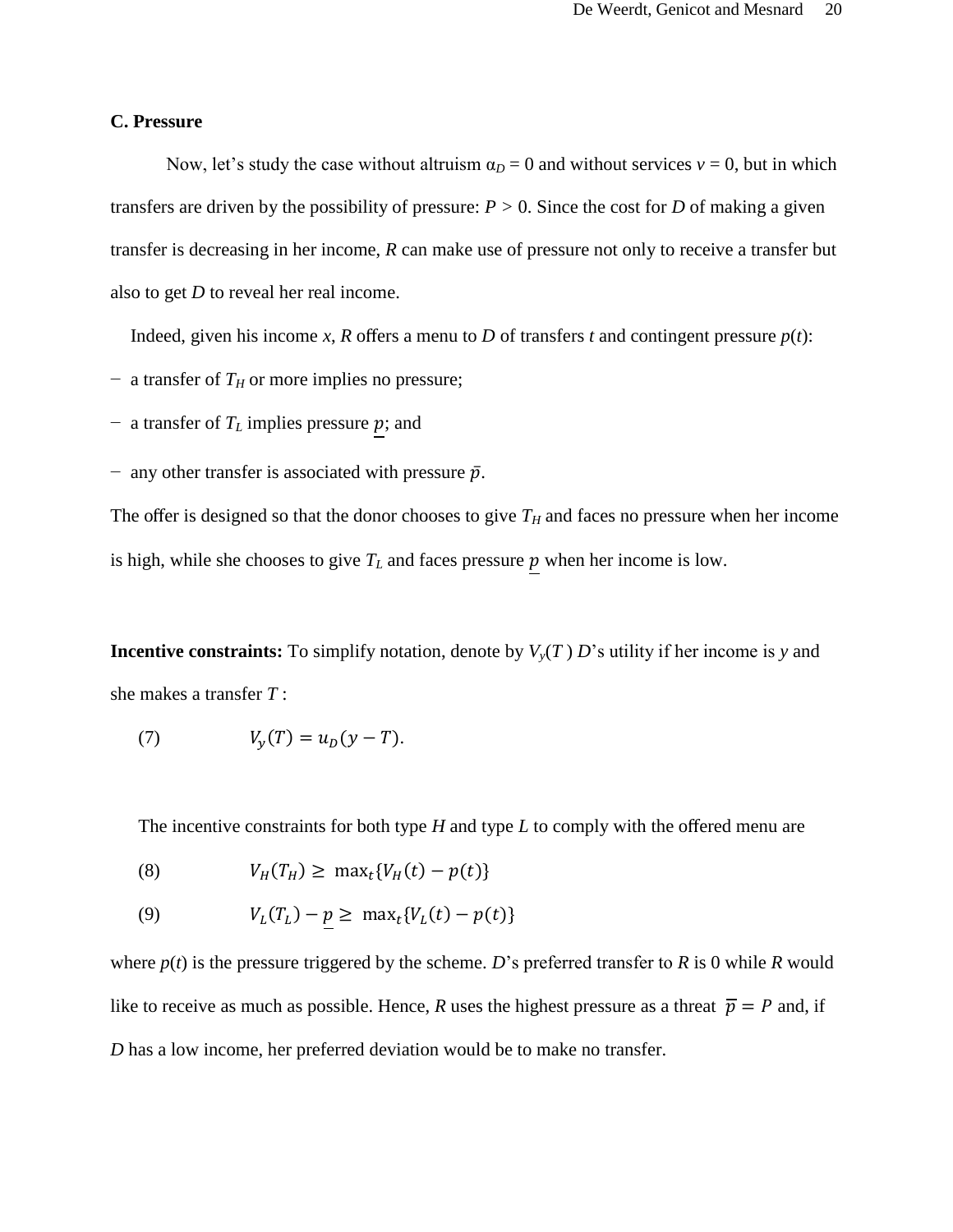It follows that the incentive constraint for type *L* in (9) becomes,

(10) 
$$
V_L(T_L) - p \geq V_L(0) - P.
$$

Now, for type *H*, the relevant constraint ensures that *H* does not want to pretend to be *L*:<sup>x</sup>

$$
(11) \tV_H(T_H) \ge V_H(T_L) - p.
$$

Given his income *x* and a signal *s*, the recipient *R* chooses  $p$ ,  $T_H$  and  $T_L$  to maximize

(12) 
$$
\pi_S^D u_R(x + T_H) + (1 - \pi_S^D) u_R(x + T_L)
$$

subject to  $(10)$  and  $(11)$ .

The following two types of offer (or contracts) are possible:

*Pooling: R* asks *D* to transfer at least  $t^p$  in which case no pressure is applied  $p=0$ , otherwise the maximal pressure  $\bar{p} = P$  would be applied. Hence, *D* makes the same transfer irrespective of her income  $T_L = T_H = t^p$ . Beliefs are therefore not updated and *R* never learns *D*'s real income. The transfer  $t^p$  is such that a type *L* donor is indifferent between giving  $t^p$  and receiving the maximum amount of pressure, that is  $u_D(L - t^p) = u_D(L) - P$ ;

or

*Separating: R* demands from *D* either a transfer of  $T_H$  in exchange for no pressure, or a lower transfer  $T_L$ (<  $T_H$ ) but with some pressure  $p > 0$ . Any other transfer would result in maximal pressure. *D* chooses to transfer more when her income is high  $T_H > T_L$  but she is subject to pressure  $p > 0$  when her income (and transfer) is lower. Since *D*'s transfer varies with her income, *R* updates his beliefs and has full information ex-post. The exact values  $T_H$ ,  $T_L$  and  $p$ depend on the probabilities  $\pi_s^D$  and on *x*.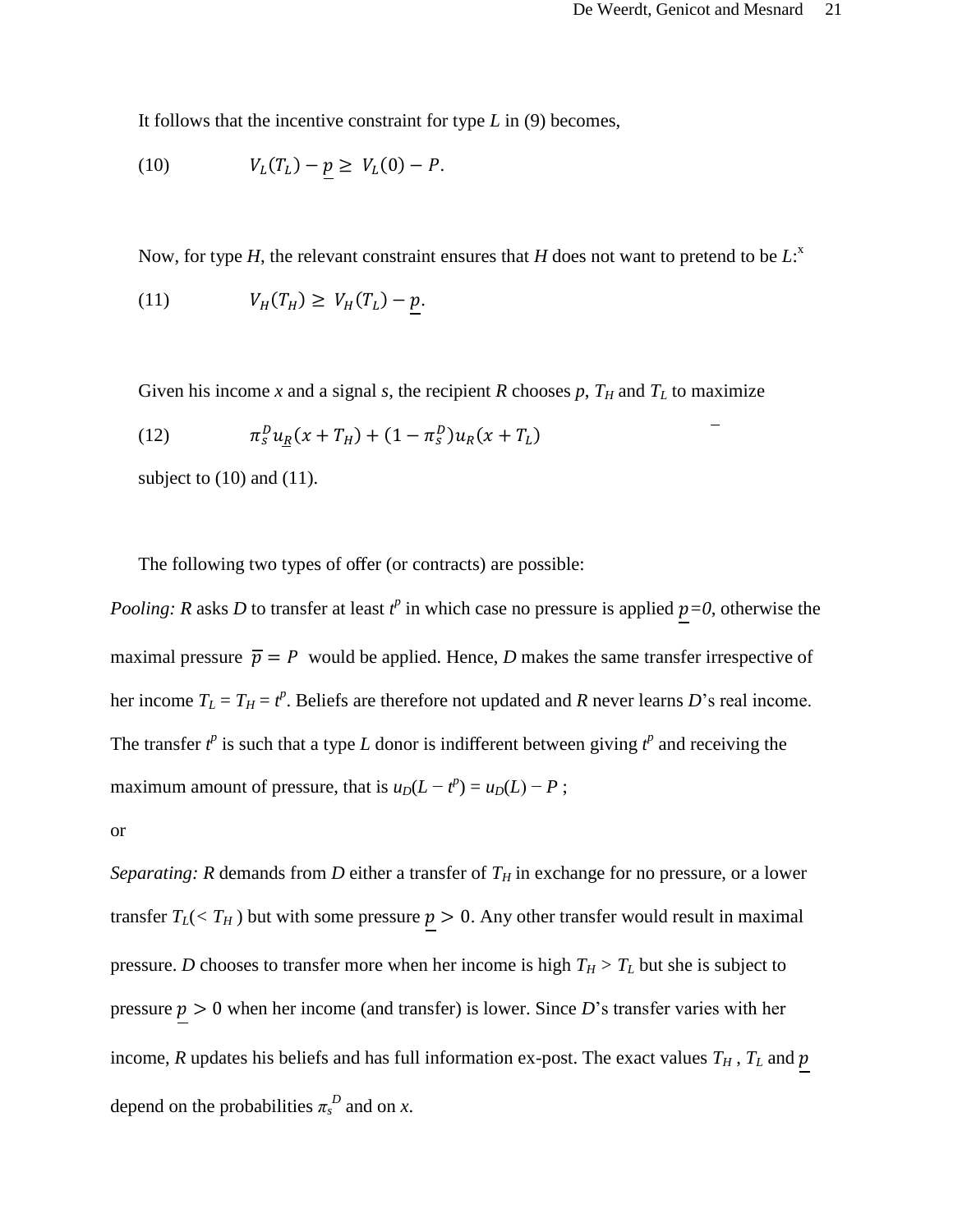The higher *R*'s belief that *D* has a high income, the more likely he is to offer a separating contract. This intuition is formalized in Proposition 1 whose proof is in Appendix 2.

**Proposition 1** *There is a cutoff value of the signal*  $\tilde{s} \in (0,1)$  *such that R offers a pooling contract if*  $s_p \leq \tilde{s}$  *and R offers a separating contract if*  $s_p > \tilde{s}$  *with*  $T_H(T_L)$  *increasing (decreasing) in s.*

Proposition 1 tells us that either:

(i)  $s_D > \tilde{s}$  and *R* offers a separating contract, in which case *D* gives a low transfer if her actual income is low but is subject to pressure while she gives a high transfer and receive no pressure if her actual income is high. *R*'s beliefs are correct ex-post; or

(*ii*)  $s_D \leq \tilde{s}$  and *R* offers a pooling contract with transfer  $t^p > T_L$ , in which case *R* overestimates (underestimates) *D*'s income ex-post if *D* was low (high).

Table 5 illustrates these findings. First, there is a positive correlation between *D*'s actual income and her transfer to *R*. Second, for a given income level of *D* (H or L) there exists a positive correlation between the perception of *D*'s income by  $R(\pi^D)$  and the transfer from *D* to *R*: the more *R* thinks *D* has, the higher the transfer from *D* to *R* is.

In terms of the recipient's income, whether a higher *x* affects the contract offered and, if so, whether it encourages separating or pooling depends on the utility function. In any case the correlation between the recipient's income and the transfers is small and unlikely to be significant.<sup>xi</sup> Finally, controlling for the recipient's income, and therefore the actual offer, variation in the donor's ex-post beliefs about the recipient stems from receiving different signals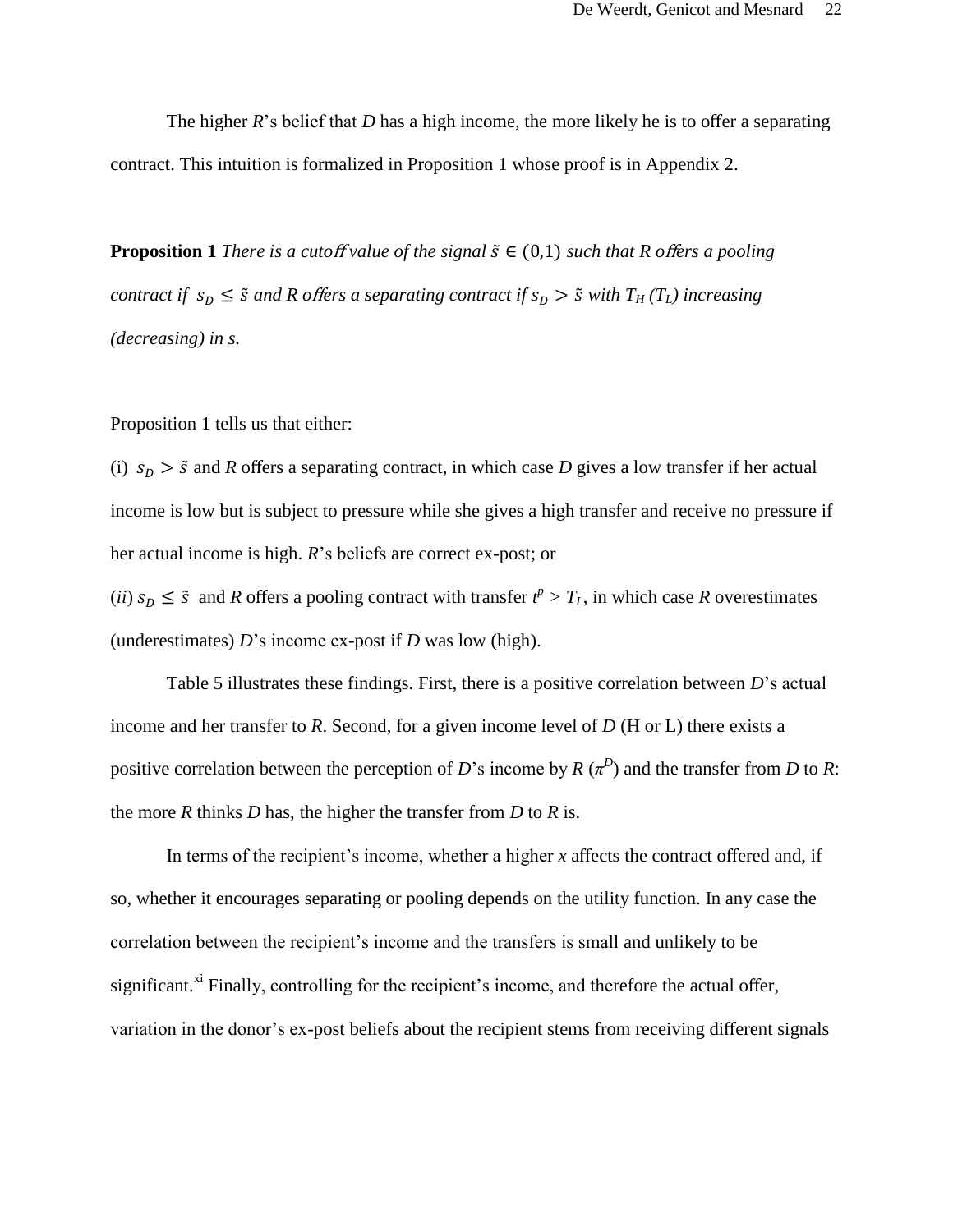under a pooling offer. This has no bearing on transfers so that, controlling for incomes, there is no correlation between transfers and the donor's misperceptions.

#### **D. Exchange**

To study the exchange motive, assume that there is no pressure  $(P = 0)$  nor altruism  $(\alpha_D =$ 0), but that the recipient can provide a service of utility value  $\nu$  to the donor at a utility cost  $c, c <$ *v*. The price of that service, the transfer, clearly depends on their relative bargaining power.

Denote as  $t(x)$ , the lowest transfer that the recipient would accept to provide the service, given his income *x*:

(13) 
$$
u_R(x + \underline{t}(x)) - u_R(x) = c,
$$

and as  $\overline{t}(y)$ , the highest transfer that a donor with income *y* would pay for the service:

$$
(14) \t\t\t uD(y) - uD(y - \overline{t}(y)) = v.
$$

We assume that the relative value of the service  $(v/c)$  is sufficient that the exchange is socially optimal:  $\overline{t}(L) > t(h)$ . We follow Cox and Fafchamps (2008) and Rapoport and Docquier (2006) and consider in turn the two extremes: the case where the donor has all the bargaining power and the case where the recipient has all the bargaining power.

**Exchange-D: Donor has the bargaining power:** Assume that *D* gets to make a take-itor-leave-it offer to *R*. This recipient's reservation price  $t(x)$  is clearly increasing in his income *x*. Hence, *D* essentially chooses between a) offering  $t(h)$  for the service, an offer that *R* always accepts, or b) offering a lower transfer  $t(\ell)$  that *R* accepts only when his income is low. Other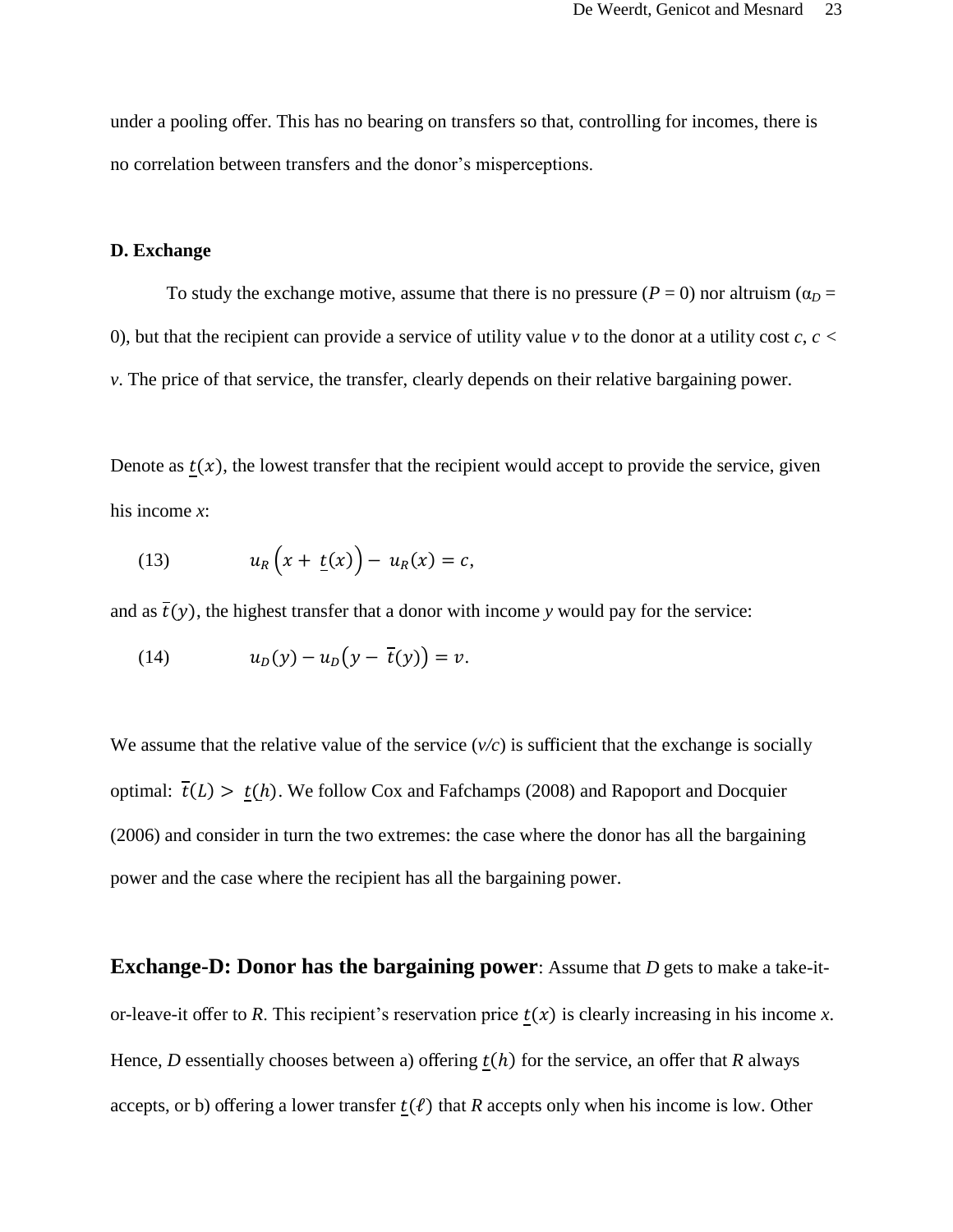offers are dominated. The optimal choice depends on *D*'s income *y* and her beliefs regarding *R*'s income  $\pi_s^R$ . *D* chooses a) if

$$
u_D\left(y - \underline{t}(h)\right) + v \ge \pi_s^R u_D(y) + (1 - \pi_s^R) \left(u_D\left(y - \underline{t}(\ell)\right) + v\right) \quad \Leftrightarrow
$$
\n
$$
v \ge \left[u_D(y) - u_D\left(y - \underline{t}(h)\right)\right] + \frac{1 - \pi_s^R}{\pi_s^R} \left[u_D\left(y - \underline{t}(\ell)\right) - u_D\left(y - \underline{t}(h)\right)\right]
$$

and chooses b) otherwise. Higher  $\pi_s^R$  makes this inequality more likely to hold. For low values of the signal  $s_R$ ,  $\pi_s^R$  is close to 0 and Inequality (15) cannot hold, while for high values of the signal  $s_R$ ,  $\pi_s^R$  is close to 1 and (15) is necessarily satisfied.

**Proposition 2** *There is a cutoff value of the signal*  $\overline{s} \in (0,1)$  *such that D offers*  $\underline{t}(\ell)$  *if*  $s_R \leq \overline{s}$  *and D offers*  $\underline{t}(h)$  *if*  $s_R > \overline{s}$ .

*D* offers  $t(\ell)$  when she receives a signal that the recipient's income is likely to be low  $(s_R \leq \overline{s})$ , and she offers  $t(h)$  when the signal indicates that recipient's income is likely to be high  $(s_R > \overline{s})$ . Table 6 illustrates these findings.

Controlling for *D*'s perception of *R*'s income, the actual transfer is negatively correlated with *R*'s actual income. And controlling for the actual realization of *R*'s income (*x*), the correlation between the transfer and *D*'s perception of *R*'s income  $(\pi^R)$  is ambiguous: it is positive for low values of *x* and negative for high values of *x*.

What about the donor's income *y*? A higher income makes inequality (15) more likely to hold. Richer donors are more likely to offer the high price  $t(h)$  so that the threshold  $\overline{s}$  is smaller for richer donors. This implies a positive correlation between transfers and donor's income. This correlation is likely to be small as it comes only from the realization of the signal that reveals *y*'s income: the realizations of the signal  $s_R$  that lies between the threshold  $\overline{s}$  for  $y = H$  and the threshold  $\overline{s}$  for  $y = L$ . Controlling for the actual income of the donor, only the signal that the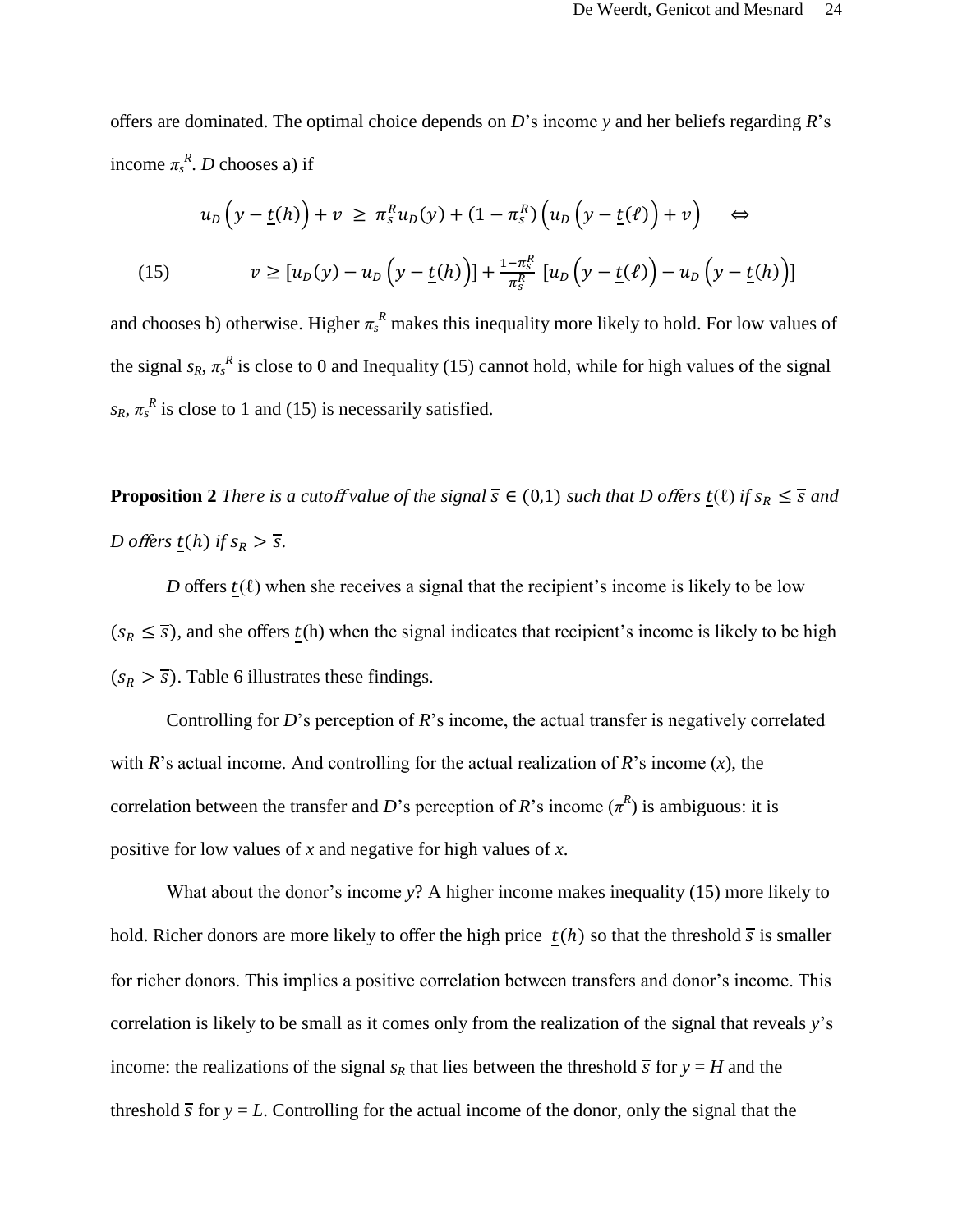recipient receives affects his beliefs about the donor's income so that there is no correlation with the transfers.

**Exchange-R: Recipient has the bargaining power**: Now, assume that the recipient gets to make a take-it-or-leave-it offer to the donor. It is easy to check that the donor's reservation price  $\overline{t}(v)$  too is increasing in her income. Hence, *R* essentially chooses between two options: a) demanding  $\overline{t}(L)$  for the service, an offer that *D* always accepts, or b) demanding a higher transfer  $\overline{t}(H)$  that *D* rejects when her income is low but accepts when her income is high. Other demands would be dominated by one of these two options. *R*'s chosen option depends on his income *x* and his beliefs about *D*'s income  $\pi_s^D$ . *R* chooses a) if

$$
u_R\left(x - \overline{t}(L)\right) - c \ge \pi_s^D\left[u_R\left(x - \overline{t}(H)\right) - c\right] + (1 - \pi_s^D)u_R(x) \quad \Leftrightarrow
$$
\n
$$
(16) \qquad \left[u_R\left(x + \overline{t}(L)\right) - u_R(x)\right] - c \ge \frac{\pi_s^D}{1 - \pi_s^D}\left[u_R\left(x - \overline{t}(H)\right) - u_R(x - \overline{t}(L))\right]
$$

and chooses b) otherwise. We see that when  $\pi_s^D$  is close to 0, inequality (16) is satisfied while it fails for value of  $\pi_s^D$  close to 1. The higher  $\pi_s^D$  is the more likely *R* is to ask  $\bar{t}(H)$ .

**Proposition 3** *There is a cutoff value of the signal*  $s^* \in (0, 1)$  *such that R asks*  $\overline{t}(L)$  *if*  $s_D \leq s^*$  *and R* asks  $\overline{t}(H)$  *if*  $s_D > s^*$ .

*R* asks  $\overline{t}(L)$  when he receives a signal that the donor's income is likely to be low, and he offers  $\overline{t}(H)$  when the signal indicates that donor's income is likely to be high. Controlling for *D*'s income (*y*), the transfer is positively correlated with *R*'s perception of *D*'s income ( $\pi$ <sup>*D*</sup>)</sub> and, controlling for *R*'s perception of *D*'s income, the transfer is positively correlated with *D*'s income. Table 7 illustrates these findings.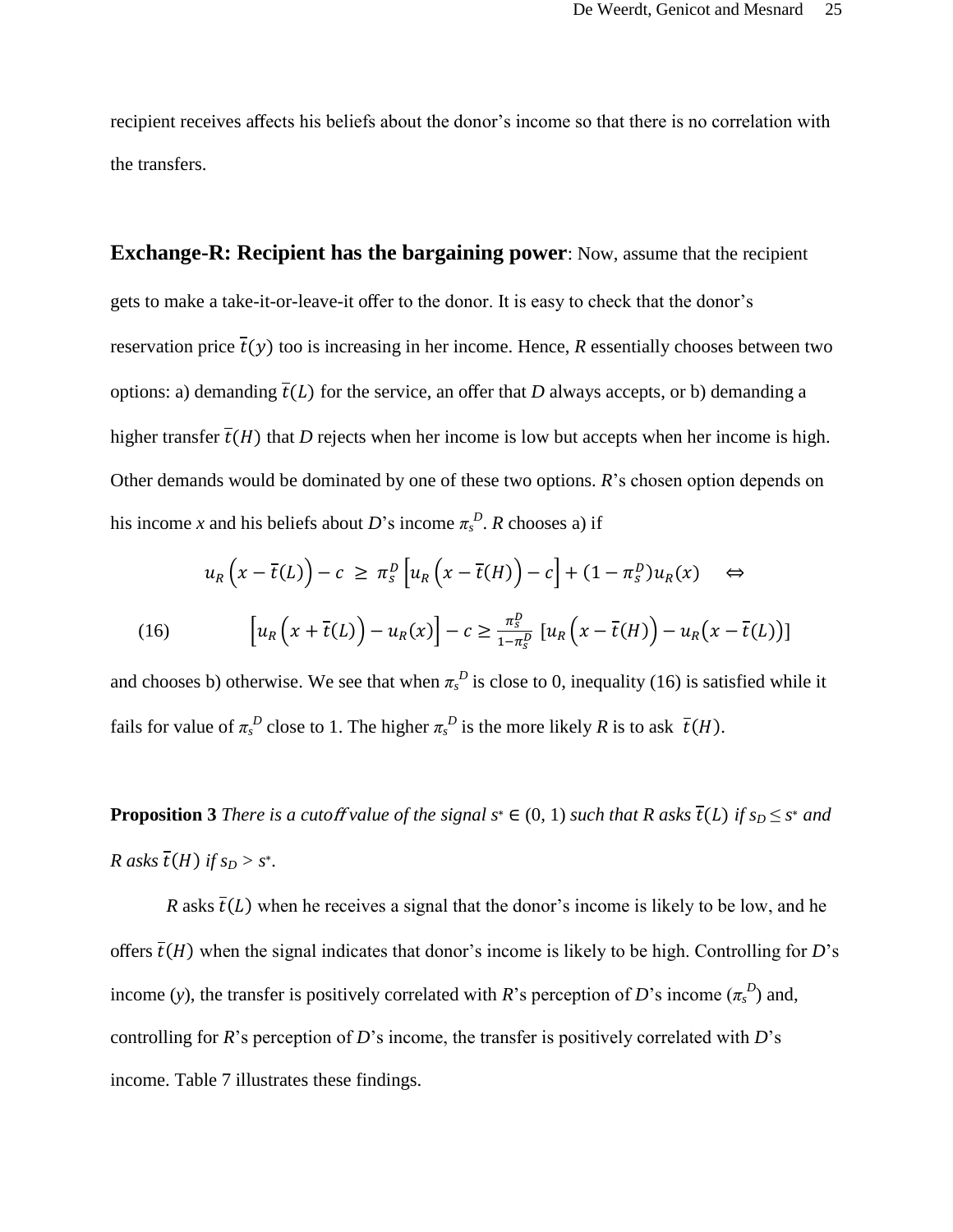Again, there will be a correlation between the recipient's income *x* and the transfers only for the signal values for which if it affects the scenario that R chooses. Hence, this effect should be small. As a higher income for the recipient could make him more or less likely to select a) depending on the values of  $\overline{t}(L)$  and  $\overline{t}(H)$  and on his utility function, this correlation, if there is one, could go in any direction. Controlling for R's actual income *x*, only the signal about it causes variation in D's beliefs about R's income and this is uncorrelated with the transfers.

#### **E. Risk Sharing**

So far, we have considered only static models of transfers. That focus is, to some extent, due to the KHDS data on which our empirics are built. We do not have repeated data on consumption per capita for our households and we measure misperceptions through cross-reports on assets. It is nevertheless worth briefly discussing risk sharing.

Imagine that our two individuals draw an income realization in each period. For simplicity, assume away the signal. Instead individuals send messages to each other regarding the realization of their income. The prescribed transfers depend on these reports as well as the history of previous reports. Under the constrained optimal risk sharing scheme (see Cole and Kocherlakota 1999, Attanasio and Pavoni 2011, Cole and Kocherlakota 1999, Kinnan 2009 and Hauser and Hopenhayn 2008 among others), the prescribed transfers and continuation utilities must be such that individuals truthfully reveal their income and there are no misperceptions left. Although the prescribed transfer from a donor to a recipient is history dependent,<sup>xii</sup> transfers are increasing in the income realization of the donor and decreasing in the income realization of the recipient. Assuming that the effect of the difference in average income between these individuals (see Genicot 2006) is small – this effect is absent for instance in the case of log utility – the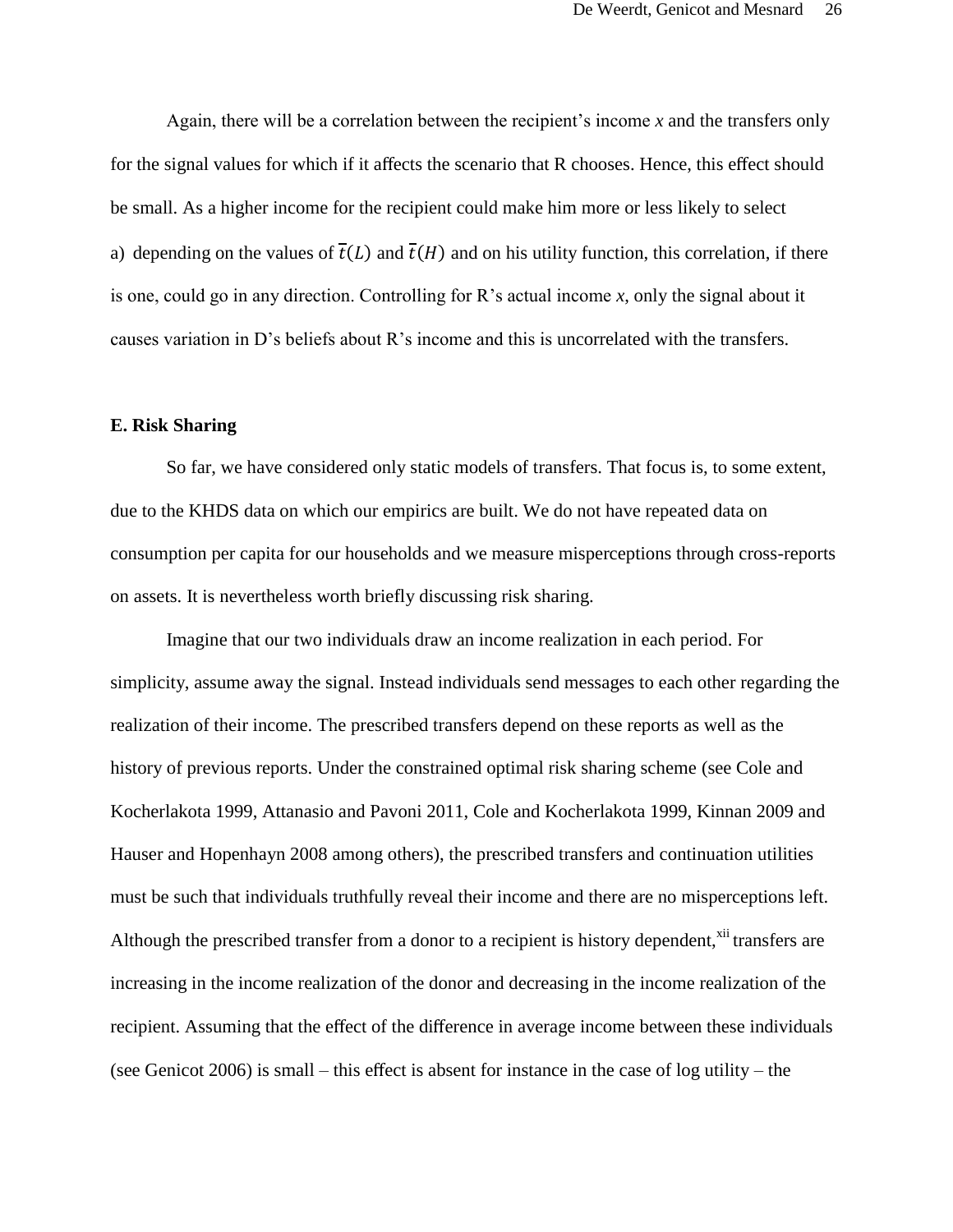prediction that transfers are increasing in the income realization of the donor and decreasing in the income realization of the recipient would hold even without controlling for the average income of the individual.

# **F. Predictions**

Table 8 summarizes the predicted *partial* correlations between transfers, donor's and recipient's income, and misperception under the four motives. That is, it shows the predicted correlations between the transfers and the donor's (recipient's) misperception controlling for the income realizations and the other's misperception, and the predicted partial correlation between the transfers and the donor's (recipient's) income controlling for the misperceptions and the other's income. These correspond to the predictions regarding the regression coefficients in the next section. Importantly, the misperceptions concern ex-post beliefs, so that these correlations take into account the feedback mechanisms through which transfers influence beliefs.

We made two decisions for the table. First, some misperceptions in the data are likely due to measurement errors/noise. Hence, when the model predicts no misperception at all and therefore no correlation could be calculated, we enter 0. If the misperceptions are just due to noise then one would expect a zero correlation. Second, recall that in the pressure and exchange-*R* models, the partial correlation between the transfers and R's income are likely to be small as it exists only when the type of contract chosen by *R* changes with his income, and in addition the overall effect averages some positive and negative effects.<sup> $xiii$ </sup> Hence, we enter  $\epsilon$  in Table 8 for these effects.

Finally, note that if the opportunity presents itself, households might hide some of their income. Access to a hiding technology would result in an increase in the precision of a high signal and reduce the prediction of a low signal. Hence, the existence of a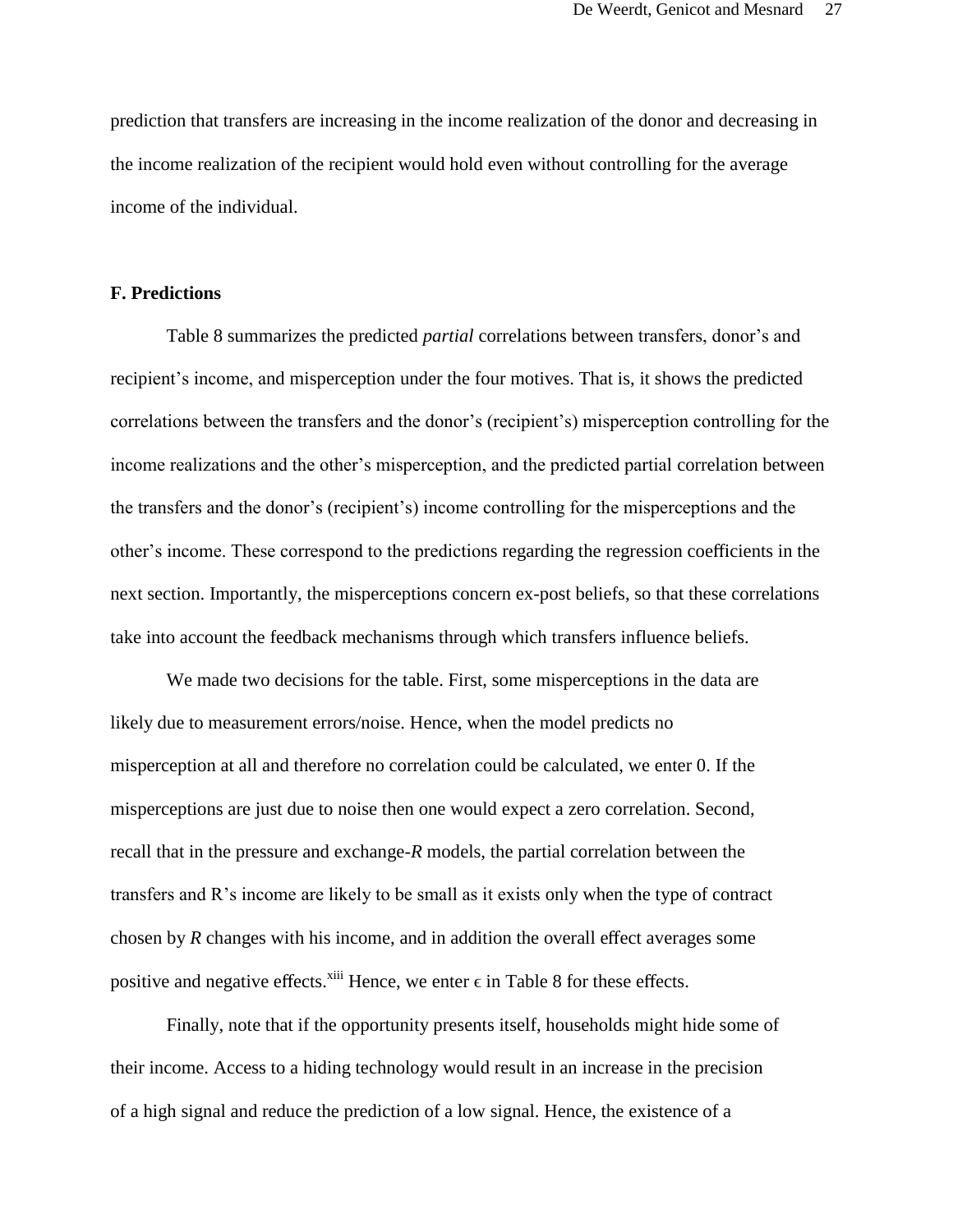(partial) hiding technology would not affect our main predictions, though it would attenuate some of the effects. Similarly, access to a costly monitoring would not affect the predicted correlations.<sup>xiv</sup>

# **V. ASYMMETRIC INFORMATION AND TRANSFERS**

This section tests the predictions from Table 8 regarding the partial correlations between transfers  $(T_{RD})$  received by any household  $R$  in the family network from any other family  $D$  in the same network and (i) the degree of misperceptions of the recipient about the donor ( $\Omega_{RD}$  or  $\Omega'_{RD}$ ), (ii) the degree of misperceptions of the donor about the recipient  $(\Omega_{DR}$  or  $\Omega'_{DR}$ ), (iii) the donor's living standards (*ID*) and (iv) the recipient's living standards (*IR*). Living standards are proxied by log consumption per capita.

We estimate these partial correlations through dyadic regressions of  $T_{RD}$ , whether or not *D* reported giving transfers to *R* in the year preceding the survey,<sup>xv</sup> on the four correlates that we are interested in. This brings with it a number of econometric challenges. The first is that we need to condition the correlations on the correct variables in order to get unbiased estimates. In the model, we assume everything constant across both donor and recipient. We can implement this empirically by using a two-way fixed effect model, which includes a fixed effect for *R* and *D*,  $\alpha_R$  and  $\alpha_D$ , respectively.<sup>xvi</sup> While this does not capture any dyadic specific heterogeneity that may cloud these correlations, we also control for a set of observable dyadic characteristics describing the relationship between donor and recipient households to minimize such concerns.

Our preferred regression then is:

(17) 
$$
T_{RD} = \beta_1 \Omega_{RD} + \beta_2 \Omega_{DR} + P_{RD} \gamma_1 + \alpha_R + \alpha_D + \epsilon_{RD}
$$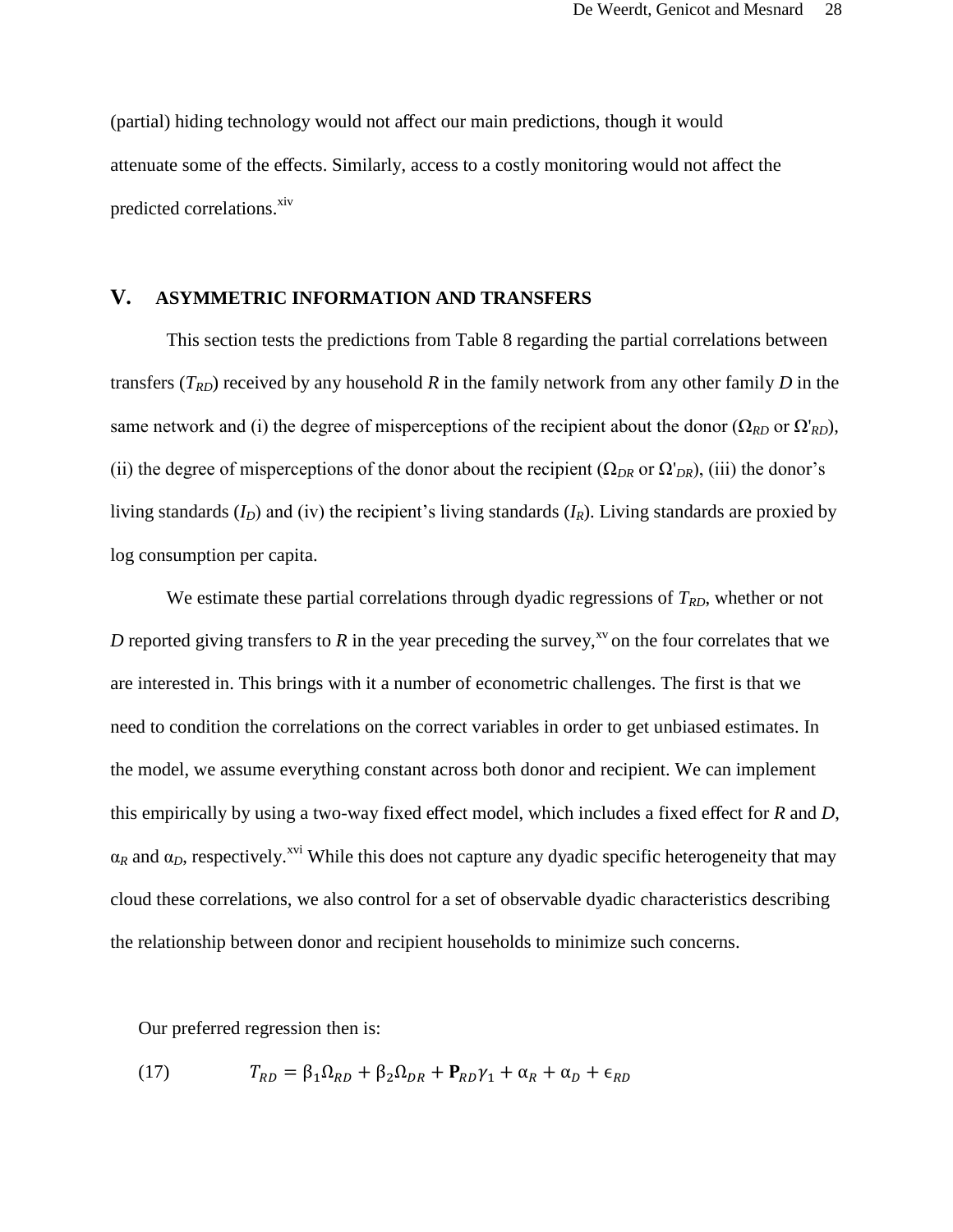where  $\epsilon_{RD}$  is an error term and  $P_{RD}$  is a vector of variables describing the relationship between the *R*-*D* household pair. This includes whether the heads of both households share the same religion or tribe, whether a child or parent relationship links both households, the geographic distance between the two households and the number of DK responses to the asymmetric information questions each side of the dyad gave.

A second econometric issue arises from the fact that  $\Omega$  and  $\Omega'$  are predicted values, which means that standard parametric approaches will overstate the precision with which they are measured. We therefore present bootstrapped standard errors, calculated through the two-step procedure described in the online Appendix 1.

One of the variables of interest from the model predictions in Table 8 is D's standard of living  $I_D$ , which is subsumed in the fixed effect  $\alpha_D$ . To retrieve an estimate of the coefficient of  $I_D$ , we drop  $\alpha_D$  in Equation (17) and replace it with the natural logarithm of *D*'s consumption and other characteristics of *D*. We estimate:

(18) 
$$
T_{RD} = \beta_1 \Omega_{RD} + \beta_2 \Omega_{DR} + \beta_3 I_D + P_{RD} \gamma_1 + \mathbf{Z}_D \gamma_2 + \alpha_R + \epsilon_{RD}
$$

where  $\mathbb{Z}_D$  is a vector of household *D* characteristics including the sex, age and years of education of the household head, whether the household owns a phone or a motorized vehicle (as these may serve to lower the cost of transfers), as well as the number of household members that fall in each of eight exclusive and exhaustive age-sex categories (this controls for household size).

Similarly, to retrieve an estimate on the  $I_R$  variable we drop  $\alpha_R$  in Equation (17) and replace it with *R*'s consumption and other characteristics:

(19) 
$$
T_{RD} = \beta_1 \Omega_{RD} + \beta_2 \Omega_{DR} + \beta_4 I_R + \mathbf{P}_{RD} \gamma_1 + \mathbf{Z}_R \gamma_2 + \alpha_D + \epsilon_{RD}.
$$

We can determine *TRD* in two ways. First, we can use what *R* reports receiving from *D* in the incoming gifts section of his questionnaire. Alternatively, we can use what *D* reports giving to *R*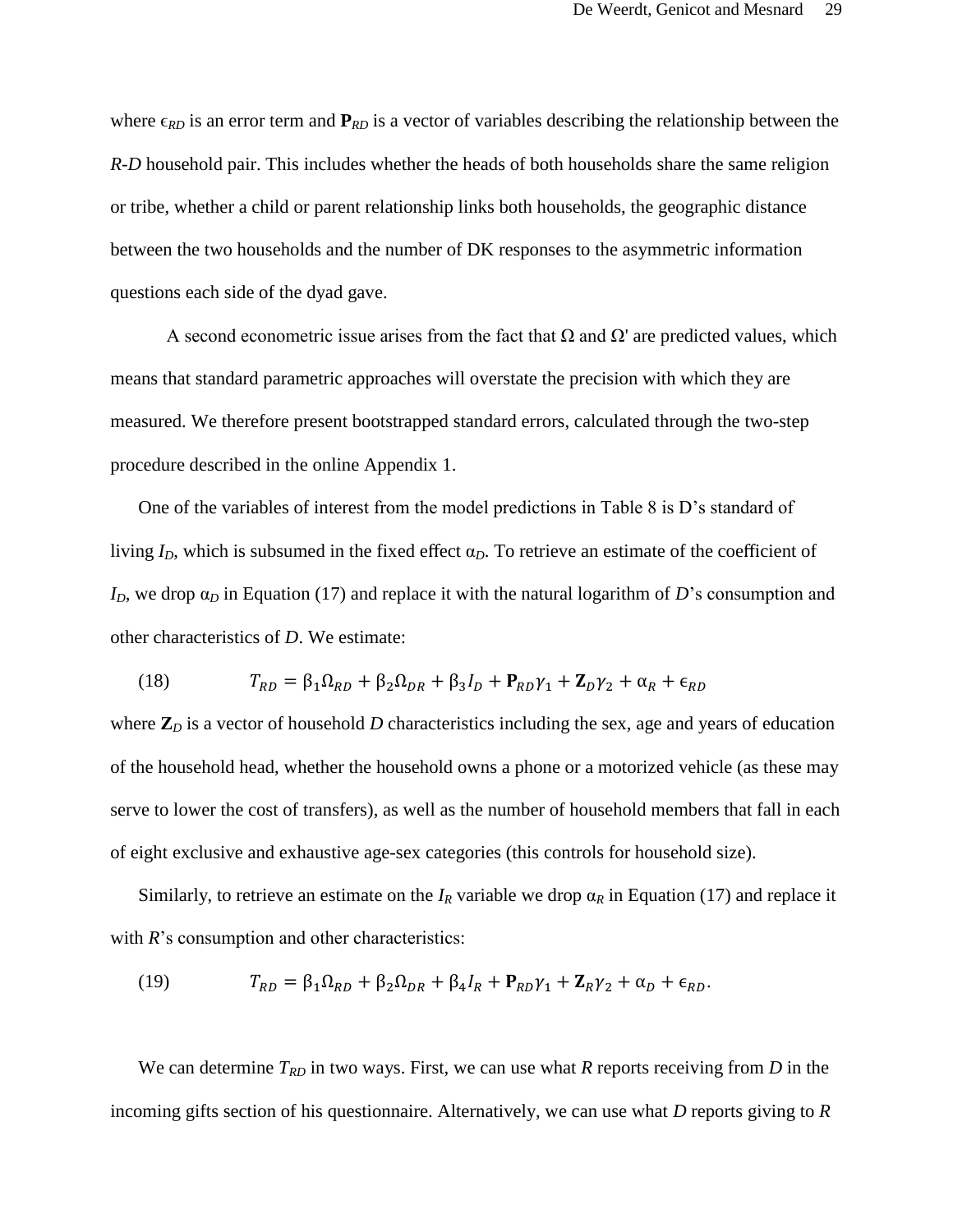in the outgoing gifts section of her questionnaire. When we run the two-way fixed effects regressions, we report the results both ways. When we omit one of the fixed effects, we use the report from the questionnaire of whoever's fixed effect is still included, that is when we drop the donor fixed effect, we use the recipient's report of transfers in. The advantage of this approach is that the controls *Z* are measured independently from the transfer measure used on the left hand side of the equation since they are sourced from a different questionnaire. Each regression table will show in the heading not only which equation is being estimated, but also whether the transfers used on the left hand side are from the questionnaire of *R* or *D*.

It is worth recalling that we do not attach a causal interpretation to these coefficients. In fact, the model explicitly allows for feedback mechanisms between the level of transfers and perceptions. For example, in a separating equilibrium, a high  $T_{RD}$  will cause beliefs  $\Omega_{RD}$  to be revised upwards. We use the dyadic regression set-up as a convenient way to retrieve the partial correlations, measured by  $\beta_1$ ,  $\beta_2$ ,  $\beta_3$  and  $\beta_4$ , in order to compare their signs to the predictions from Table 8.

We estimate Equations (18) and (19) separately for both  $\Omega$  and  $\Omega'$  Equation (17) is only reported for Ω, since, as can be seen from Equations (3) and (4) above, the difference between  $Ω$ and  $\Omega$ ' is subsumed in the double fixed effect and, in consequence, the regression results for both measures are identical. All equations are estimated using linear probability models.

The picture that emerges from this table is clearly that  $\beta_1 > 0$ ,  $\beta_2 = 0$ ,  $\beta_3 > 0$  and  $\beta_4 = 0$ , which is consistent with either pressure or exchange-R in Table  $8.^{xvi}$  From the first and second columns we see that when  $\Omega_{RD}$  goes up with one standard deviation (=0.315), then, depending on the specification, the likelihood of a transfer goes up by two to three percentage points, which represents 11% to 14% of the prevalence of transfers among dyads. The absence of a negative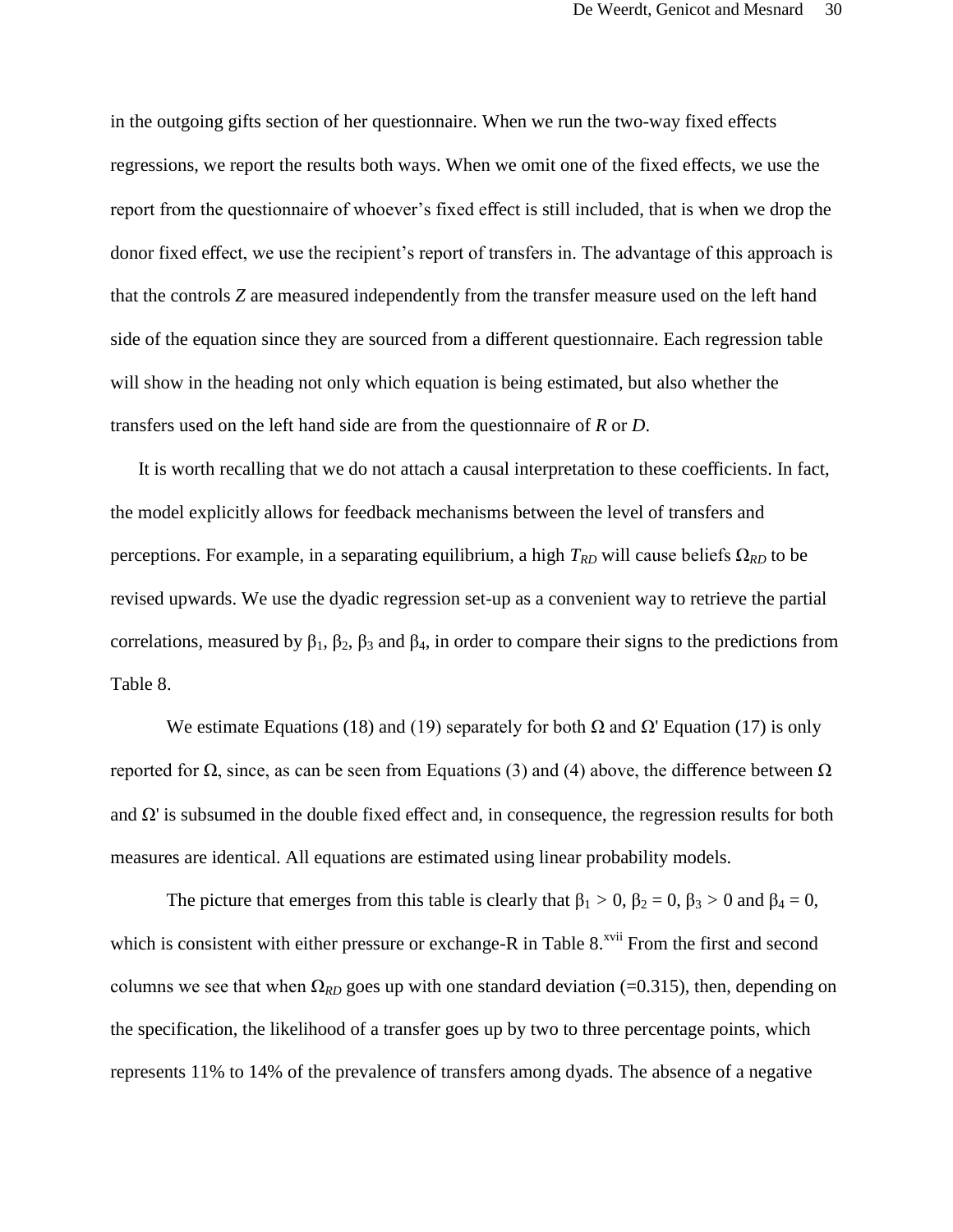coefficient on the the recipient's income,  $\beta_4$ , allows us to reject both altruism and exchange-D as motives of transfers. We can also reject the hypothesis that  $\beta_2$ , the coefficient on  $\Omega_{DR}$ , is smaller than zero, thus rejecting a second prediction of the altruism model.

The absence of negative correlation between transfers and the recipient's income is consistent with the finding of Lucas and Stark (1985) and Cox, Eser, and Jimenez (1998) who reject altruism as a motive for remittances among migrants in Botswana and as a motive for transfers in Peru. In contrast, Kazianga (2006) finds some support for the altruistic motive among the middle income class in Burkina Faso, but not for low income levels, and in the US, Altonji, Hayashi, and Kotlikoff (1997) finds a negative correlation between in-vivo transfers and the recipient's income in support of the altruism remittance motive.

We can check that our findings are unaltered if we use different measures of the perceptions of standard of living, coming from the ladder questions described in Section III.D. We run slightly different versions of Equations (17), (18) and (19), where we include a measure for whether *i* places *j* on the lowest steps 1, 2 or 3 of the ladder,  $L_{ij}$ , or the highest steps 7, 8, 9 of the ladder,  $\overline{L}_{ij}$ . Furthermore, the variables measuring the number of don't know responses to asymmetric information questions are replaced by two dummy variables indicating that don't know responses were given to the ladder questions by the donor or the recipient, respectively. The two way fixed-effects version then becomes:

(20) 
$$
T_{RD} = \delta_1 \underline{L}_{RD} + \delta_2 \overline{L}_{RD} + \delta_3 \underline{L}_{DR} + \delta_4 \overline{L}_{DR} + \mathbf{P}_{RD} \gamma_1 + \alpha_R + \alpha_D + \epsilon_{RD}.
$$

Unlike the  $\Omega$  variables, these ladder questions are not predicted values, but are directly reported in the questionnaire. We do not bootstrap the standard errors here, but still need to allow for correlations between transfers received by the same recipient or sent by the same donor to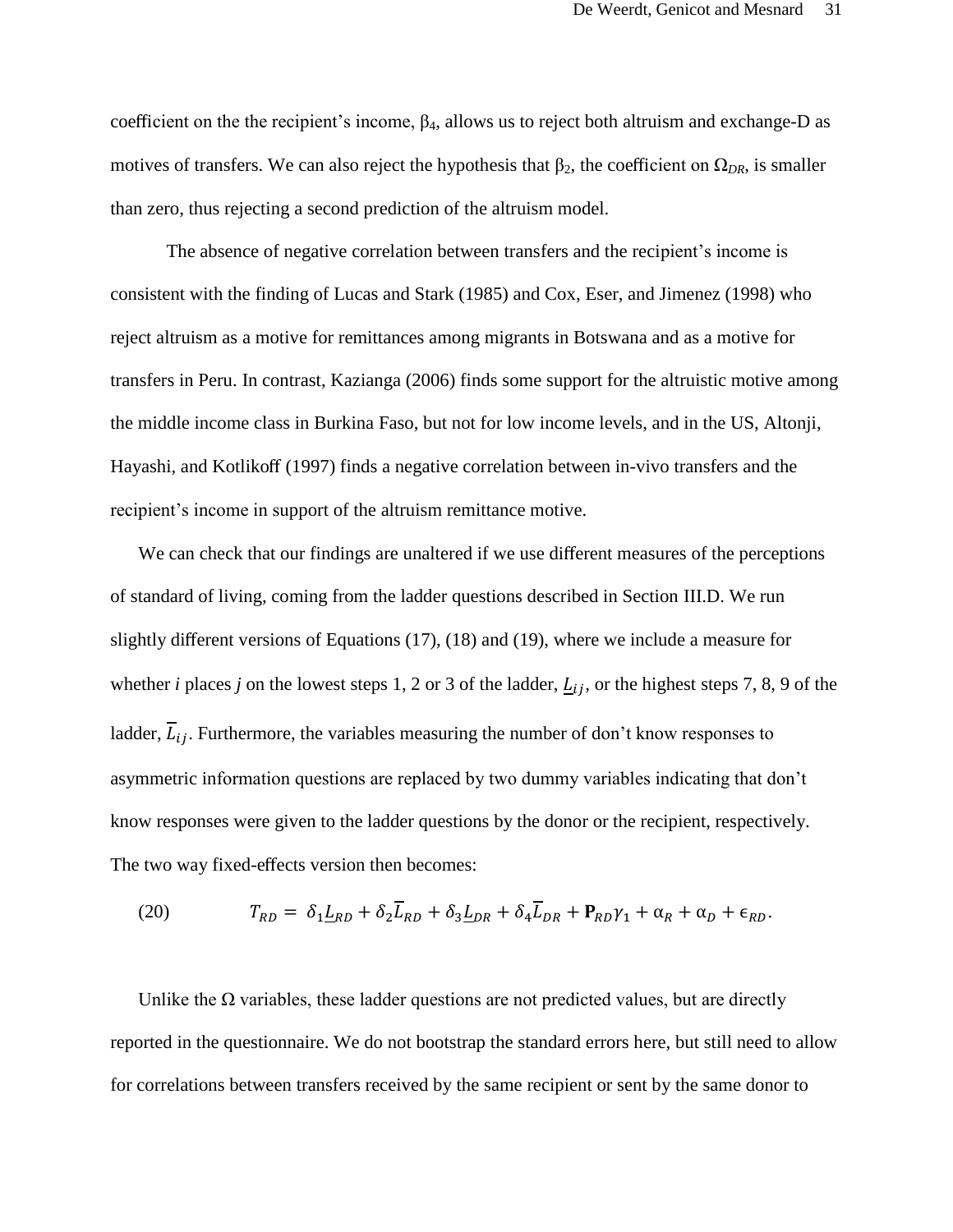avoid biased estimates of the standard errors. We use the non-nested two-way clustering approach developed by Cameron, Gelbach, and Miller (2011) and implemented in Stata by Baum, Shaffer, and Stillman  $(2007)^{xviii}$  with clustering on both *R* and *D*.

The FE specification allow us to capture any fixed unobserved characteristic of the recipient or of the donor, which may systematically affect their relative perceptions of the positions of other households in their family network. As above, to retrieve estimates of the coefficients on *I<sup>D</sup>* and *IR*, we estimate

(21) 
$$
T_{RD} = \delta_1 \underline{L}_{RD} + \delta_2 \overline{L}_{RD} + \delta_3 \underline{L}_{DR} + \delta_4 \overline{L}_{DR} + \mathbf{P}_{RD} \gamma_1 + \beta_3 I_D + \mathbf{Z}_D \gamma_2 + \alpha_R + \epsilon_{RD}
$$

and

(22) 
$$
T_{RD} = \delta_1 \underline{L}_{RD} + \delta_2 \overline{L}_{RD} + \delta_3 \underline{L}_{DR} + \delta_4 \overline{L}_{DR} + \mathbf{P}_{RD} \gamma_1 + \beta_4 I_R + \mathbf{Z}_R \gamma_2 + \alpha_D + \epsilon_{RD}.
$$

Table 10 shows the estimates of these three equations. As above we use the transfer report from the questionnaire of whoever's fixed effect is still included. We show results both ways for the double fixed effect. To be consistent with the results above, we would expect to see that, controlling for *D*'s actual consumption (through either  $\alpha_D$  or  $I_D$ ), lower perceptions of *R* about *D*'s standard of living are correlated with a lower likelihood of transfers from *D* to *R*, which implies  $\delta_1 < 0$  and, symmetrically, that higher perceptions of *R* about *D*'s standard of living are correlated with a higher likelihood of transfers from *D* to *R*, that is  $\delta_2 > 0$ . As before, we expect  $\delta_3 = 0$ ,  $\delta_4 = 0$ ,  $\beta_3 > 0$  and  $\beta_4 = 0$ . Table 10 does yield this pattern, except for the estimated coefficients  $\delta_2$  which turn out to be largely not significantly different from zero at conventional levels. This anomaly could be attributed to the fact that this category holds only 5% of the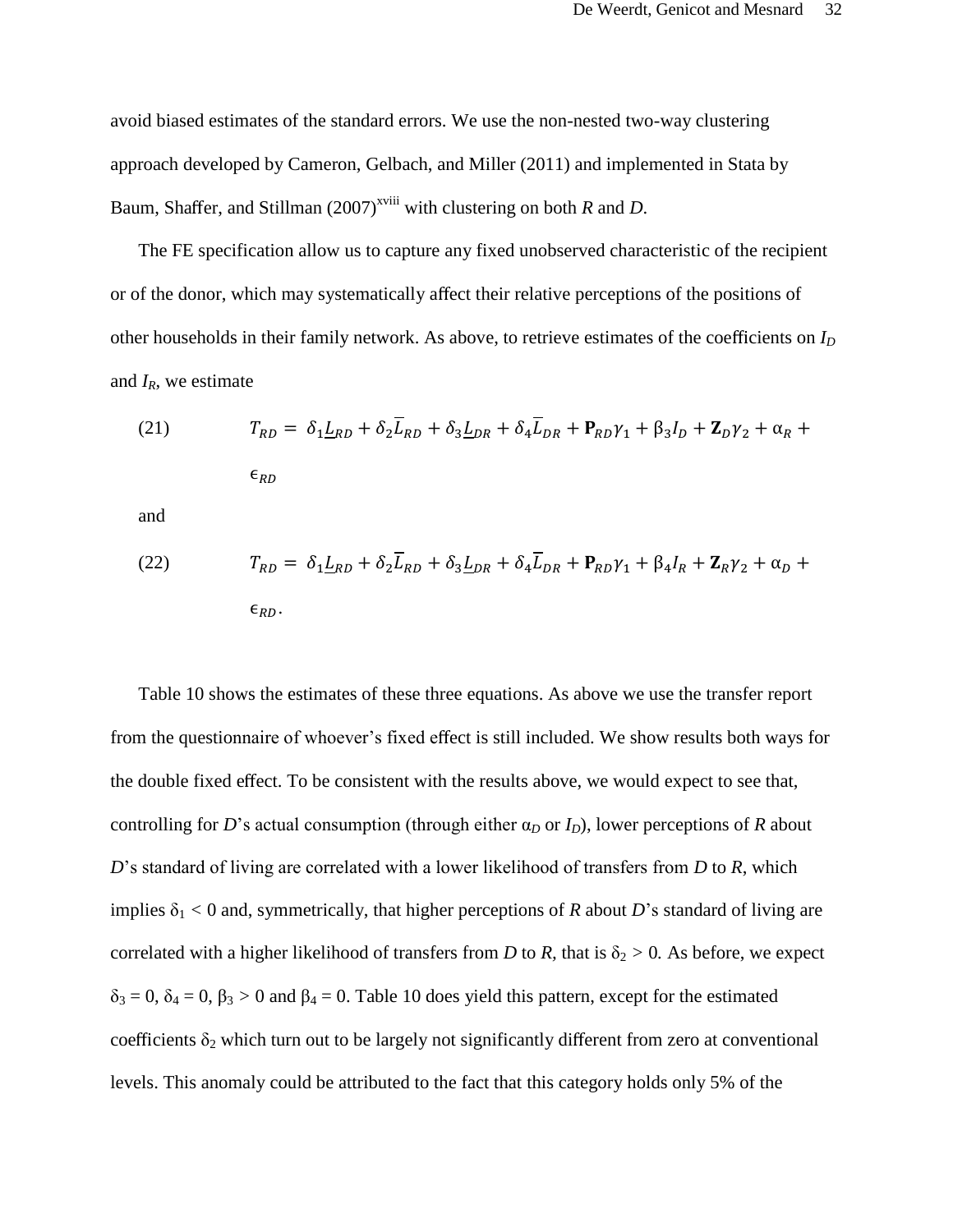observations. However expanding the boundaries does not make a difference. Taken together, these results support the main results indicating that the power in the gift-giving relationship lies with the recipient of the transfer, consistent with either a pressure model or an exchange model in which the recipient holds the bargaining power. $x$ <sup>ix</sup>

# **VI. CONCLUSION**

This article analyzed how private transfers between linked households relate to actual and perceived living standards. To do this, we built novel measures of asymmetric information that compare actual to perceived asset holdings. We applied these measures to original survey data on households belonging to 712 extended family networks in Tanzania. Using rich information on their relationships and characteristics, we validated our measures of misperceptions of living standards and showed that the degree of misperception increases with genetic, social and physical distance between households. We found, on the one hand, substantial asymmetry of information within our extended family network, but on the other hand that perceptions are correct on average.

We then developed simple static models to predict the correlations between income, misperceptions of income and transfers depending on whether it is altruism, exchange or pressure that is the main driver of transfers. We showed that the predictions of these models differ. In particular, when the recipient plays an active role (either in a model of pressure to give or in a model of exchange in which the recipient holds all the bargaining power), transfers have a positive partial correlation to the donor's actual income and to the recipient's misperception of that income (a positive value of misperceptions indicating over-estimation of income). In contrast, when transfers are motivated by pure altruism of the donor, their partial correlation to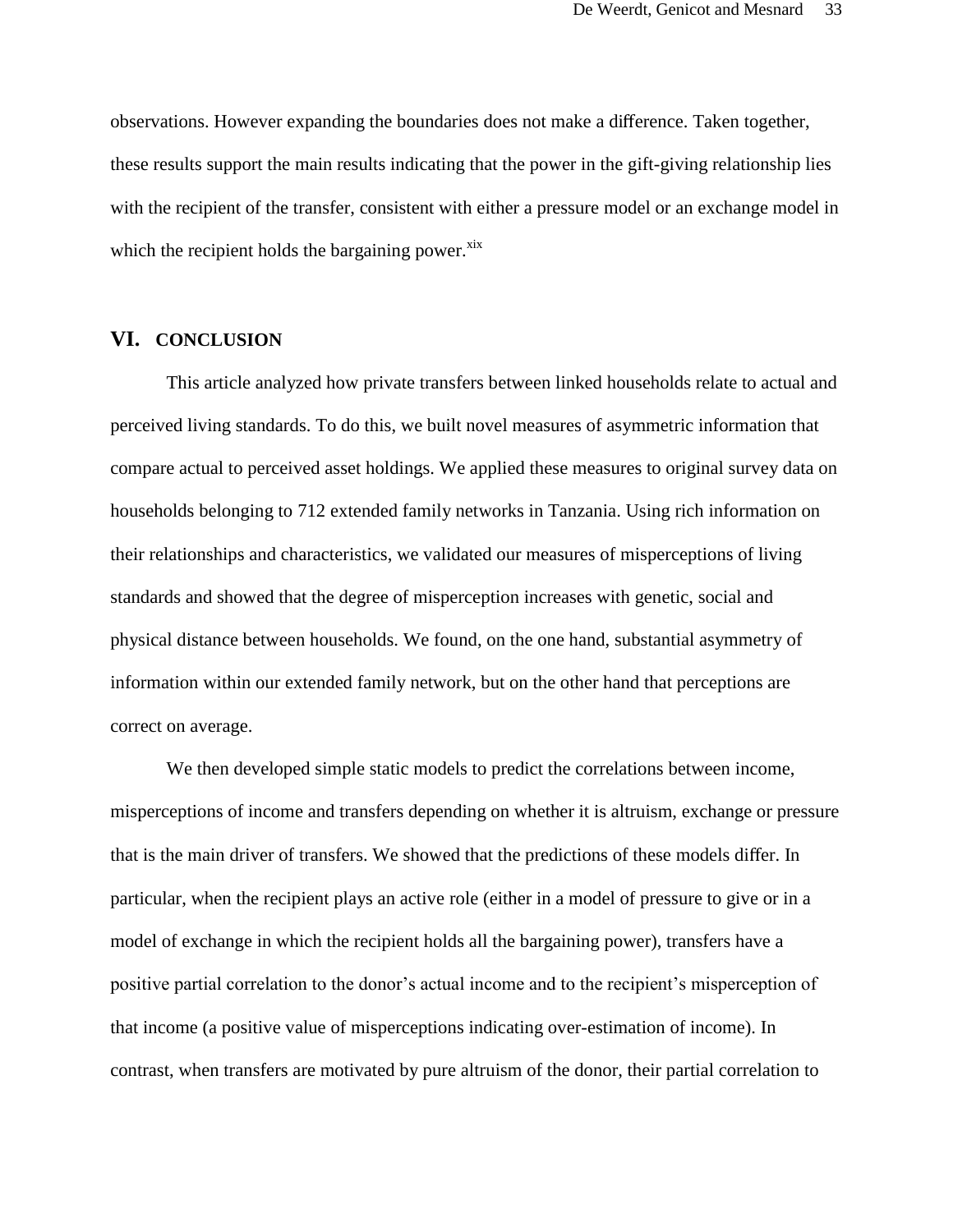the income of the recipient and to the misperception of it by the donor are negative. Finally, the recipient's income is negatively correlated to transfers under an exchange model in which the donor holds the bargaining power.

Our data support a model of pressure to give or a model of exchange in which the recipient holds substantial bargaining power. These results highlight the active role played by recipients of transfers in our setting and show that it is possible to disentangle some motives of transfers using cross-sectional household survey data on linked households.

## **References**

- Alatas, Vivi, Abhijit Banerjee, Arun G. Chandrasekhar, Rema Hanna and Benjamin A. Olken. 2016. "Network Structure and the Aggregation of Information: Theory and Evidence from Indonesia." *American Economic Review* 106(7):1663–1704.
- Alger, Ingela and Jorgen W. Weibull. 2008. "Family ties incentives and development: a model of coerced altruism." In *Arguments for a Better World: Essays in Honor of Amartya Sen Volume II: Society, Institutions and Development*, ed. Kaushik Basu and Ravi Kanbur, 178-201. Oxford: Oxford University Press.
- Altonji, Joseph G., Fumio Hayashi and Laurence J. Kotlikoff. 1997. "Parental Altruism and Inter Vivos Transfers: Theory and Evidence." *Journal of Political Economy* 105(6):1121– 66.
- Ambler, Kate. 2015. "Don't Tell on Me: Experimental Evidence of Asymmetric Information in Transnational Households." *Journal of Development Economics* 113:52–69.
- Attanasio, Orazio P. and Nicola Pavoni. 2011. "Risk Sharing in Private Information Models With Asset Accumulation: Explaining the Excess Smoothness of Consumption." *Econometrica*  79(4):1027–1068.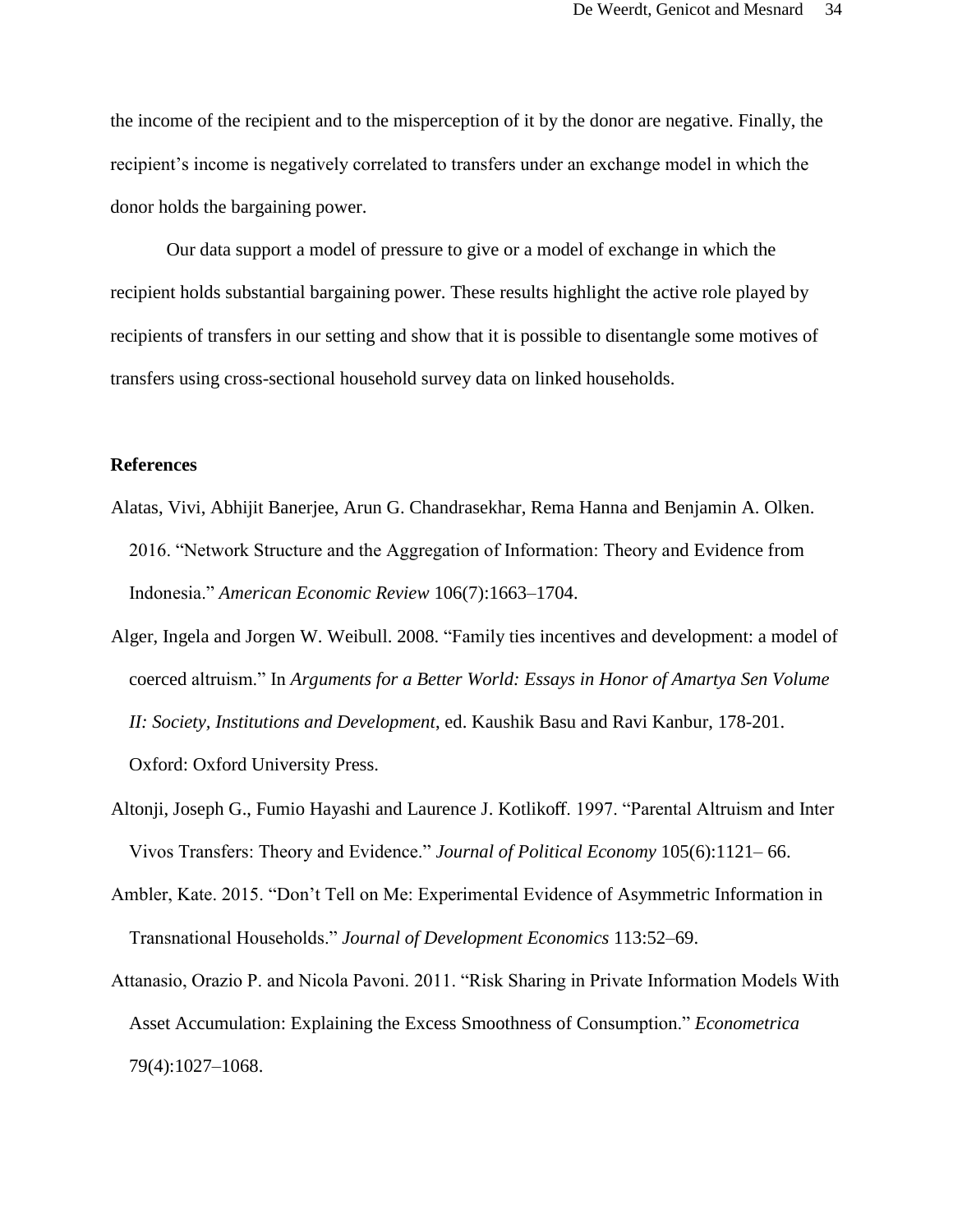- Barczyk, Daniel and Matthias Kredler. 2014. "A Dynamic Model of Altruistically-Motivated Transfers." *Review of Economic Dynamics* 17(2):303–28.
- Batista, Catia and Gaia Narciso. 2013. "Migrant Remittances and Information Flows: Evidence from a Field Experiment." CReAM Discussion Paper Series 1331, Centre for Research and Analysis of Migration.
- Baum, Christopher, Mark Shaffer and Steven Stillman. 2007. "Enhanced Routines for Instrumental Variables/GMM Estimation and Testing." *The Stata Journal* (4):465–506.
- Becker, Gary S. 1974. "A Theory of Social Interactions." *Journal of Political Economy* 82(6):1063–93.
- Beegle, Kathleen, Joachim De Weerdt and Stefan Dercon. 2011. "Migration and Economic Mobility in Tanzania: Evidence from a Tracking Survey." *Review of Economics and Statistics*  93(3):1010–33.
- Belloni, Alexandre, Daniel Chen, Victor Chernozhukov and Christian Hansen. 2012. "Sparse Models and Methods for Optimal Instruments with an Application to Eminent Domain." *Econometrica* 80(6):2369–429.
- Boltz, Marie, Karine Marazyan and Paola Villar. 2015. "Preference for Hidden Income and Redistribution to Kin and Neighbors: A Lab-in-the-field Experiment in Senegal." PSE Working Papers 2015-15.
- Cameron, Collin, Jonah Gelbach and Douglas Miller. 2011. "Robust Inference with Multiway Clustering." *Journal of Business Economics and Statistics* 29(2):238–249.
- Chandrasekhar, Arun and Randall Lewis. 2011. "Econometrics of Sampled Networks." Tech. rep., MIT.
- Chort, Isabelle, Flore Gubert and Jean-Noel Senne. 2012. "Migrant Networks as a Basis for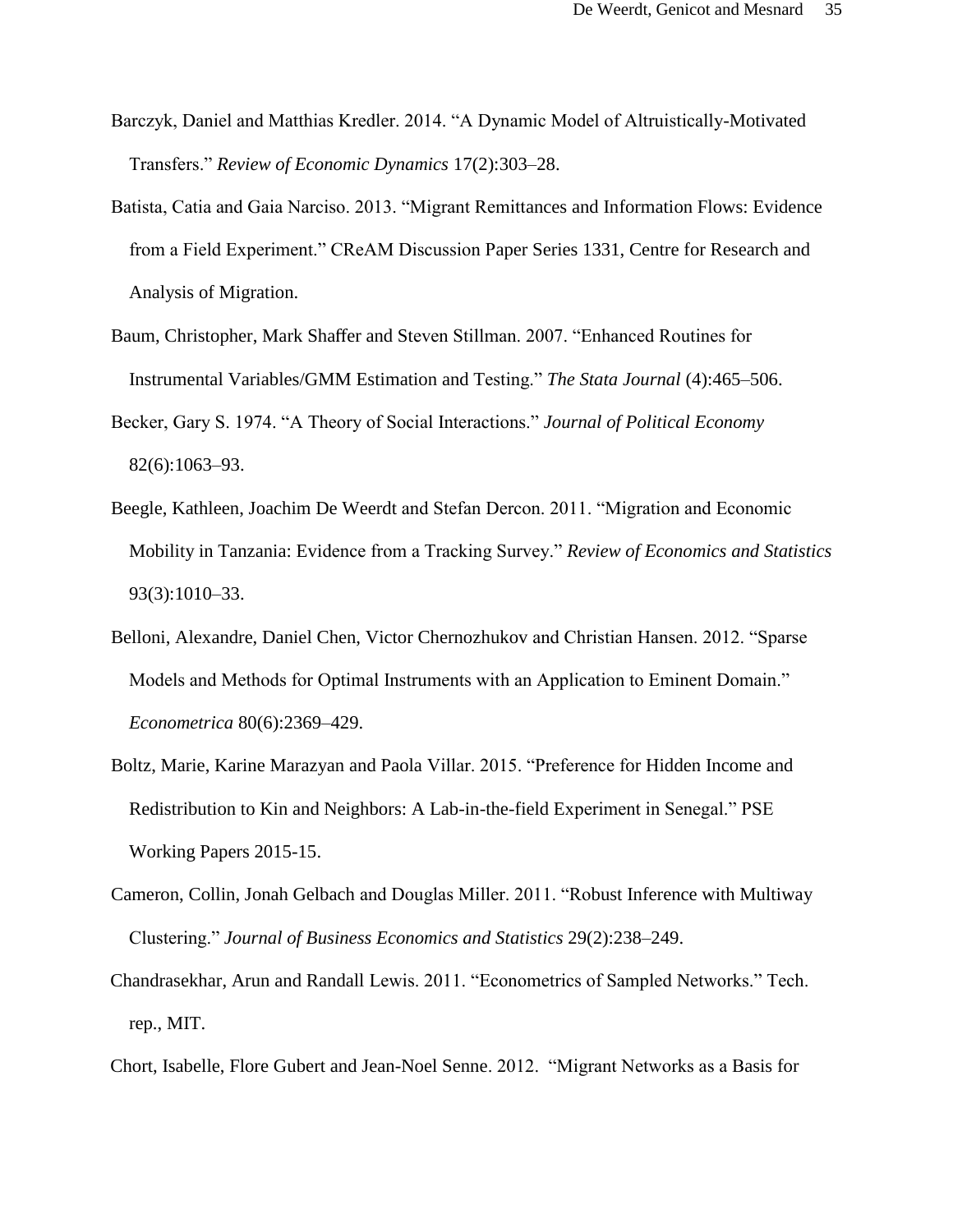Social Control: Remittance Incentives among Senegalese in France and Italy." *Regional Science and Urban Economics* 42 (5):858 – 74.

- Cole, Harold L. and Narayana R. Kocherlakota. 1999. "Efficient Allocations with Hidden Income and Hidden Storage." Staff Report 238, Federal Reserve Bank of Minneapolis.
- Cox, Donald, Zekeriya Eser and Emmanuel Jimenez. 1998. "Motives for Private Transfers over the Life Cycle: An Analytical Framework and Evidence for Peru." *Journal of Development Economics* 55(1):57–80.
- Cox, Donald and Marcel Fafchamps. 2008. "Extended Family and Kinship Networks: Economic Insights and Evolutionary Directions." In *Handbook of Development Economics*, ed. T.P. Schultz and R.E. Evenson, Volume 4, 3711–3784. New York: Elsevier.
- de Laat, Joost. 2014. "Household Allocations and Endogenous Information: The Case of Split Migrants in Kenya." *Journal of Development Economics* 106(C):108–17.
- De Weerdt, Joachim. 2004. "Risk-sharing and Endogenous Network Formation." In *Insurance Against Poverty*, ed. Stefan Dercon, 197-216. Oxford: Oxford University Press.
- \_\_\_\_\_\_\_\_\_\_. 2010. "Moving out of Poverty in Tanzania: Evidence from Kagera." *Journal of Development Studies* 46(2):331–49.
- De Weerdt, Joachim, Kathleen Beegle, Helene Bie Lilleor, Stefan Dercon, Kalle Hirvonen, Martina Kirchberger and Sofya Krutikova. 2012. "Kagera Health and Development Survey 2010: Basic Information Document." Study Paper 46, Rockwool Foundation.
- De Weerdt, Joachim and Kalle Hirvonen. 2015. "Risk Sharing and Internal Migration." *Economic Development and Cultural Change* 65(1):63–87.
- Deaton, Angus. 1997. *The Analysis of Household Surveys: A Microeconometric Approach to Development Policy*. Baltimore Maryland: Johns Hopkins University Press.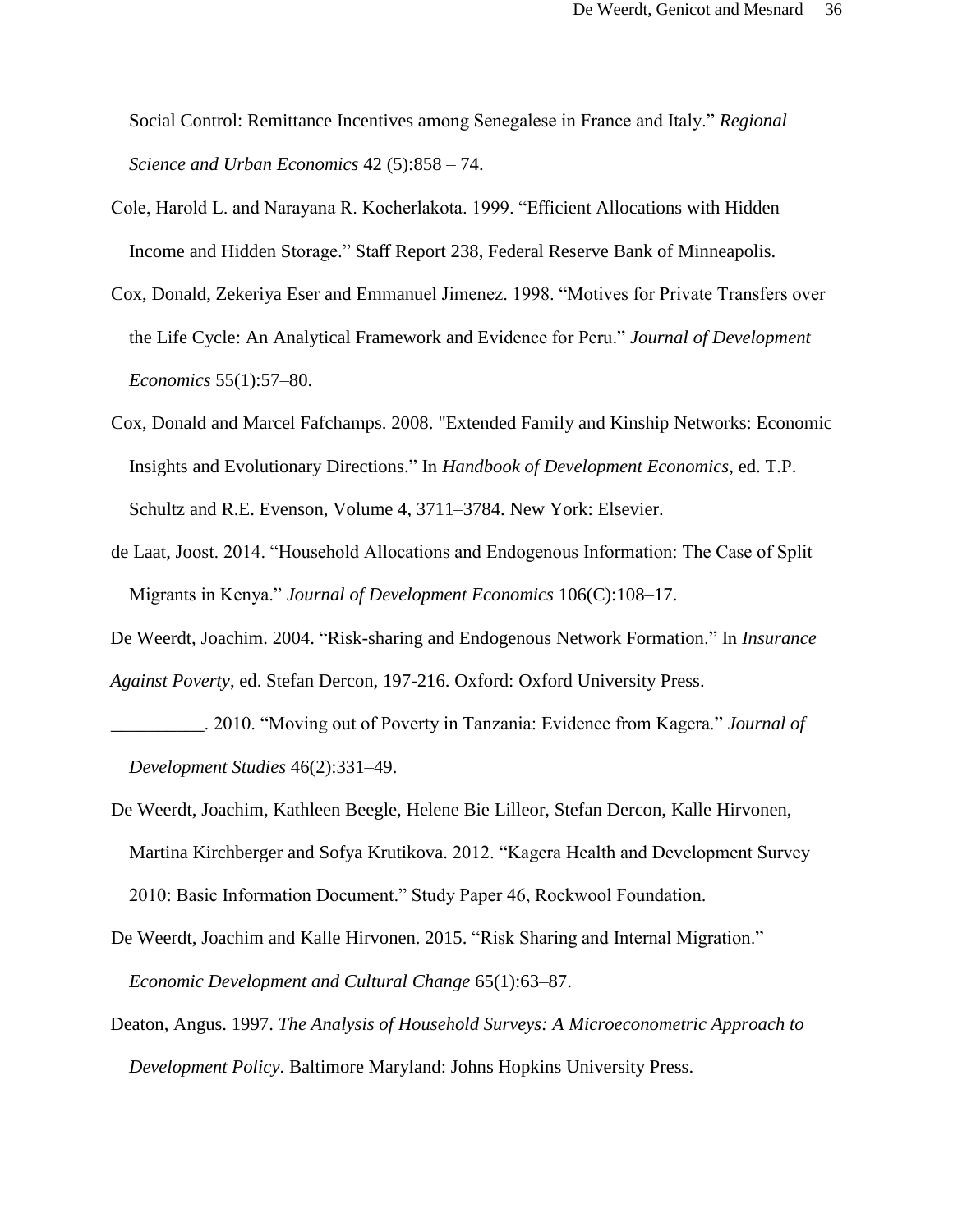- Fafchamps, Marcel and Flore Gubert. 2007. "The Formation of Risk Sharing Networks." *Journal of Development Economics* 83(2):326–50.
- Frank, Ildiko E. and Jerome H. Friedman. 1993. "A Statistical View of Some Chemometrics Regression Tools." *Technometrics* 35(2):109–35.
- Genicot, Garance. 2006. "Does Wealth Inequality Help Informal Insurance?" Working paper, Georgetown University.

\_\_\_\_\_\_\_\_\_\_. 2016. "Two-sided Altruism and Signaling." *Economics Letters* 145:92–97.

- Hajivassiliou, Vassilis. 2012. "Estimation and Specification Testing of Panel Data Models with Non-Ignorable Persistent Heterogeneity, Contemporaneous and Intertemporal Simultaneity, and Regime Classification Errors." Tech. rep., London School of Economics.
- Hauser, Christine and Hugo Hopenhayn. 2008. "Trading Favors: Optimal Exchange and Forgiveness." Carlo Alberto Notebooks 88, Collegio Carlo Alberto.
- Jakiela, Pamela and Owen Ozier. 2016. "Does Africa Need a Rotten Kin Theorem? Experimental Evidence from Village Economies." *Review of Economic Studies* 83(1):231-68.
- Kazianga, H. 2006. "Motives for Household Private Transfers in Burkina Faso." *Journal of Development Economics* 79(1):73–117.
- Kinnan, Cynthia. 2009. "Distinguishing Barriers to Insurance in Thai Villages." 2009 Meeting Papers 1276, Society for Economic Dynamics.
- Lucas, Robert E. B. and Oded Stark. 1985. "Motivations to Remit: Evidence from Botswana." *Journal of Political Economy* 93(5):901–18.
- McKenzie, David, John Gibson and Steven Stillman. 2013. "A Land of Milk and Honey with Streets Paved with Gold: Do Emigrants Have Over-optimistic Expectations About Incomes Abroad?" *Journal of Development Economics* 102:116-27.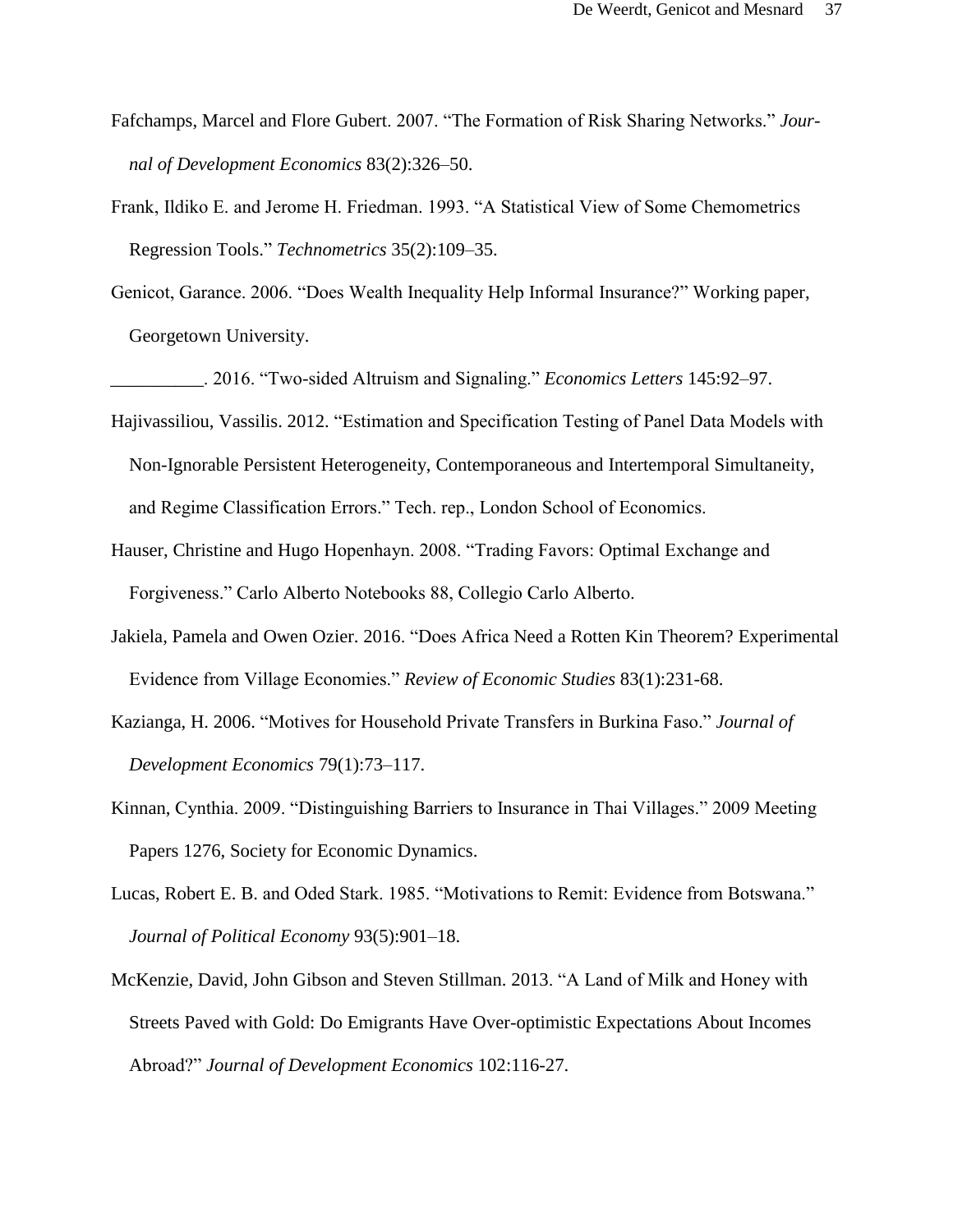- Mittag, Nikolas. 2012. "New Methods to Estimate Models with Large Sets of Fixed Effects with an Application to Matched Employer-Employee Data from Germany." FDZ Methodenreport 201201, Institut fur Arbeitsmarkt und Berufsforschung (IAB), Nuremberg, Germany.
- Nyarko, Yaw, Thomas Joseph and Shing-Yi Wang. 2015. "Asymmetric Information and Remittances: Evidence from Matched Administrative Data." Tech. rep., Wharton: University of Pennsylvania.
- Platteau, Jean-Philippe. 2014. "Redistributive Pressures in Sub-Saharan Africa: Causes, Consequences, and Coping Strategies." In *African Development in Historical Perspective*, ed. Emmanuel Akyeampong, Robert H. Bates, Nathan Nunn and James Robinson, 153-207. Cambridge: Cambridge University Press.
- Rapoport, Hillel and Frederic Docquier. 2006. "The Economics of Migrants' Remittances." In *Handbook on the Economics of Giving : Reciprocity and Altruism,* ed. Serge-Christophe Kolm and Jean Mercier Ythier, 1135–1198. Elsevier.
- Seror, Marlon. 2012. "Measuring Information Asymmetries and Modeling their Impact on Senegalese Migrants' Remittances." Tech. rep., Master's Thesis, Paris School of Economics and UC Berkeley.
- Seshan, Ganesh and Robertas Zubrickas. 2017. "Asymmetric Information about Migrant Earnings and Remittance Flows." *World Bank Economic Review* 31(1):24-43.
- Squires, Munir. 2016. "Kinship Taxation as a Constraint to Microenterprise Growth: Experimental Evidence from Kenya." Tech. rep., London School of Economics.
- Stark, Oded. 1995. *Altruism and Beyond: An Economic Analysis of Transfers and Exchanges within Families and Groups*. Cambridge: Cambridge University Press.
- Tibshirani, Rob. 1996. "Regression Shrinkage and Selection via the Lasso." *Journal of the Royal Statistical Society Series* 58(1):267–88.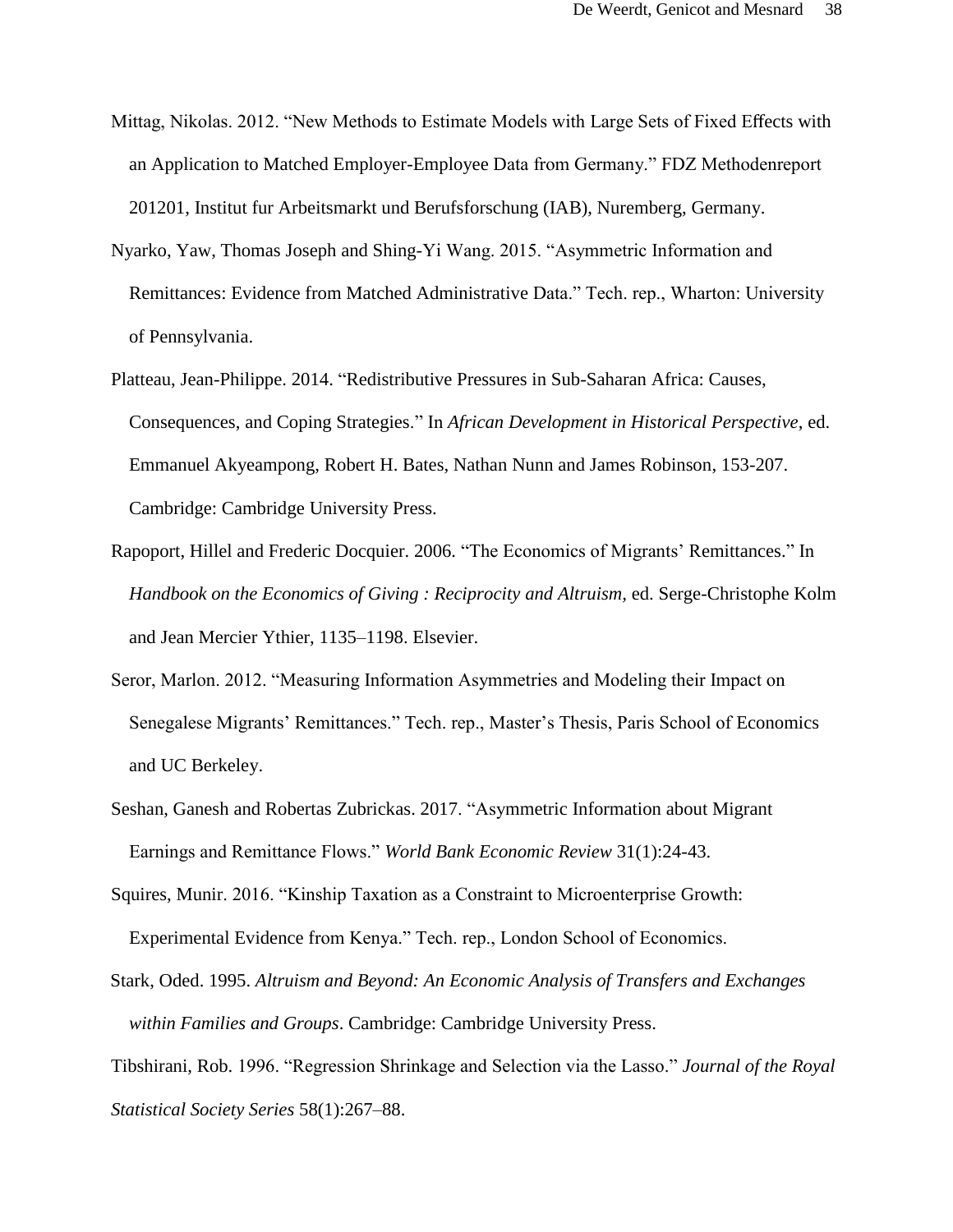# **Table 1** Asymmetric information

|                      | Underestimate | Spot-on | Overestimate | DK    |
|----------------------|---------------|---------|--------------|-------|
| Completed O'level    | 0.029         | 0.920   | 0.022        | 0.029 |
| Has formal job       | 0.054         | 0.872   | 0.008        | 0.066 |
| Owns house           | 0.088         | 0.748   | 0.095        | 0.068 |
| Owns land            | 0.120         | 0.761   | 0.048        | 0.071 |
| Owns livestock       | 0.059         | 0.745   | 0.072        | 0.123 |
| Owns phone           | 0.096         | 0.725   | 0.075        | 0.105 |
| Owns TV              | 0.080         | 0.720   | 0.044        | 0.156 |
| Owns motorized vehic | 0.040         | 0.667   | 0.142        | 0.151 |

Notes: Comparing actual realizations to beliefs held by extended family members. Cells indicate the proportion of observations. Completed O'level means having completed the first four (out of six) years of secondary education. N=9,032.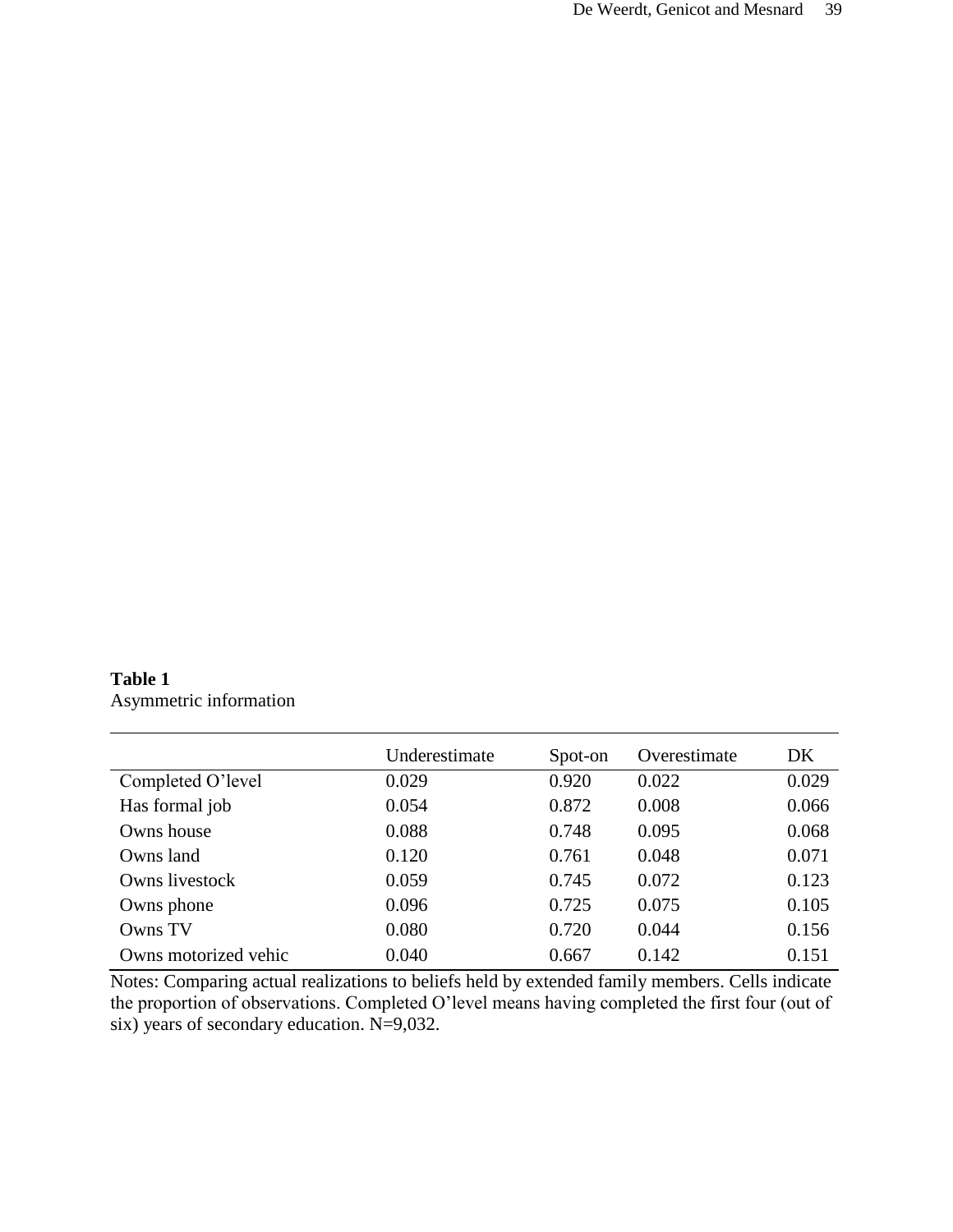# **Table 2** Weights in Ω

|                                | Coefficient |
|--------------------------------|-------------|
| Completed O'level              | $0.161**$   |
|                                | (2.190)     |
| Has formal job                 | $0.185***$  |
|                                | (5.620)     |
| Owns house                     | $-0.264***$ |
|                                | $(-4.223)$  |
| Owns phone                     | $0.300***$  |
|                                | (15.492)    |
| Owns TV                        | $0.240**$   |
|                                | (2.060)     |
| Owns vehicle                   | $0.272***$  |
|                                | (3.833)     |
| Owns phone * Completed O'level | 0.079       |
|                                | (0.996)     |
| Owns $TV *$ Owns phone         | 0.085       |
|                                | (0.716)     |
|                                |             |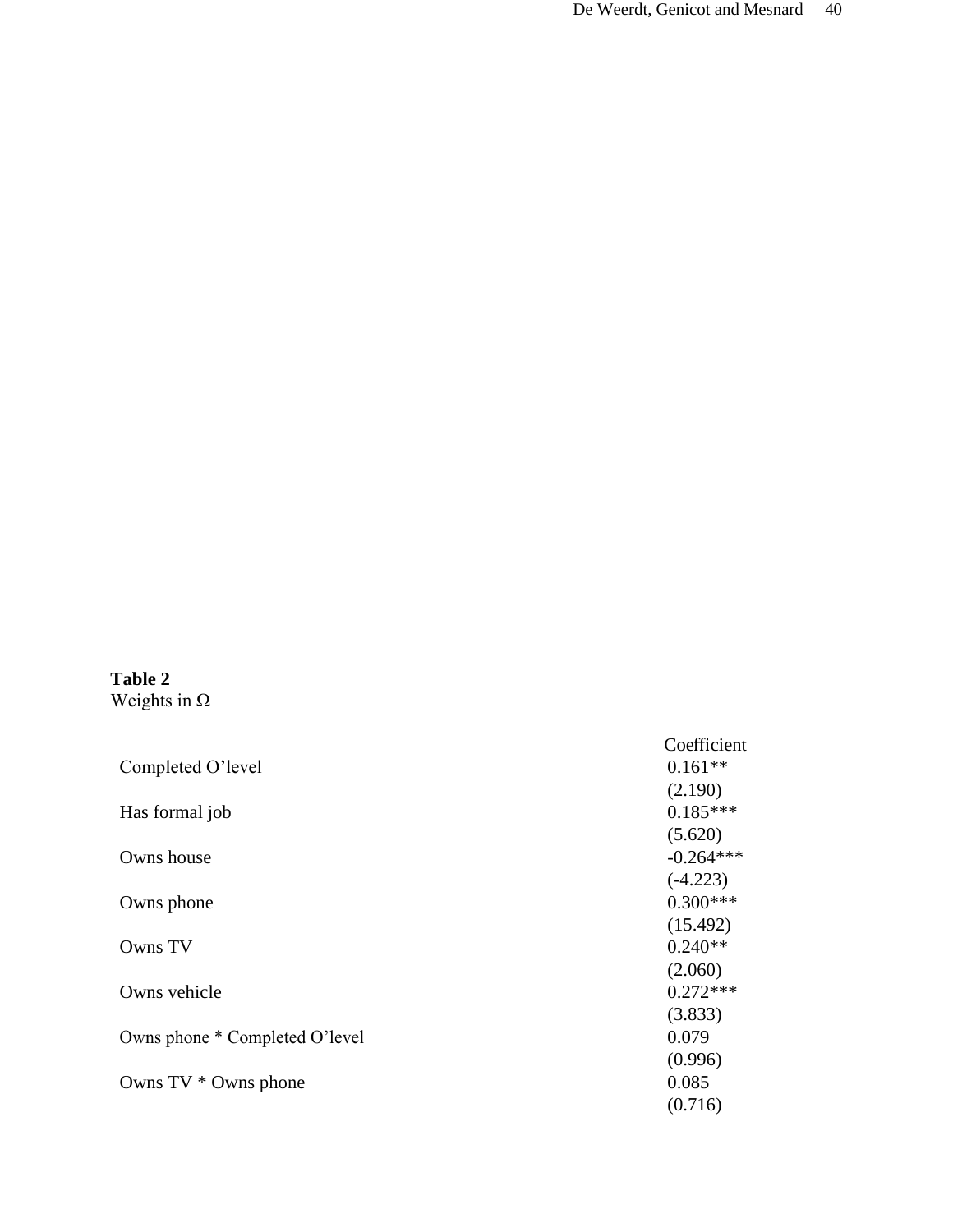| Owns vehicle * Owns house   | $0.207***$  |
|-----------------------------|-------------|
|                             | (2.716)     |
| Age of hh head * Owns house | $0.004***$  |
|                             | (2.764)     |
| Age of hh head * Owns land  | 0.001       |
|                             | (0.847)     |
| Urban                       | $0.160***$  |
|                             | (7.701)     |
| Age of hh head              | $-0.009***$ |
|                             | $(-5.423)$  |
| Males 0-5 years             | $-0.216***$ |
|                             | $(-17.926)$ |
| Males 6-15 years            | $-0.103***$ |
|                             | $(-10.459)$ |
| Females 0-5 years           | $-0.214***$ |
|                             | $(-17.632)$ |
| Females 6-15 years          | $-0.099***$ |
|                             | $(-9.862)$  |
| Constant                    | 13.466***   |
|                             | (237.160)   |
| <b>Adjusted R-squared</b>   | 0.565       |
| N                           | 3,173       |

Notes: Final weights in Ω Variables selected with LASSO. *t* statistics between brackets under the coefficient. \*  $p < 0.10$ , \*\*  $p < 0.05$ , \*\*\*  $p < 0.01$ 

# **Table 3**

Comparing  $\Omega$  to subjective perceptions

|                                                                | $\Omega_{ij}$ | $\Omega'_{ii}$ |
|----------------------------------------------------------------|---------------|----------------|
| <i>i</i> places <i>j</i> on bottom 3 rungs of 9-step ladder    | $-0.071***$   | $-0.108***$    |
|                                                                | $(-7.016)$    | $(-8.903)$     |
| <i>i</i> places <i>j</i> on top 3 rungs of 9-step ladder       | $0.101***$    | $0.225***$     |
|                                                                | (4.993)       | (9.264)        |
| <i>i</i> gives DK answer to ladder question regarding <i>j</i> | $-0.041**$    | $-0.064***$    |
|                                                                | $(-2.327)$    | $(-3.037)$     |
| $\log$ of j's actual consumption per capita                    | $-0.130***$   | $-0.582***$    |
|                                                                | $(-21.878)$   | $(-81.738)$    |
| Constant                                                       | $1.758***$    | $7.722***$     |
|                                                                | (22.274)      | (81.602)       |
| N                                                              | 9,032         | 9,032          |

Notes: Household *i* fixed effect regression of  $Ω$  and  $Ω'$  on 3 ladder dummies indicating where household *i* places household *j* on a 9-step ladder. Regressions control for the number of don't know responses to the asymmetric information questions that each side of the dyad gave.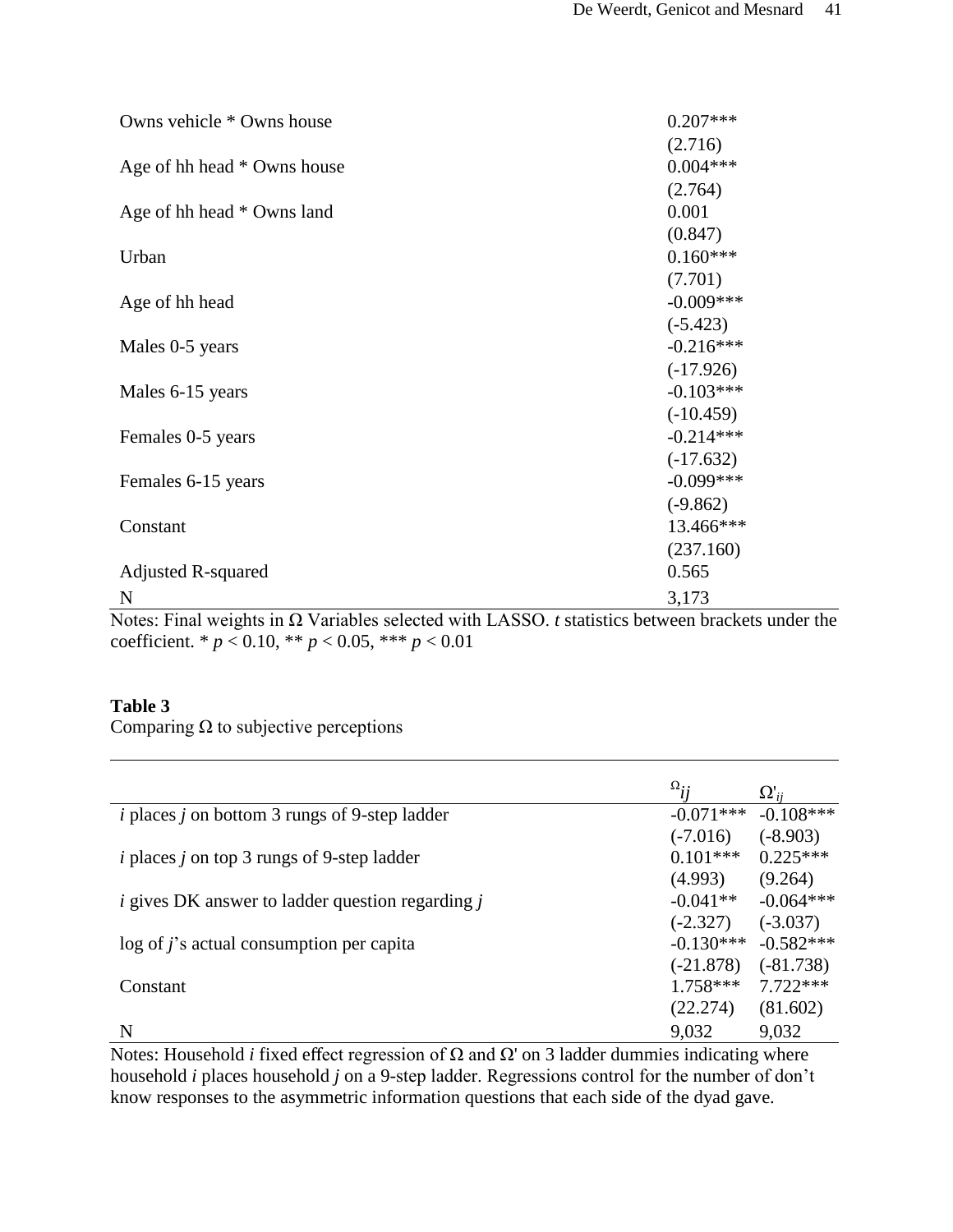# **Table 4**

Correct expectations and distance

|                                                        | $\Omega_{ii} = 0$ | $\Omega_{ii}^{\prime} \approx 0$ |
|--------------------------------------------------------|-------------------|----------------------------------|
|                                                        |                   |                                  |
| Distance between HHs (100 km)                          | $-0.0089***$      | $0.0040**$                       |
|                                                        | $(-7.916)$        | $(-2.413)$                       |
| <i>i</i> located in urban area                         | $-0.0708***$      | $-0.0176$                        |
|                                                        | $(-10.221)$       | $(-1.549)$                       |
| Parent-child link                                      | $0.0178**$        | 0.0008                           |
|                                                        | (2.207)           | (0.055)                          |
| <i>i</i> and <i>j</i> communicated in the past 2 years | $0.0214**$        | $-0.0161$                        |
|                                                        | (2.165)           | $(-0.967)$                       |
| Number of years since $i$ and $j$ last lived together  | $0.0013**$        | $0.0017*$                        |
|                                                        | (2.314)           | (1.691)                          |
| Shared at least one meal in the past month             | 0.0091            | $0.0401**$                       |
|                                                        | (0.995)           | (2.326)                          |
| N                                                      | 9,032             | 9,032                            |
| Percent of observations with $LHS = 1$                 | 27%               | 39%                              |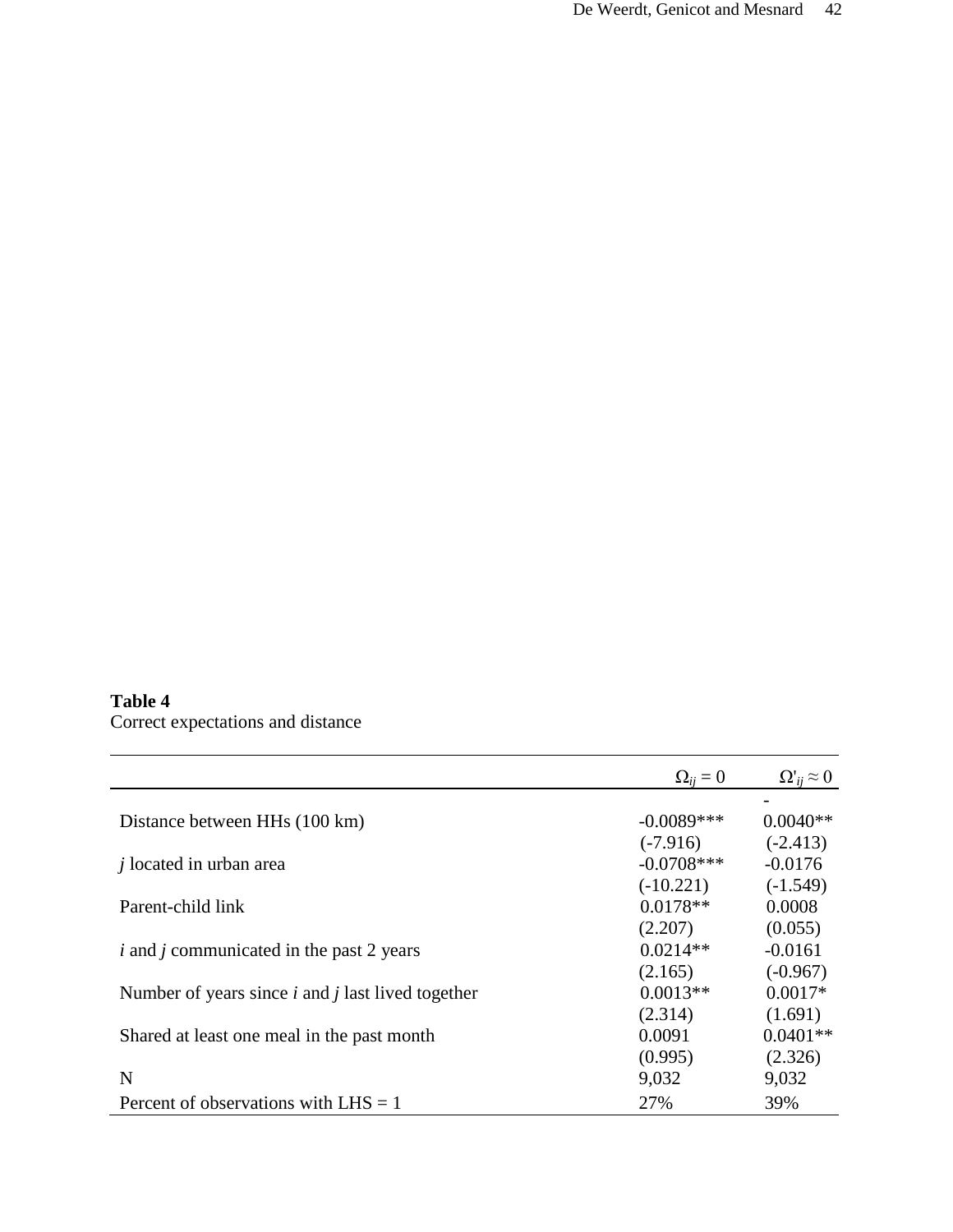Notes: Probit regressions of correct expectations. Marginal effect reported. *t* statistics in brackets under the coefficient. \*  $p < 0.10$ , \*\*  $p < 0.05$ , \*\*\*  $p < 0.01$ . Regressions also control for the number of don't know responses to the asymmetric information questions that each side of the dyad gave and an indicator variable for 36 missing km distance observations.

**Table 5** Summary of the Pressure Model

| $D$ 's income                             | Signal               | Contract to $D$ | Transfers to $R^*$ | $\Omega_{\rm RD}$     |
|-------------------------------------------|----------------------|-----------------|--------------------|-----------------------|
|                                           | $s_D > \tilde{s}$    | separating      | $low(T_L)$         | $= 0$ (correct)       |
|                                           | $S_D \leq \tilde{S}$ | pooling         | medium $(t^P)$     | $> 0$ (overestimate)  |
|                                           | $s_D > \tilde{s}$    | separating      | high $(T_H)$       | $= 0$ (correct)       |
|                                           | $S_D \leq \tilde{S}$ | pooling         | medium $(t^P)$     | $< 0$ (underestimate) |
| $*$ T $\rightarrow$ $\mu$ $\rightarrow$ T |                      |                 |                    |                       |

 $^*$   $T_L$   $<$   $t^P$   $<$   $T_H$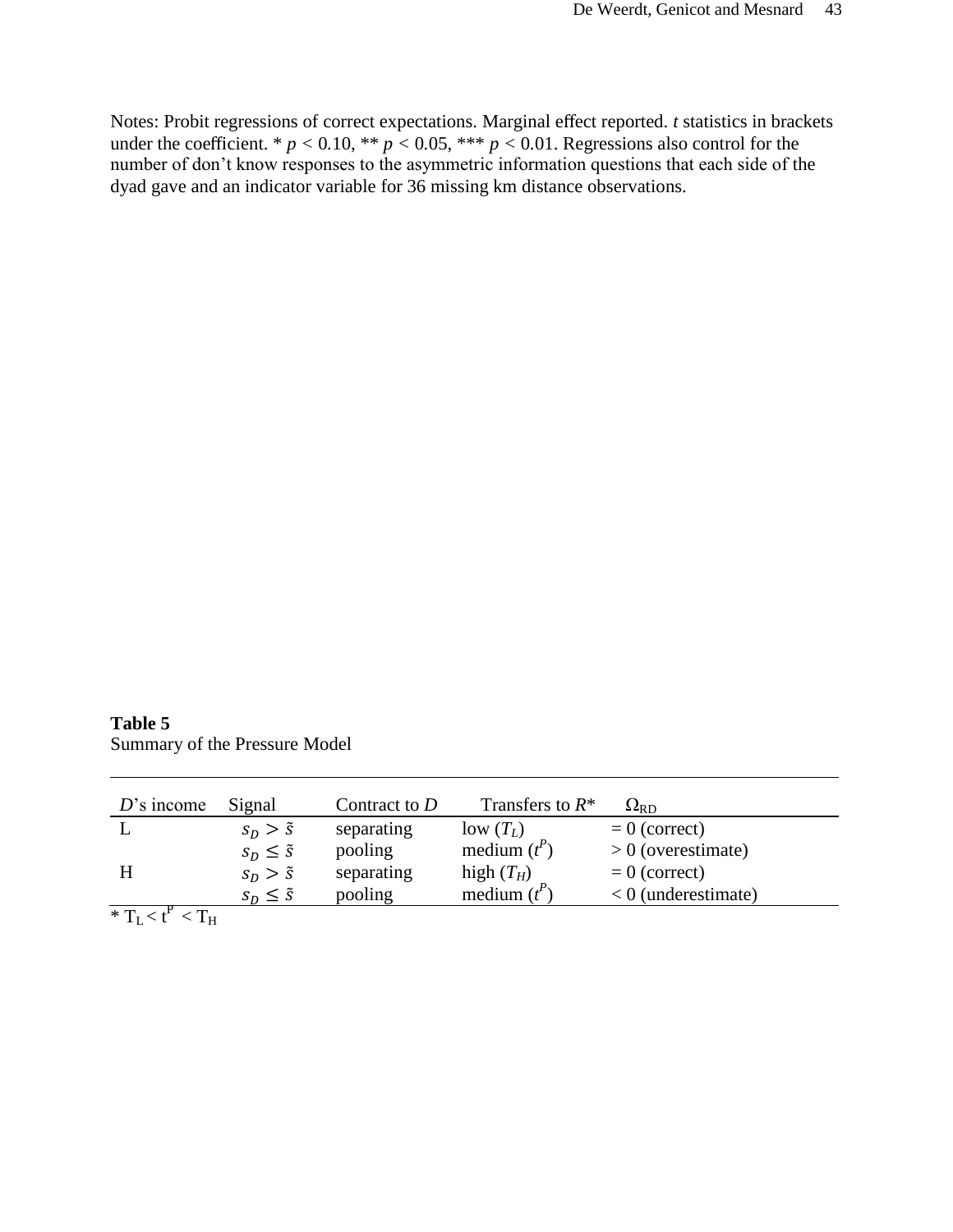**Table 6** Summary of Exchange-D scenario [3]

| $R$ 's income | Signal                  | Offer to R    | Transfers to $R^*$ | $\Omega_{\rm RD}$     |
|---------------|-------------------------|---------------|--------------------|-----------------------|
|               | $S_R > \overline{S}$    | t(h)          | t(h)               | $> 0$ (overestimate)  |
|               | $S_R \leq \overline{S}$ | $t(\ell)$     | $t(\ell)$          | $= 0$ (correct)       |
|               | $S_R > \overline{S}$    | t(h)          | t(h)               | $< 0$ (underestimate) |
|               | $S_R \leq \overline{S}$ | $\iota(\ell)$ |                    | $= 0$ (correct)       |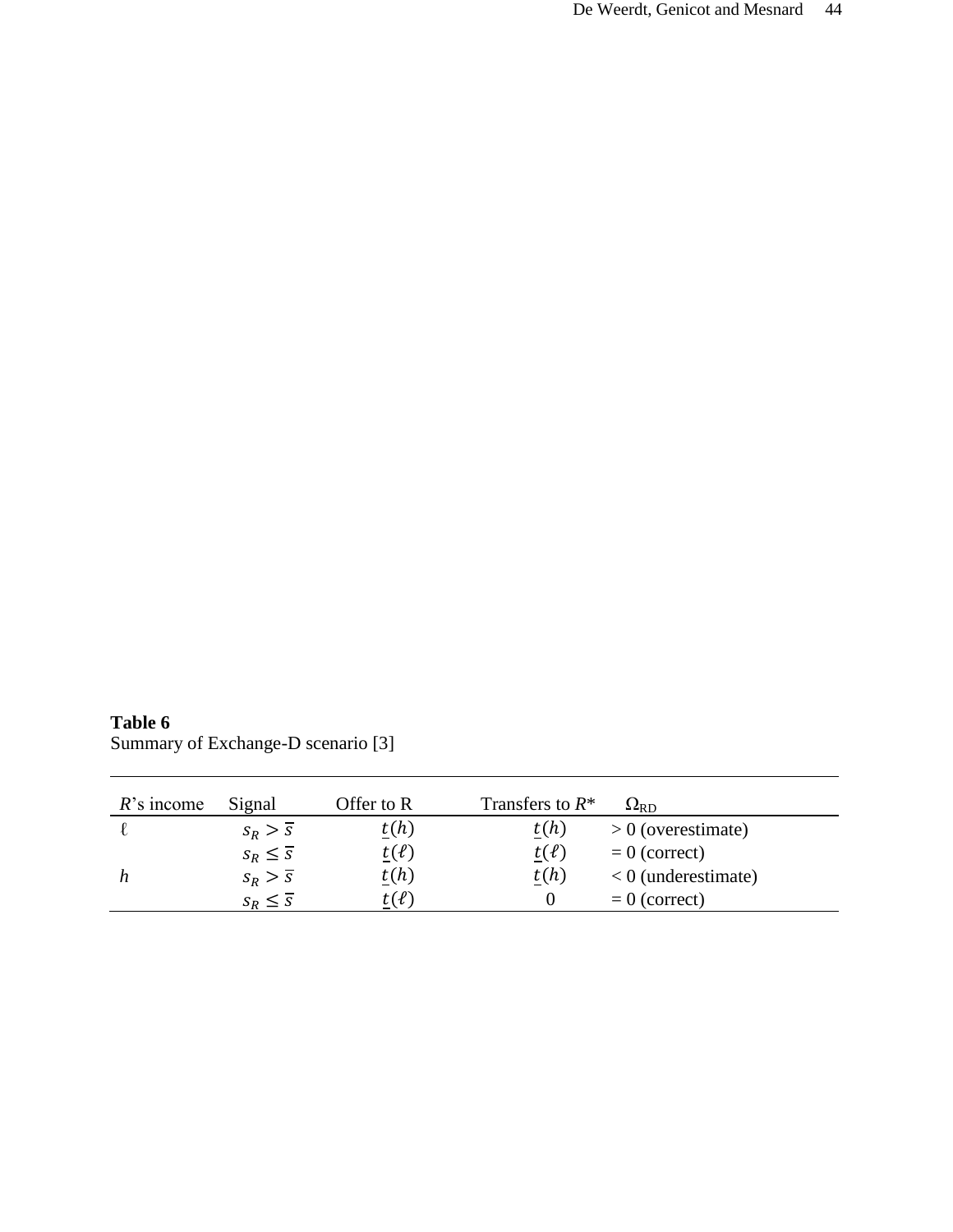**Table 7** Summary of Exchange-R scenario [3]

| $D$ 's income | Signal         | Demand to D       | Transfers to $R^*$ | $\Omega_{\rm RD}$     |
|---------------|----------------|-------------------|--------------------|-----------------------|
|               | $s_n > s^*$    | $\overline{t}(H)$ |                    | $= 0$ (correct)       |
|               | $S_D \leq S^*$ | t(L)              | $\overline{t}(L)$  | $> 0$ (overestimate)  |
|               | $s_n > s^*$    | $\overline{t}(H)$ | $\overline{t}(H)$  | $= 0$ (correct)       |
|               | $S_D \leq S^*$ | t (L              | :CL                | $< 0$ (underestimate) |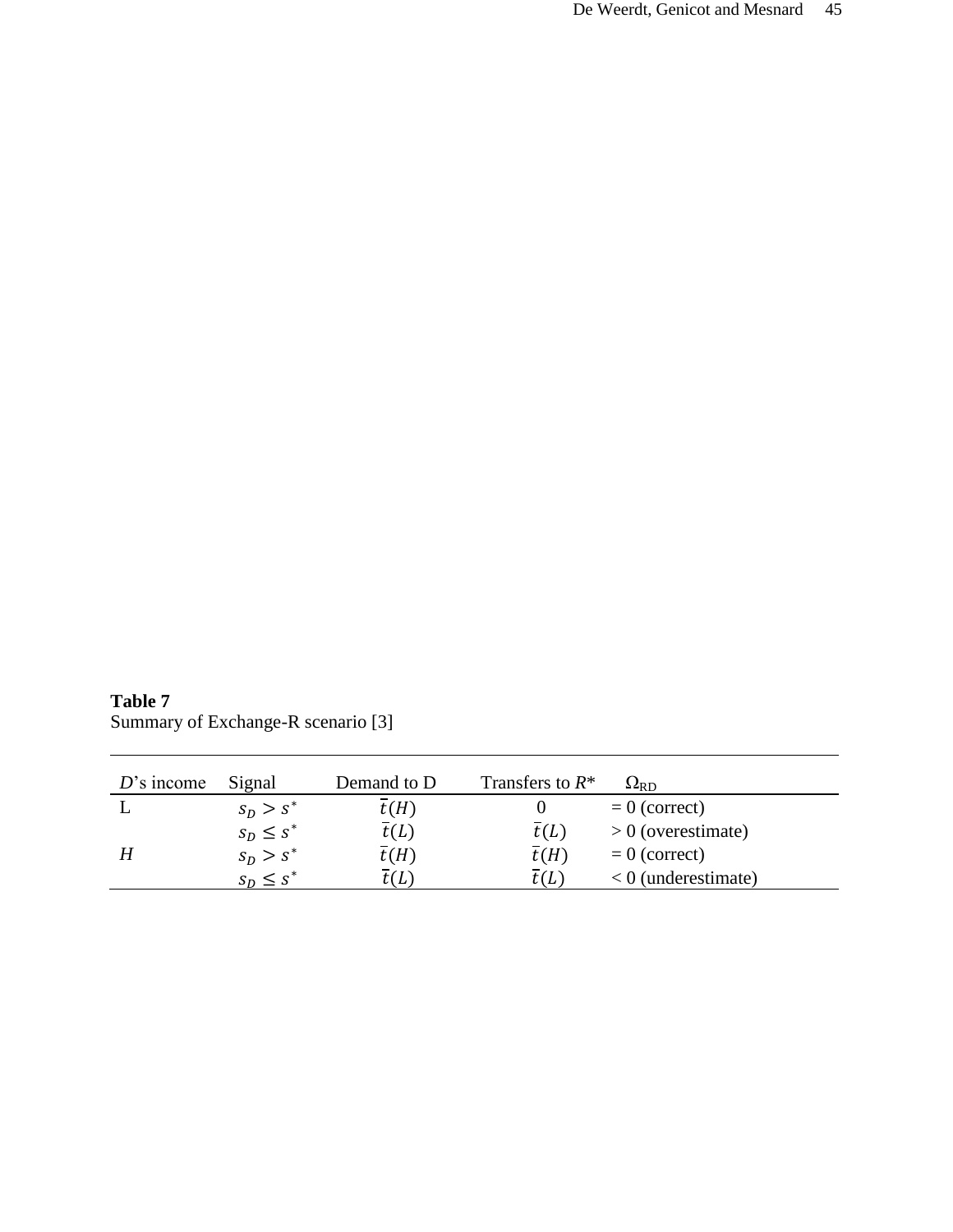# **Table 8**

Predictions

| Partial correlation between transfer and:<br>Model | $\Omega_{RD}$ | $\Omega_{DR}$ | $D$ 's income | $R$ 's income                     |
|----------------------------------------------------|---------------|---------------|---------------|-----------------------------------|
| Altruism                                           |               |               |               |                                   |
| Pressure                                           |               |               |               | $\epsilon_{\scriptscriptstyle +}$ |
| Exchange-D                                         |               | A             |               |                                   |
| Exchange-R                                         |               |               |               |                                   |
| <b>Risk Sharing</b>                                |               |               |               |                                   |

Notes: *A*=ambiguous;  $\epsilon_+$  small non negative effect;  $\epsilon$  small ambiguous effect.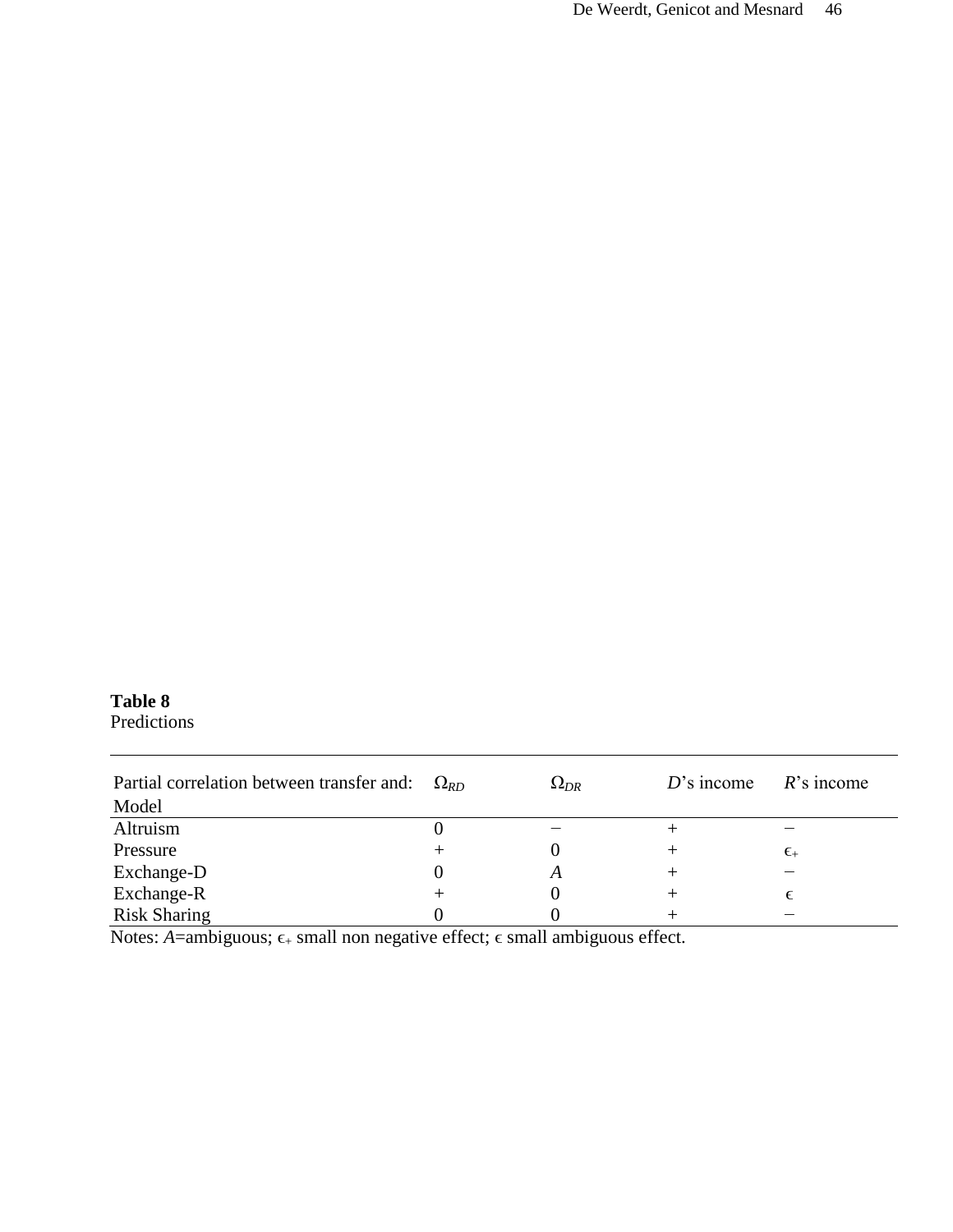**Table 9** Main Results, Partial correlations with transfers:  $\Omega$  and income

| <b>Equation No.</b>    | (17)             | (17)       | (18)             | (19)             | (18)       | (19)       |
|------------------------|------------------|------------|------------------|------------------|------------|------------|
| <b>Transfer report</b> | $\boldsymbol{R}$ | D          | $\boldsymbol{R}$ | $\boldsymbol{R}$ | D          | D          |
| $\Omega_{RD}$          | $0.075***$       | $0.090***$ | $0.081***$       |                  | $0.056***$ |            |
|                        | (0.029)          | (0.030)    | (0.020)          |                  | (0.020)    |            |
| $\Omega_{DR}$          | 0.036            | 0.011      | 0.033            |                  | 0.026      |            |
|                        | (0.028)          | (0.030)    | (0.021)          |                  | (0.019)    |            |
| $\Omega'_{RD}$         |                  |            |                  | $0.118***$       |            | $0.056***$ |
|                        |                  |            |                  | (0.018)          |            | (0.020)    |
| $\Omega'_{DR}$         |                  |            |                  | 0.032            |            | 0.012      |
|                        |                  |            |                  | (0.021)          |            | (0.017)    |
| $I_D$                  |                  |            | $0.040***$       | $0.141***$       |            |            |
|                        |                  |            | (0.011)          | (0.019)          |            |            |
| $I_R$                  |                  |            |                  |                  | 0.007      | 0.017      |
|                        |                  |            |                  |                  | (0.010)    | (0.018)    |
| $R^2$                  | 0.72             | 0.72       | 0.09             | 0.10             | 0.11       | 0.11       |
| $\boldsymbol{N}$       | 9,032            | 9,032      | 9,032            | 9,032            | 9,032      | 9,032      |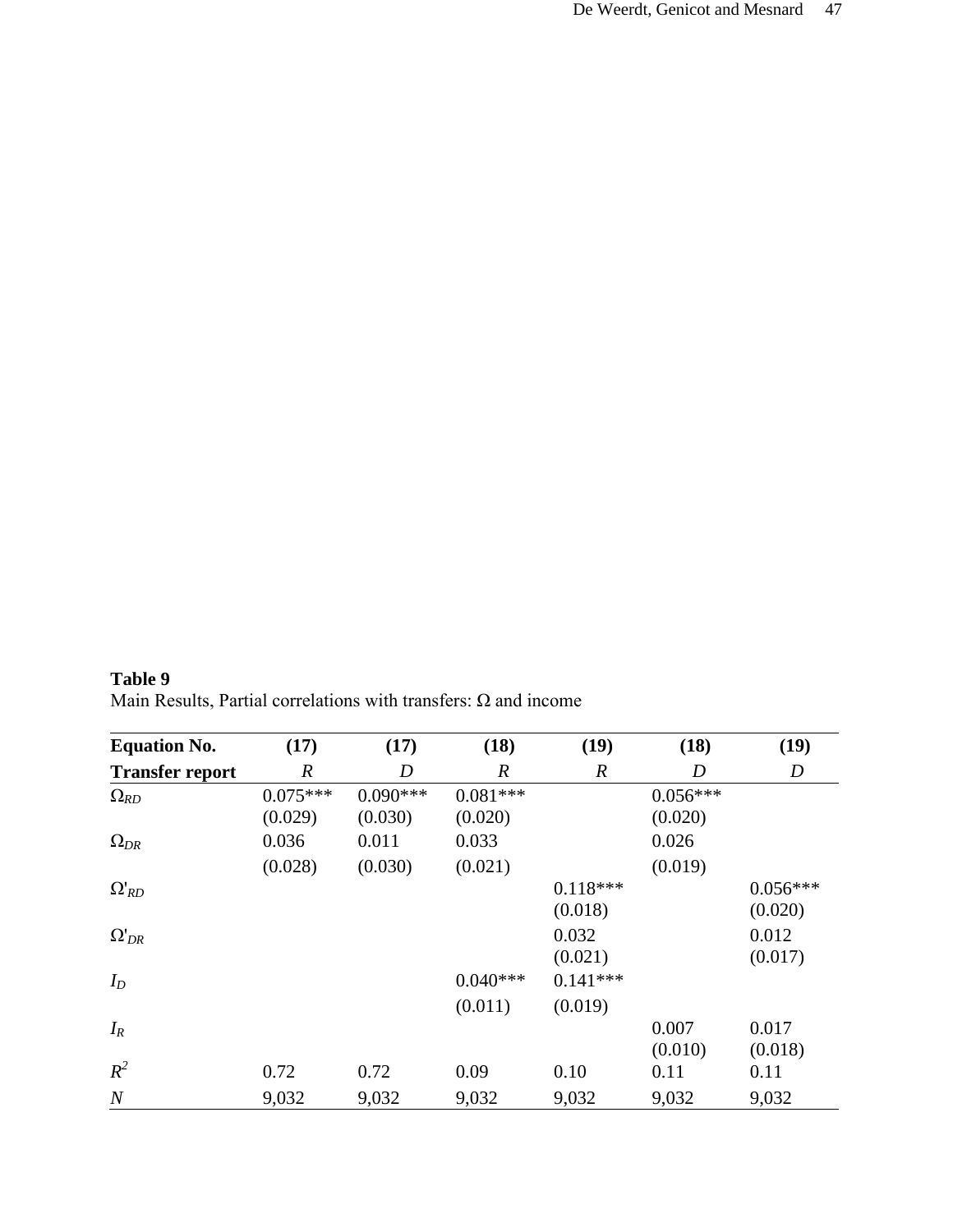Notes: Fixed effect linear probability models with bootstrapped standard errors in parentheses under the coefficient. Each column heading indicates, in brackets, the equation being estimated and below that, italicized, whether the left-hand side transfer variable is reported by  $R$  or  $D$ . \*  $p <$ 0.10, \*\*  $p < 0.05$ , \*\*\*  $p < 0.01$ . *N*=9032.

# **Table 10** Partial correlations with transfers: ladder and income

| <b>Equation No.</b>                         | (20)        | (20)      | (21)             | (22)             |
|---------------------------------------------|-------------|-----------|------------------|------------------|
| <b>Transfer report</b>                      | R           | D         | $\boldsymbol{R}$ | $\boldsymbol{D}$ |
| R places D low on ladder $(L_{RD})$         | $-0.052***$ | $-0.025*$ | $-0.082***$      | $-0.015*$        |
|                                             | (0.016)     | (0.015)   | (0.011)          | (0.009)          |
| R places D high on ladder $(L_{\text{pn}})$ | $-0.006$    | $-0.033$  | $0.043*$         | $-0.019$         |
|                                             | (0.034)     | (0.032)   | (0.025)          | (0.020)          |
| D places R low on ladder $(L_{DR})$         | $-0.015$    | 0.000     | $-0.005$         | 0.005            |
|                                             | (0.016)     | (0.015)   | (0.010)          | (0.011)          |
| D places R high on ladder $(L_{DR})$        | $-0.003$    | $-0.040$  | $-0.013$         | $-0.029$         |
|                                             | (0.030)     | (0.035)   | (0.019)          | (0.022)          |
| $I_D$                                       |             |           | $0.034***$       |                  |
|                                             |             |           | (0.009)          |                  |
| $I_R$                                       |             |           |                  | 0.005            |
|                                             |             |           |                  | (0.009)          |
| $R^2$                                       | 0.64        | 0.64      | 0.09             | 0.10             |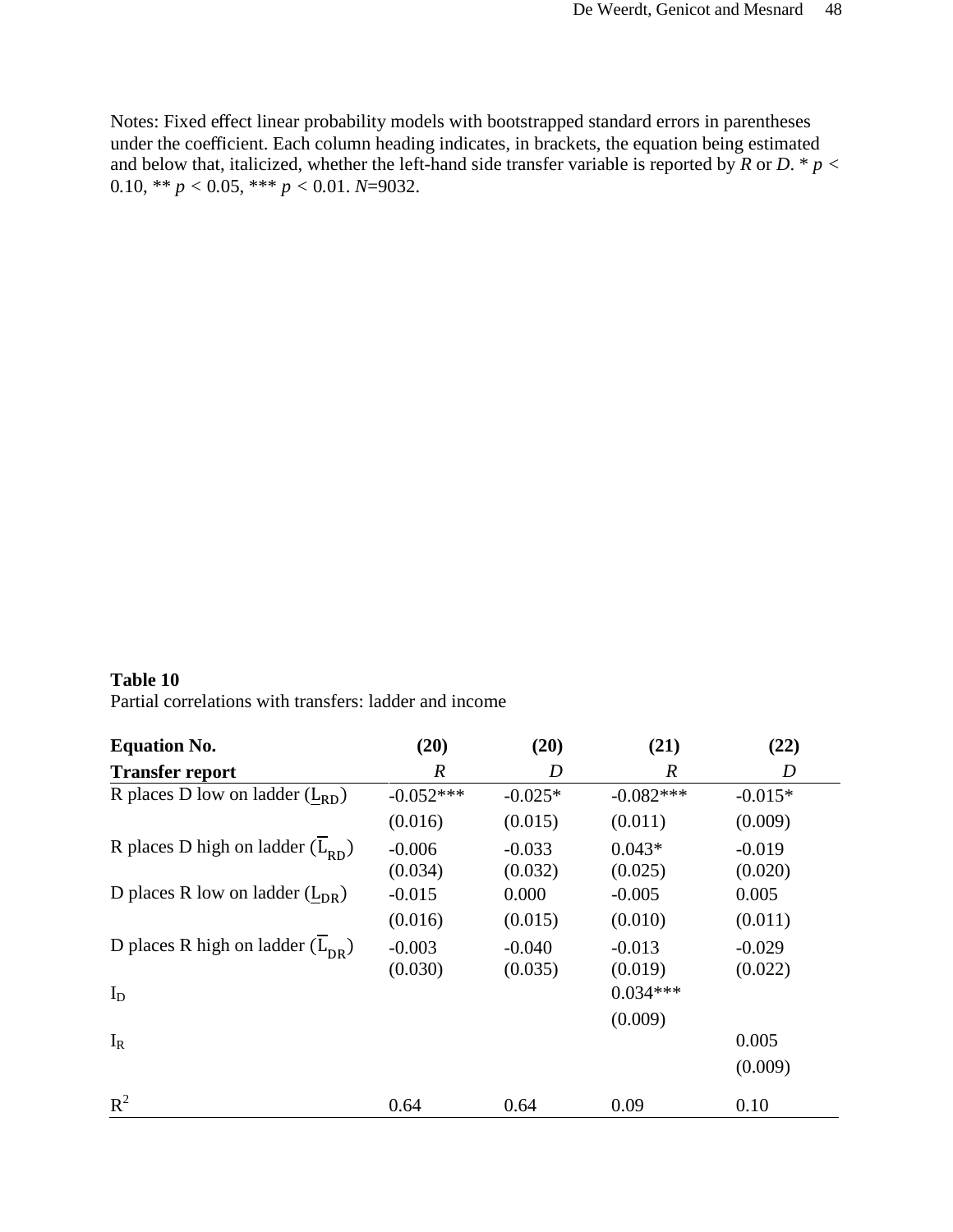Notes: Fixed Effect Linear probability models. Cluster-robust standard errors are in parentheses under the coefficient, with clustering on both *R* and *D*. Each column heading indicates, in brackets, the equation being estimated and below that, italicized, whether the left-hand side transfer variable is reported by *R* or *D*. \*  $p < 0.10$ , \*\*  $p < 0.05$ , \*\*\*  $p < 0.01$ . *N*= 13,808.

# **APPENDIX : SUMMARY STATISTICS**

# **Table A1**

Summary Statistics of Household Variables

|                            | <b>Mean</b> | <b>SD</b> |
|----------------------------|-------------|-----------|
| Log consumption per capita | 13.12       | 0.70      |
| Urban                      | 0.34        | 0.47      |
| Completed O'level          | 0.13        | 0.33      |
| Has formal job             | 0.09        | 0.28      |
| Owns house                 | 0.75        | 0.43      |
| Owns land                  | 0.87        | 0.34      |
| Owns livestock             | 0.12        | 0.33      |
| Owns phone                 | 0.60        | 0.49      |
| Owns TV                    | 0.19        | 0.39      |
| Owns vehicle               | 0.09        | 0.29      |
| Head is male               | 0.80        | 0.40      |
| Age of hh head             | 41.04       | 15.14     |
| Males 0-5 years            | 0.50        | 0.71      |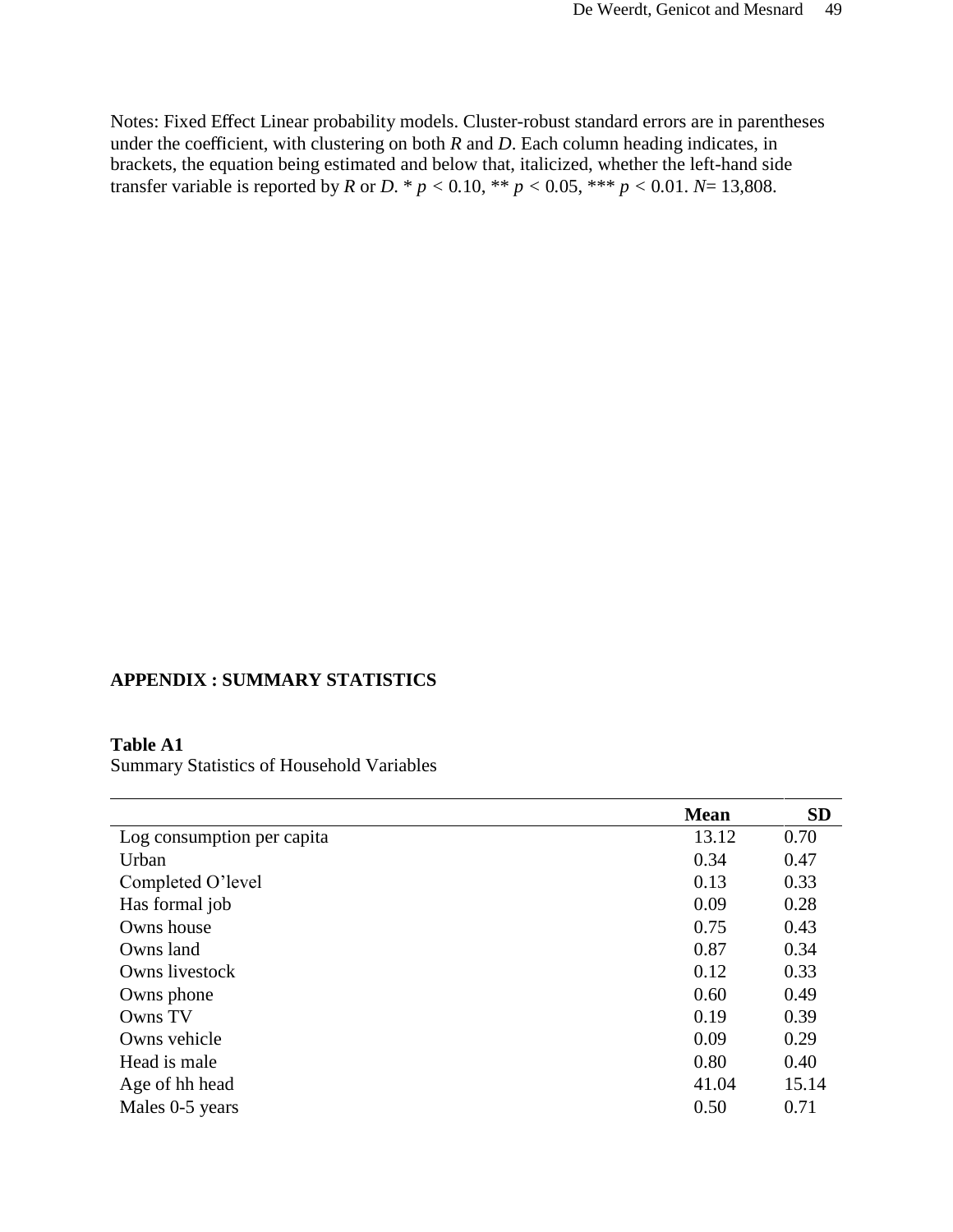| Males 6-15 years                                                                                                                                                                                                                                                                                                                                          | 0.60 | 0.87 |
|-----------------------------------------------------------------------------------------------------------------------------------------------------------------------------------------------------------------------------------------------------------------------------------------------------------------------------------------------------------|------|------|
| Males 16-60 years                                                                                                                                                                                                                                                                                                                                         | 1.07 | 0.73 |
| Males $61+$ years                                                                                                                                                                                                                                                                                                                                         | 0.08 | 0.27 |
| Females 0-5 years                                                                                                                                                                                                                                                                                                                                         | 0.49 | 0.70 |
| Females 6-15 years                                                                                                                                                                                                                                                                                                                                        | 0.61 | 0.86 |
| Females 16-60 years                                                                                                                                                                                                                                                                                                                                       | 1.11 | 0.74 |
| Females $61+$ years<br>$\mathbf{v}$ $\mathbf{v}$ $\mathbf{v}$ $\mathbf{v}$ $\mathbf{v}$ $\mathbf{v}$ $\mathbf{v}$ $\mathbf{v}$ $\mathbf{v}$ $\mathbf{v}$ $\mathbf{v}$ $\mathbf{v}$ $\mathbf{v}$ $\mathbf{v}$ $\mathbf{v}$ $\mathbf{v}$ $\mathbf{v}$ $\mathbf{v}$ $\mathbf{v}$ $\mathbf{v}$ $\mathbf{v}$ $\mathbf{v}$ $\mathbf{v}$ $\mathbf{v}$ $\mathbf{$ | 0.11 | 0.33 |

Notes:  $N = 3,173$ .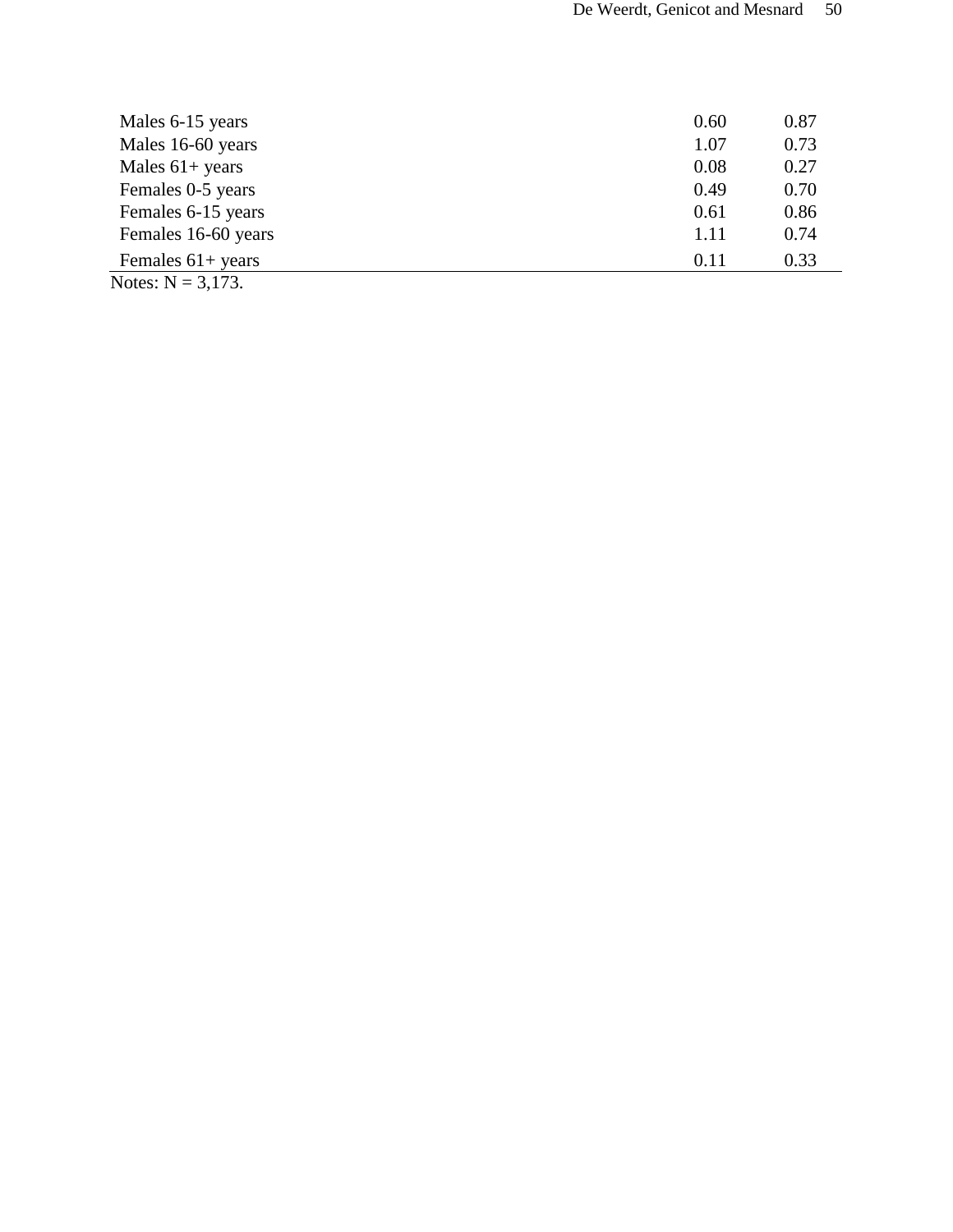# **Table A2**

Summary Statistics of Dyadic Variables

|                                              | Sample<br>$N = 9,032$ |           | Sample<br>$N = 13,808$ |           |
|----------------------------------------------|-----------------------|-----------|------------------------|-----------|
|                                              |                       |           |                        |           |
|                                              |                       |           |                        |           |
|                                              | Mean                  | <b>SD</b> | Mean                   | <b>SD</b> |
| D reports giving gift to R in past 12 months | 0.20                  | 0.40      | 0.24                   | 0.42      |
| $\Omega_{\text{RD}}$                         | 0.01                  | 0.32      | 0.01                   | 0.31      |
| $\Omega_{\rm DR}$                            | 0.01                  | 0.32      | 0.01                   | 0.31      |
| $\Omega_{RD}^{\prime}$                       | 0.00                  | 0.53      | $-0.00$                | 0.53      |
| $\Omega'_{\text{DR}}$                        | 0.00                  | 0.53      | $-0.00$                | 0.53      |
| R places D low on ladder $(L_{RD})$          | 0.41                  | 0.49      | 0.42                   | 0.49      |
| R places D high on ladder $(L_{RD})$         | 0.05                  | 0.21      | 0.04                   | 0.21      |
| R answers DK on ladder question about D      | 0.11                  | 0.31      | 0.09                   | 0.28      |
| D places R low on ladder $(L_{DR})$          | 0.41                  | 0.49      | 0.42                   | 0.49      |
| D places R high on ladder $(L_{DR})$         | 0.05                  | 0.21      | 0.04                   | 0.21      |
| D answers DK on ladder question about R      | 0.11                  | 0.31      | 0.09                   | 0.28      |
| $I_R$                                        | 13.19                 | 0.72      | 13.13                  | 0.69      |
| R HH head is male                            | 0.82                  | 0.39      | 0.81                   | 0.39      |
| R HH head age                                | 39.93                 | 14.22     | 40.51                  | 14.77     |
| R HH head years education                    | 6.74                  | 3.27      | 6.40                   | 3.23      |
| R HH No. Males 0-5 years                     | 0.49                  | 0.69      | 0.51                   | 0.71      |
| R HH No. Males 6-15 years                    | 0.60                  | 0.87      | 0.62                   | 0.89      |
| R HH No. Males 16-60 years                   | 1.08                  | 0.74      | 1.07                   | 0.71      |
| R HH No. Males 61+ years                     | 0.06                  | 0.25      | 0.07                   | 0.26      |
| R HH No. Females 0-5 years                   | 0.49                  | 0.69      | 0.50                   | 0.70      |
| R HH No. Females 6-15 years                  | 0.60                  | 0.86      | 0.62                   | 0.87      |
| R HH No. Females 16-60 years                 | 1.12                  | 0.74      | 1.12                   | 0.75      |
| R HH No. Females 61+ years                   | 0.10                  | 0.31      | 0.11                   | 0.32      |
| i has phone                                  | 0.66                  | 0.47      | 0.61                   | 0.49      |
| i has vehicle                                | 0.12                  | 0.32      | 0.11                   | 0.31      |
| Parent-child link                            | 0.17                  | 0.38      | 0.22                   | 0.41      |
| km distance                                  | 214.07                | 339.40    | 150.51                 | 295.71    |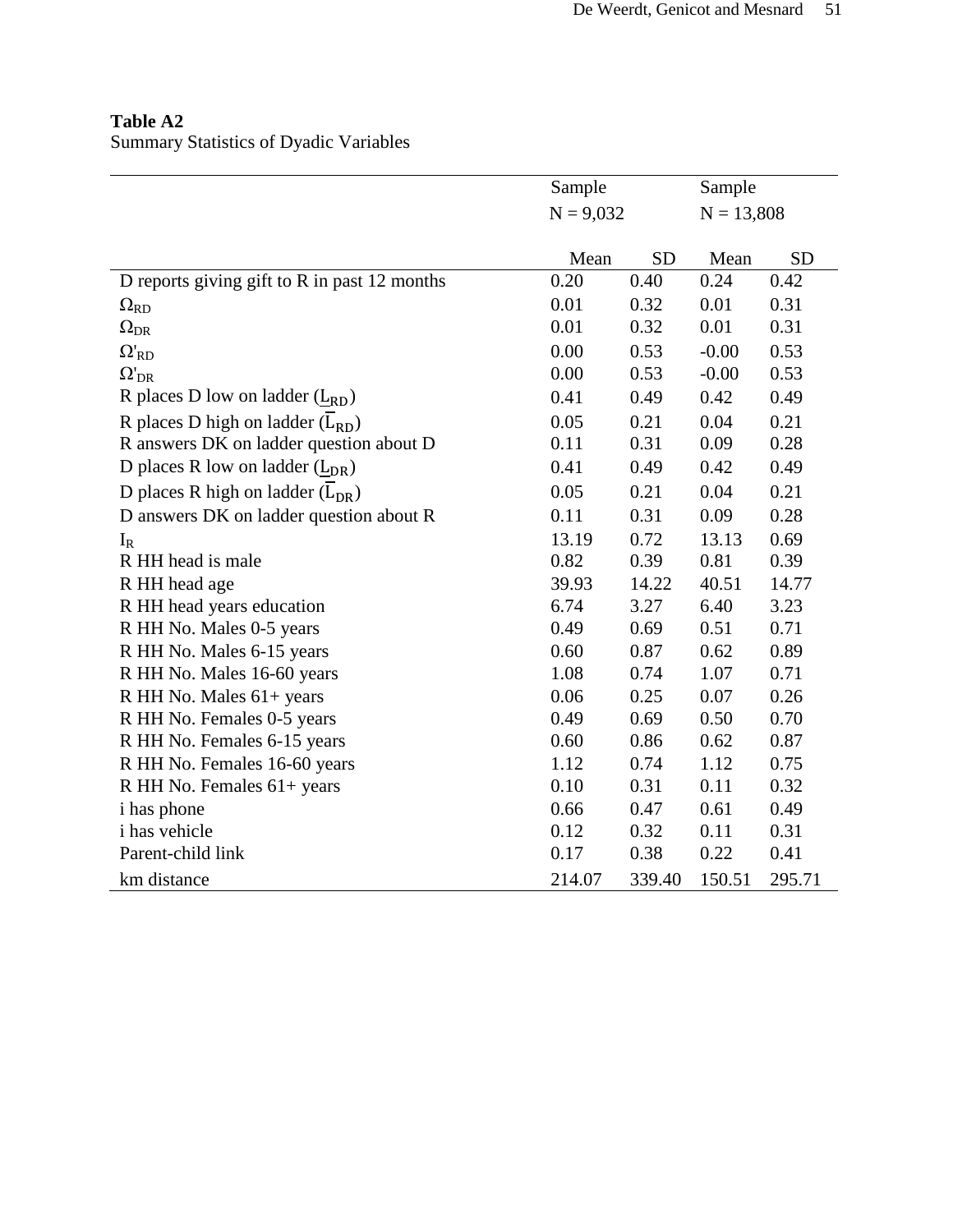In addition, we consider the implications of a dynamic risk sharing model with asymmetry of information. However, since our measures of misperception are based on assets, it is better suited to capture asymmetry of information regarding medium term standard of living, rather than asymmetry of information regarding short term income shocks.

<sup>ii</sup> The field work was implemented in 2010 by Economic Development Initiatives (EDI). A full description of the fieldwork and data can be found in De Weerdt et al. (2012).

iii De Weerdt and Hirvonen (2015) study how consumption co-moves across linked nodes in these networks.

<sup>iv</sup> The questionnaire included extensive food and non-food consumption modules. The final consumption aggregate includes purchased and home-produced food, as well as food eaten outside of the household. It contains 51 food items and 27 non-food items. The aggregates are temporally and spatially deflated using data from a price questionnaire included in the survey. Consumption is expressed in annual per capita terms using 2010 Tanzanian shillings. A full description of the consumption aggregate is available at

*http* : *//www.edi-africa.com/research/khds/introduction.htm*.

<sup>v</sup> Out of all dyads in our larger sample 53% communicated at least once in the month preceding the survey, while for 5% the last communication was over 5 years ago (within the smaller sample 41% of dyads communicated within the past month and 7% within the past year). By contrast, the reports from interviewed households about untraced households (which constitute dyads that are dropped from the analysis) show that only 26% of such pairs communicated within the last month and 23% over 5 years ago. Our main empirical results also hold for dyads that did not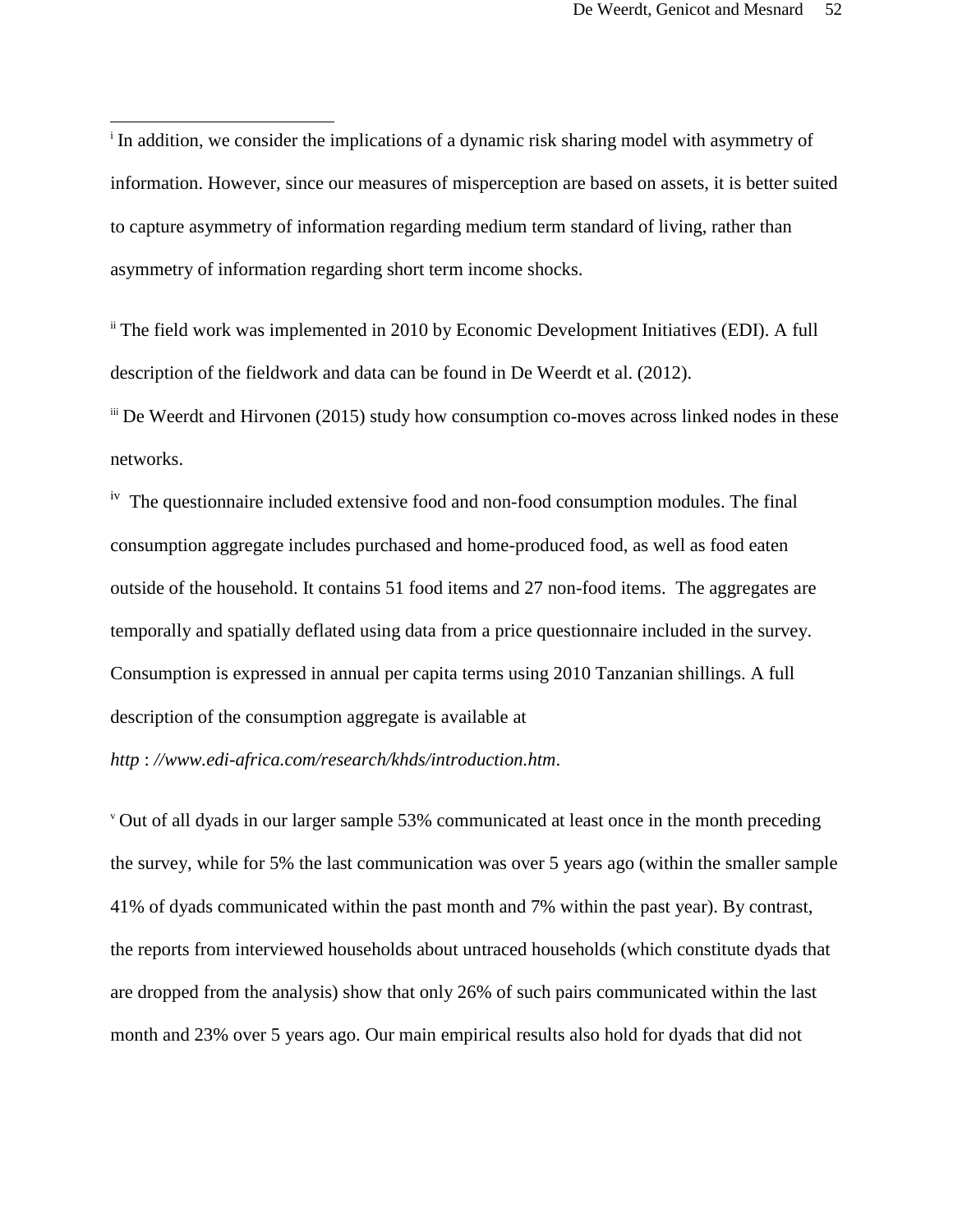communicate recently, giving some credence that attrition - in as far as it relates to the strength of communication between network members - is not a major concern.

l

v<sup>i</sup> Perceptions of educational attainment and occupation were collected for each original panel member (that is individuals who were member of the baseline household) currently member of j. The perceptions on the 6 assets were asked at the j-household level.

<sup>vii</sup> We implemented the procedure using the LassoShooting ado file made available by Christian Hansen on his homepage here *http* : *//f aculty.chicagobooth.edu/christian.hansen/research/*. viii See also Stark(1995).

<sup>ix</sup> The same predictions would apply if the recipient was also altruistic towards the donor. This is also the finding of Barczyk and Kredler (2014) in a dynamic and continuous time context. In addition, if they care about each other's total utility (and not just each other's utility of consumption) then an interesting signaling game among donors arise as shown in Genicot (2016). However, if the degree of altruism of the donor was not known to the recipient, then there could be a positive correlation between the transfers and the recipient's misperception of the donor's income controlling for the donor's income.

<sup>x</sup> As usual, (10) and (11) imply that  $V_H(T_H) - p \ge V_H(0) - P$ . This is shown in the online Appendix 2.

<sup>xi</sup> If the recipient utility function exhibits diminishing risk aversion then the recipient may be more likely to offer a separating contract when his income is high ( $\tilde{s}$  decreases) and, for any given signal  $s_D$  above the threshold, R may ask a higher  $T_H$  and a lower  $T_L$  when his income is high. Since a higher spread between  $T_L$  and  $T_H$  must come with a slightly higher mean transfer, this could imply a small positive correlation between the transfers and the recipient's income. <sup>xii</sup> Incentive compatibility requires the transfer to decrease with recent claims from the recipient.